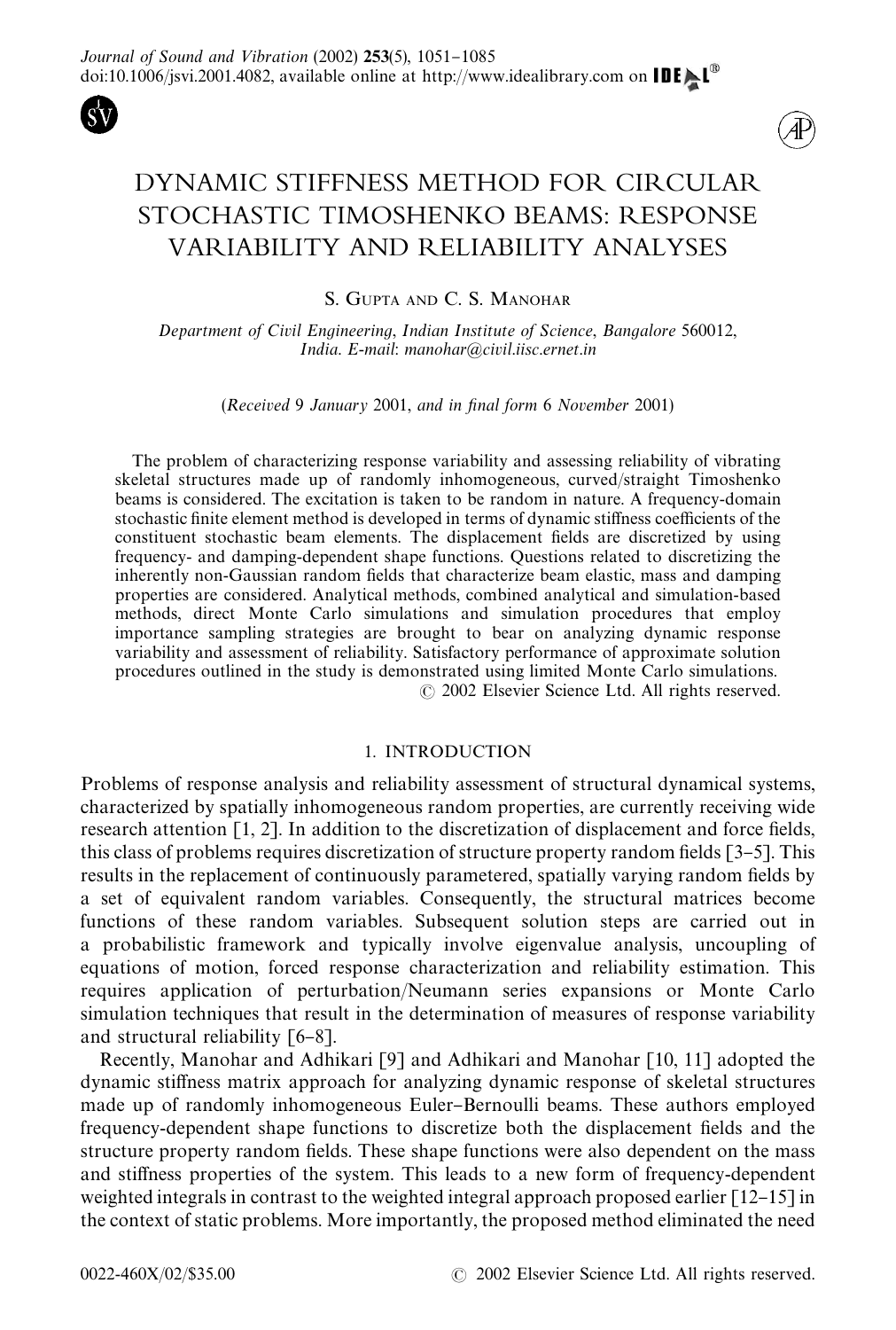for performing the difficult task of stochastic eigenvalue analysis before the dynamic response could be determined. The use of frequency-dependent shape functions ensured that the discretization scheme adapted itself to the driving frequency ranges, thereby, relieving the dependency of mesh size in relation to the excitation frequency. The studies by Manohar and Adhikari were limited to the estimation of measures of response variability and could handle only Gaussian models for structural property random fields. Subsequently, Manohar et al. [16] employed extensive Monte Carlo simulations to examine the dependence of response variability in skeletal structures on the choice of probability density function (pdf) and auto-correlation function models.

In this study, the earlier formulations of Manohar and Adhikari are extended to include the following new features:

- 1. Development of stochastic dynamic stiffness matrix for randomly inhomogenous circular/straight Timoshenko beams.
- 2. Use of frequency-dependent shape functions that are additionally dependent on damping; this enables treatment of damping characteristics in a more systematic manner.
- 3. The structure property random fields are modelled as being non-Gaussian. Specifically, it is assumed that the structural properties, such as mass and Young's modulus, have bounded ranges which ensure that these quantities do not assume negative values. The information available on these random fields is taken to be limited to the range, mean and covariance functions. Based on this information, a first order non-Gaussian pdf is obtained by invoking the principle of maximum entropy. This, in conjunction with the knowledge on covariance functions, is further employed to develop Nataf's models for the random fields  $[17, 18]$ .
- 3. An alternative random field discretization scheme, based on weighted integral approach and optimal linear expansion (OLE) [19], is used to discretize the system property random fields. This study also clarifies a few aspects relating to discretization of non-Gaussian random fields using OLE.
- 5. Finally, measures on reliability are estimated by using the results on first passage failure of randomly excited systems and also by using importance sampling-based Monte Carlo simulations.

# 2. RANDOMLY INHOMOGENEOUS CURVED TIMOSHENKO BEAM ELEMENT

The field equations governing the motion of an inhomogeneous circular Timoshenko beam(Figure 1) and the set of admissible boundary conditions are determined by applying Hamilton's principle [20] and are reproduced here as follows:

$$
\rho(\phi)A(\phi)R\frac{\partial^2 W}{\partial t^2} + c_1(\phi)\frac{\partial W}{\partial t} - \frac{\partial}{\partial \phi}\left[\left(\frac{\overline{k}A(\phi)G(\phi)}{R}\right)\frac{\partial W}{\partial \phi}\right] + \left(\frac{E(\phi)A(\phi)}{R}\right)W
$$

$$
-\frac{\partial}{\partial \phi}\left[\left(\frac{\overline{k}A(\phi)G(\phi)}{R} + \frac{E(\phi)A(\phi)}{R}\right)V\right] + \frac{\partial}{\partial \phi}\left[(\overline{k}A(\phi)G(\phi))\Psi\right] = 0,
$$
(1)
$$
\rho(\phi)A(\phi)R\frac{\partial^2 V}{\partial t^2} + c_2(\phi)\frac{\partial V}{\partial t} - \frac{\partial}{\partial \phi}\left[\left(\frac{E(\phi)A(\phi)}{R}\right)\frac{\partial V}{\partial \phi}\right] + \frac{\partial}{\partial \phi}\left[\left(\frac{\overline{k}A(\phi)G(\phi)}{R}\right)V\right]
$$

$$
+\frac{\partial}{\partial \phi}\left[\left(\frac{E(\phi)A(\phi)}{R} + \frac{\overline{k}A(\phi)G(\phi)}{R}\right)W\right] - \overline{k}AG(\phi)\Psi = 0,
$$
(2)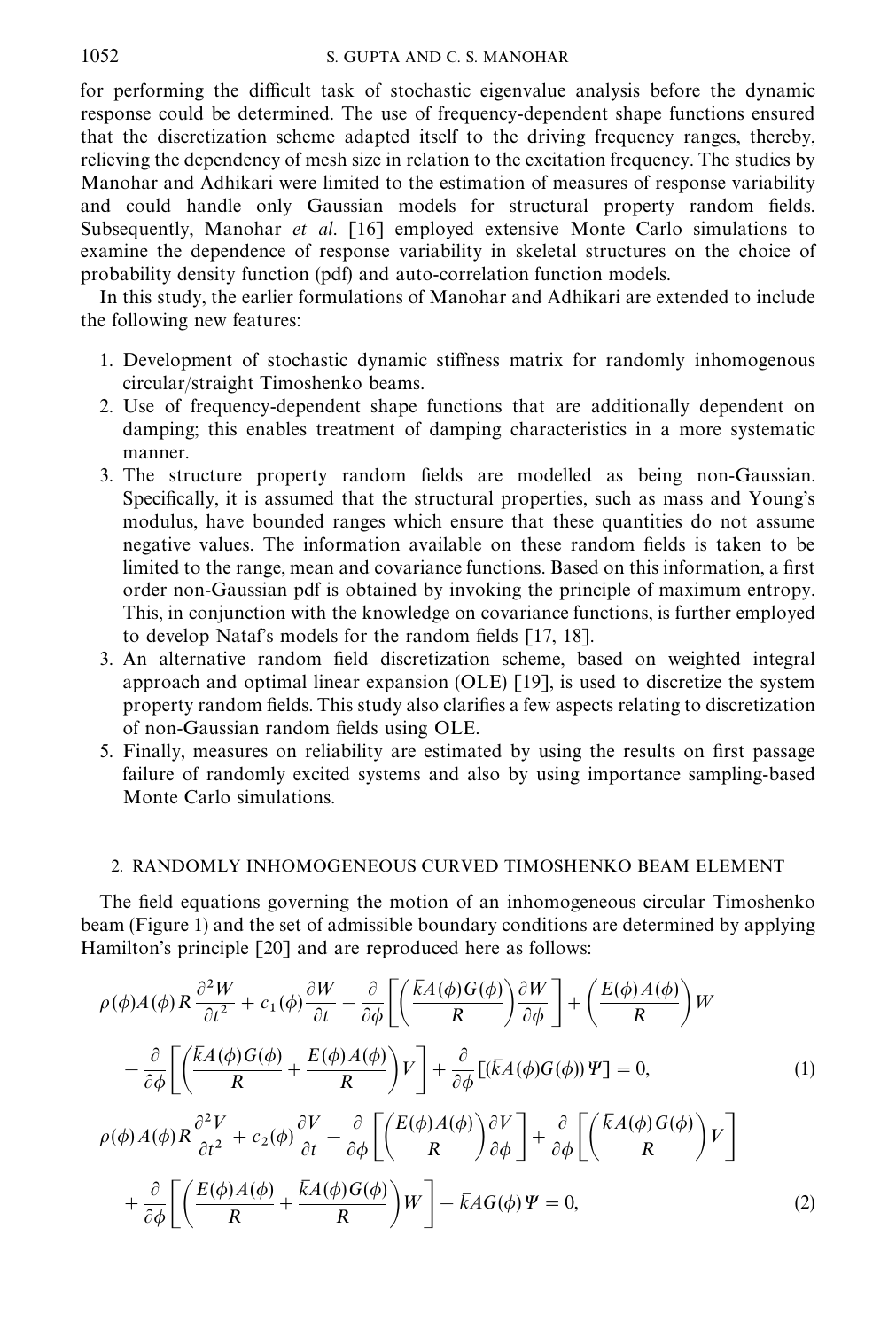

Figure 1. Inhomogeneous curved Timoshenko beam element: (a) front view, (b) cross-sectional view;  $E(\phi)$ ,  $G(\phi)$ ,  $\rho(\phi)$ ,  $b(\phi)$ ,  $d(\phi)$ ,  $c_1(\phi)$ ,  $c_2(\phi)$  and  $c_3(\phi)$  are random fields.

$$
\rho(\phi)I(\phi)R\frac{\partial^2 \Psi}{\partial t^2} + c_3(\phi)\frac{\partial \Psi}{\partial t} - \frac{\partial}{\partial \phi}\left[\left(\frac{E(\phi)I(\phi)}{R}\right)\frac{\partial \Psi}{\partial \phi}\right] + \left\{kA(\phi)G(\phi)R\right\}\Psi
$$

$$
-\frac{\partial}{\partial \phi}\left[\left\{kA(\phi)G(\phi)\right\}W\right] - \left\{kA(\phi)G(\phi)\right\}V = 0.
$$
 (3)

In these equations, E and G are, respectively, Young's and shear modulus,  $\overline{k}$  is the shape factor,  $\rho$  is the mass density, b and d are, respectively, the breadth and depth of the cross-section,  $A = bd$  is the area of the cross-section,  $I = \frac{1}{12}bd^3$  is the moment of inertia about the axis of rotation, R is the radius of curvature and  $c_1$ ,  $c_2$  and  $c_3$  are the viscous damping coefficients along the radial, tangential and rotational displacements respectively. Equations  $(1-3)$  represent a set of linear partial differential equations in the spatial co-ordinate  $\phi$  and time t, with W, V and  $\Psi$ , respectively, denoting the radial, tangential and rotational displacements. Furthermore, the stress resultants, namely, bending moment  $(\mathcal{M})$ , shear force ( $\mathscr{S}$ ) and axial force ( $\mathscr{F}$ ) are obtained, respectively, as

$$
\mathcal{S} = \frac{\overline{k}A(\phi)G(\phi)}{R} \left( V + \frac{1}{R} \frac{\partial W}{\partial \phi} - R\Psi \right),\tag{4}
$$

$$
\mathcal{M} = -\frac{E(\phi)I(\phi)}{R}\frac{\partial \Psi}{\partial \phi}, \qquad \mathcal{F} = \frac{E(\phi)A(\phi)}{R}\left(\frac{\partial V}{\partial \phi} - W\right). \tag{5, 6}
$$

The set of admissible boundary conditions for the curved beam element at  $\phi = \phi_0$  and  $\phi = \phi_f$ , where  $\phi_0$  and  $\phi_f$  are the limits of the spatial domain, are: (1) for a fixed end:  $W = 0$ ,  $V = 0$ ,  $\Psi = 0$ , (2) for a hinged end:  $M = 0$ ,  $W = 0$ ,  $V = 0$  and (3) for a free end:  $M = 0$ ,  $\mathscr{S} = 0$  and  $\mathscr{F} = 0$ . In this study, the quantities  $E(\phi)$ ,  $G(\phi)$ ,  $\rho(\phi)$ ,  $b(\phi)$ ,  $d(\phi)$ ,  $c_1(\phi)$ ,  $c_2(\phi)$  and  $c_3(\phi)$  are obtained by perturbing the associated nominal values by homogenous random fields as follows:

$$
E(\phi) = E_0[1 + \varepsilon_1 f_1(\phi)], \qquad G(\phi) = G_0[1 + \varepsilon_2 f_2(\phi)],
$$
  
\n
$$
b(\phi) = b_0[1 + \varepsilon_3 f_3(\phi)], \qquad d(\phi) = d_0[1 + \varepsilon_4 f_4(\phi)],
$$
  
\n
$$
\rho(\phi) = \rho_0[1 + \varepsilon_5 f_5(\phi)], \qquad c_1(\phi) = c_{1_0}[1 + \varepsilon_6 f_6(\phi)],
$$
  
\n
$$
c_2(\phi) = c_{2_0}[1 + \varepsilon_7 f_7(\phi)], \qquad c_3(\phi) = c_{3_0}[1 + \varepsilon_8 f_8(\phi)].
$$
\n(7)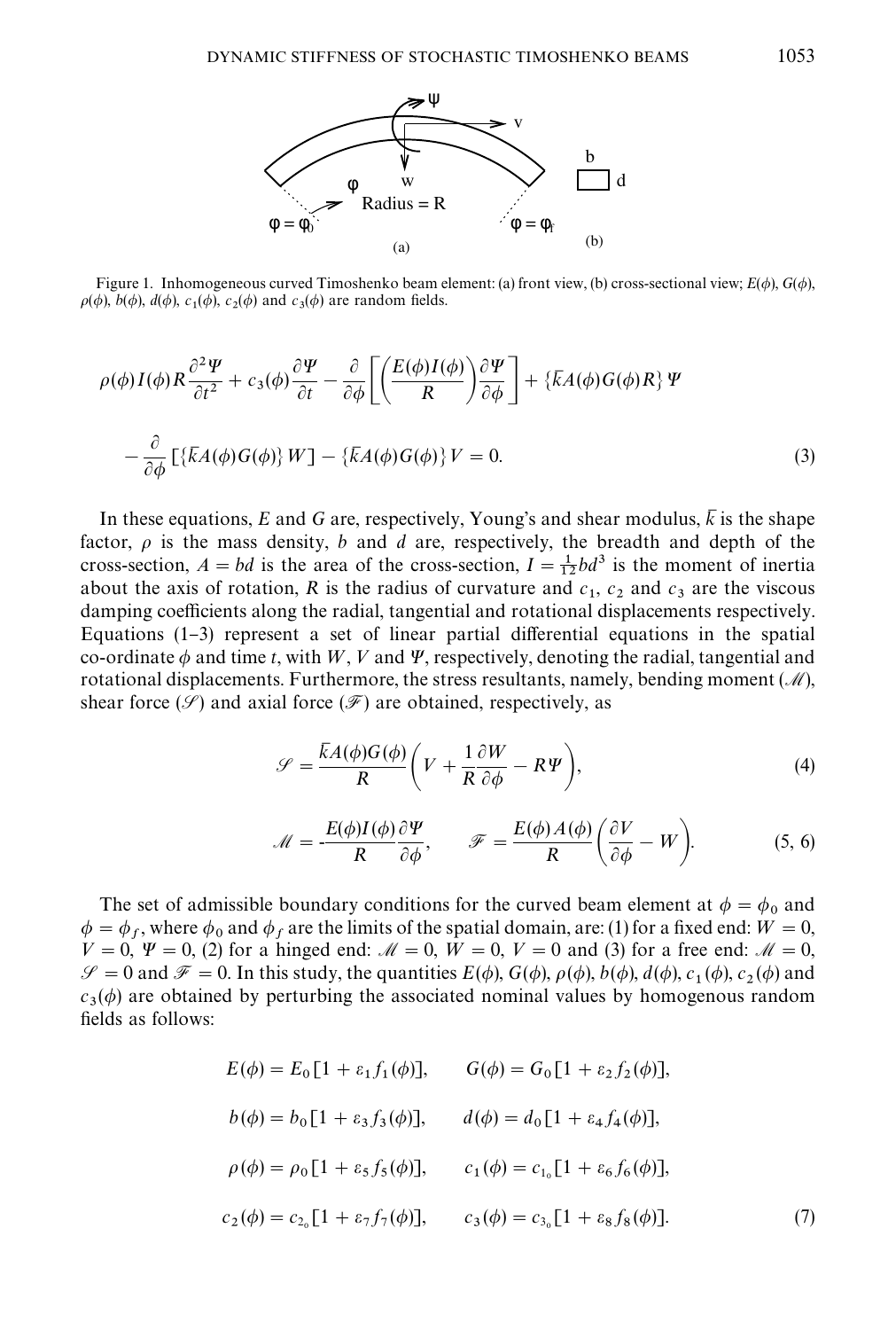In these equations, the subscript 0 indicates the nominal values,  $0 < \varepsilon_k \ll 1$  ( $k = 1, ..., 8$ ) are deterministic constants denoting the strength of the randomness and  $f_k(\phi)$  ( $k = 1, ..., 8$ ) are assumed to be mutually independent, homogeneous random fields with mean  $\mu_k$  and covariance  $\Re_{kk}(\tau) = \langle (f_k(\phi) - \mu_k)(f_k(\phi + \tau) - \mu_k) \rangle$ . Here  $\langle \cdot \rangle$  denotes the mathematical expectation operator. The following additional restrictions are taken to apply on the random fields: (1) the random fields  $f_k(\phi)$  ( $k = 1, ..., 8$ ) are mean square bounded, (2)  $f_k(\phi)$  $(k = 1, ..., 4)$  are twice differentiable in the mean square sense; this requires that  $\partial^4 \mathcal{R}_{kk}(\phi_1, \phi_2)/\partial \phi_1^2 \partial \phi_2^2$  must exist for all  $\phi_1$  and  $\phi_2$  in the interval  $\phi_0$  and  $\phi_f$  and (3) for a specified deterministic function  $g(\phi)$ , which is bounded and continuous in  $(\phi_0, \phi_f)$ , integrals of the type  $\int_{\phi_0}^{\phi_f} g(\phi) f_k(\phi) d\phi$  exist in a mean square sense; this requires that  $\int_{\phi_0}^{\phi_f} \int_{\phi_0}^{\phi_f} |g(\phi_1)g(\phi_2) \mathcal{R}_{kk}(\phi_1, \phi_2)| d\phi_1 d\phi_2 < \infty$   $(k = 1, ..., 8)$ . The first two conditions ensure that the sample realizations of the beam have sufficiently smooth behaviour so that the various stress resultants and boundary conditions (such as those at the free edge) are satisfactorily described. The third condition is required for the development of the procedure used in this study. It may be noted that these conditions impose restrictions essentially on the covariance model of the random fields. Furthermore, since the quantities on the right hand-side of equation (7) denote strictly positive physical parameters,  $f_k(\phi)$  $(k = 1, ..., 8)$ , are required to satisfy the condition  $P[1 + \varepsilon_k f_k(\phi) > 0] = 1, P[\cdot]$  denoting the probability measure, thus imposing a restriction on the pdf model of the random fields  $f_k(\phi)$ . It may be noted that, although  $f_k(\phi)$  ( $k = 1, ..., 8$ ) are taken to be mutually independent, these models still ensure that the quantities  $EI(\phi)$ ,  $GA(\phi)$  and  $\rho A(\phi)$  remain mutually dependent as might be expected. It is to be noted that the nominal cross-section of the beam is taken to be rectangular. By virtue of stochastic perturbations impressed on  $b(\phi)$ and  $d(\phi)$ , the sample realization of beam cross-section depart from strict rectangular shape. On account of this, the beam displacements  $W, V$  and  $\Psi$  can be expected to get coupled to the twisting of the beam. This secondary coupling effect, however, is not considered in this study.

In order to postulate models for probability distribution, it is assumed that the information on  $f_k(\phi)$  is limited to ranges  $(a_k, b_k)$  on  $f_k(\phi)$  such that  $P[a_k < f_k(\phi) < b_k] = 1$ , for all  $\phi$ ,  $a_k > -\infty$ ,  $a_k < b_k < \infty$ , mean  $\mu_k$  and covariance  $R_{kk}(\tau)$ . This would mean that a complete knowledge on pdf of  $f_k(\phi)$  is assumed to be lacking. This assumption is believed to be realistic, given the current state of knowledge in modelling of structural uncertainties [2]. It must be noted here that the limited available information on  $f_k(\phi)$  is inadequate for carrying out the response analysis, especially, using simulation methods. To overcome this problem, it is proposed that a model for the first order pdf of  $f_k(\phi)$  be constructed by invoking the principle of maximum entropy [21]. This involves finding  $p_{f_k}(\zeta)$  that maximize entropy  $\mathscr H$  given by

$$
\mathcal{H} = -\int_{a_k}^{b_k} p_{f_k}(\zeta) \log p_{f_k}(\zeta) d\zeta
$$
 (8)

subject to the constraints

$$
\int_{a_k}^{b_k} p_{f_k}(\zeta) d\zeta = 1, \qquad \int_{a_k}^{b_k} \zeta p_{f_k}(\zeta) d\zeta = \mu_k, \tag{9, 10}
$$

$$
\int_{a_k}^{b_k} (\zeta - \mu_k)^2 p_{f_k}(\zeta) d\zeta = \sigma_k^2 = \mathcal{R}_{kk}(0).
$$
 (11)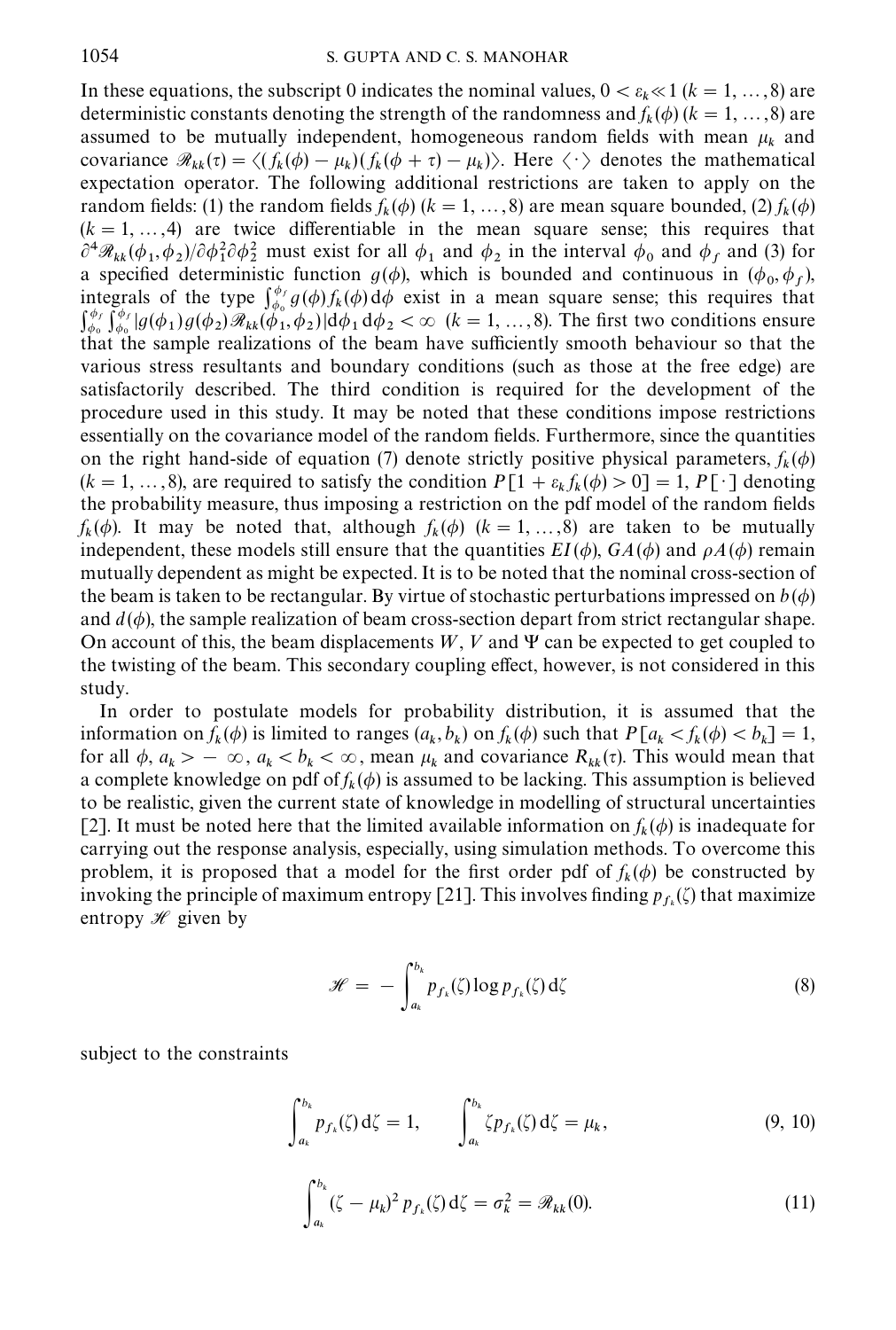Using variational calculus, it can be shown that the resulting optimal pdf has the form

$$
p_{f_k}(\zeta) = \lambda_{1_k} \exp\left[-\lambda_{2_k}\zeta - \lambda_{3_k}(\zeta - \mu_k)^2\right], \quad a_k < \zeta < b_k,\tag{12}
$$

where the constants  $\lambda_{1_k}$ ,  $\lambda_{2_k}$  and  $\lambda_{3_k}$  are selected so that the constraint equations (9–11) are satisfied. Furthermore, this model for the first order pdf is combined with the known covariance function  $\mathcal{R}(\zeta_1, \zeta_2)$  to derive Nataf's model for the higher order pdfs following the procedure outlined in reference [18]. This leads to the joint pdf

$$
p_{f_1...f_8}(\zeta_1,...,\zeta_8) = h_{V_1,...,V_8}(\eta_1,...,\eta_8) \frac{p_{f_1}(\zeta_1) \dots p_{f_8}(\zeta_8)}{h_{V_1}(\eta_1) \dots h_{V_8}(\eta_8)},
$$
(13)

where  $V_1, \ldots, V_8$  are standard normal variates obtained by the memoryless transformations on  $f_1, \ldots, f_8$  given by

$$
\zeta_k = H_{V_k}^{-1} [P_{f_k}(\zeta_k)], \quad k = 1, ..., 8.
$$
 (14)

Here  $P_{f_k}(\zeta_k)$  ( $k = 1, ..., 8$ ) are the probability distribution functions (PDF) of  $f_k$ ,  $H_{V_k}(\eta_k)$  are the PDF of the marginal normal pdf  $h_{V_k}(\eta_k)$  and  $h_{V_1...V_s}(\eta_1,...,\eta_8)$  is the joint normal pdf with zero mean, unit standard deviation and unknown correlation coefficient matrix  $\mathscr Y$ . These correlation coefficients  $\mathscr{Y}_{kj}$  are in turn expressed in terms of the correlation coefficients  $\mathcal{R}_{kj}$  through the integral equations

$$
\mathscr{R}_{kj} = \int_{a_k}^{b_k} \int_{a_j}^{b_j} \left( \frac{\eta_k - \mu_k}{\sigma_k} \right) \left( \frac{\eta_j - \mu_j}{\sigma_j} \right) h_{V_k V_j}(\eta_k, \eta_j; \mathscr{Y}) d\eta_k d\eta_j, \quad k, j = 1, ..., 8. \tag{15}
$$

These equations are solved iteratively to obtain  $\mathscr{Y}_{kj}$ .

## 3. FORMULATION OF DYNAMIC STIFFNESS MATRIX

Figure 2 shows a circular curved Timoshenko beam element in which harmonic displacements  $\delta_k \exp[i\omega t]$   $(k = 1, ..., 6)$  coexist with harmonic forces  $F_k \exp[i\omega t]$ 



Figure 2. Displacement and force boundary conditions for formulation of the dynamic stiffness matrix for curved Timoshenko beam element.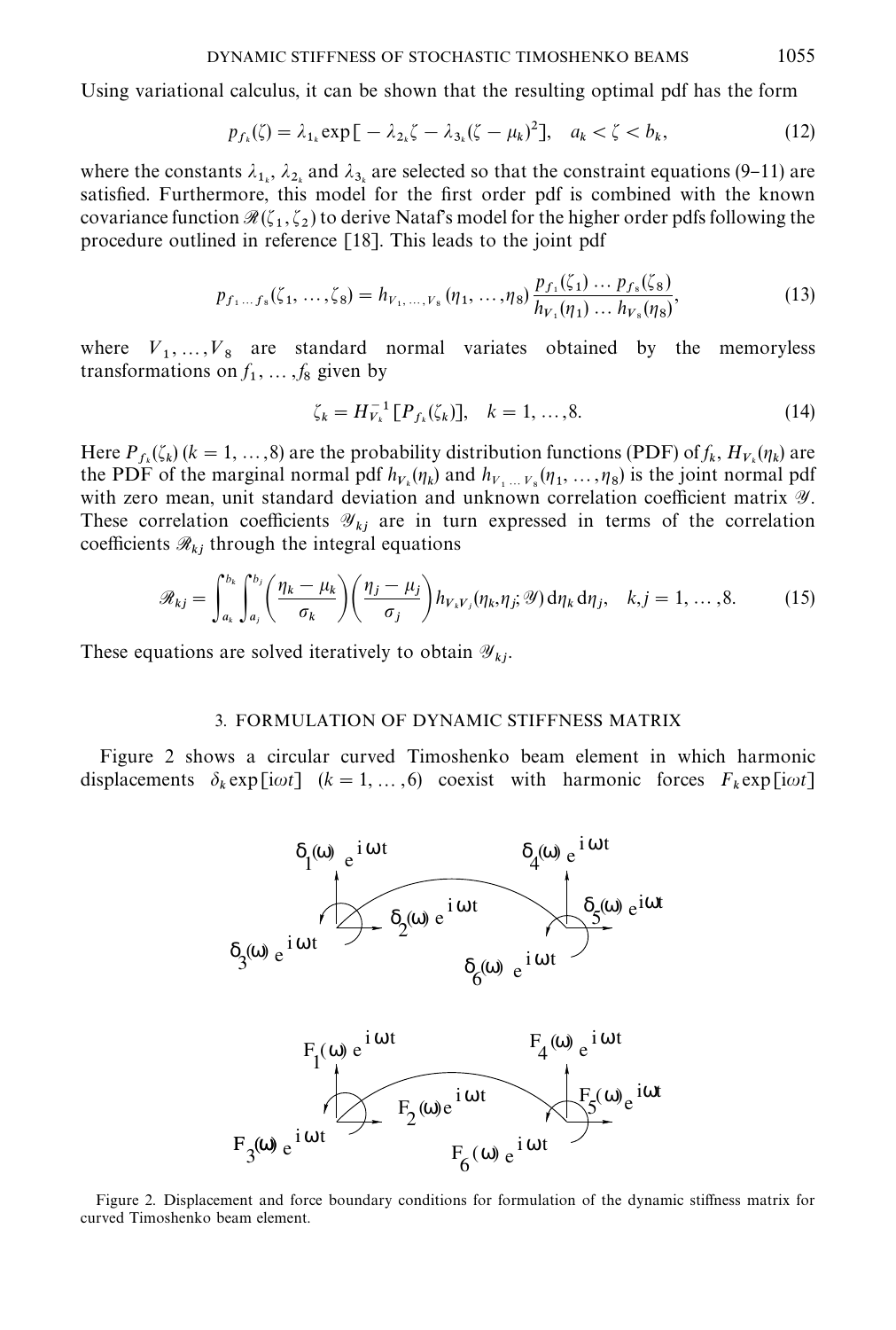$(k = 1, ..., 6)$  where  $i = \sqrt{-1}$  and  $\omega$  is the driving frequency. The dynamic stiffness matrix  $\mathbf{D}(\omega)$  for the beam element relates these displacements  $\delta(\omega)$  and forces  $\mathbf{F}(\omega)$  through the equation

$$
\mathbf{D}(\omega)\delta(\omega) = \mathbf{F}(\omega). \tag{16}
$$

Clearly, for a damped beam element with stochastic inhomogeneities in the beam properties, the dynamic stiffness coefficients  $D_{kj}(\omega)$ , for a fixed  $\omega$ , would be complex valued random variables. To determine these coefficients, the displacements are represented as

$$
W(\phi, t) = w(\phi) \exp[i\omega t], \qquad \Psi(\phi, t) = \psi(\phi) \exp[i\omega t], \tag{17, 18}
$$

$$
V(\phi, t) = v(\phi) \exp[i\omega t].
$$
\n(19)

This leads to the elimination of time dependence in equations  $(1-3)$  and the equations get simplified to ordinary differential equations of the form

$$
-\omega^2 \rho(\phi) A(\phi) Rw + i\omega c_1(\phi) w - \left(\frac{\overline{k}A(\phi)G(\phi)}{R}\right) \frac{d^2w}{d\phi^2} + \left(\frac{E(\phi)A(\phi)}{R}\right) w
$$

$$
-\left(\frac{\overline{k}A(\phi)G(\phi)}{R} + \frac{E(\phi)A(\phi)}{R}\right) \frac{dv}{d\phi} + \overline{k}A(\phi)G(\phi) \frac{d\psi(\phi)}{d\phi} = 0, \qquad (20)
$$

$$
-\omega^2 \rho(\phi)A(\phi)Rv + i\omega c_2(\phi)v - \left(\frac{E(\phi)A(\phi)}{R}\right) \frac{d^2v}{d\phi^2} + \left(\frac{\overline{k}A(\phi)G(\phi)}{R}\right)v
$$

$$
+\left(\frac{E(\phi)A(\phi)}{R} + \frac{\overline{k}A(\phi)G(\phi)}{R}\right) \frac{dw}{d\phi} - \overline{k}A(\phi)G(\phi)\psi = 0, \qquad (21)
$$

$$
-\omega^2 \rho(\phi)I(\phi)R\psi + i\omega c_3(\phi)\psi - \left(\frac{E(\phi)I(\phi)}{R}\right) \frac{d^2\psi}{d\phi^2} + \overline{k}A(\phi)G(\phi)R\psi
$$

$$
- \overline{k}A(\phi)G(\phi) \frac{dw}{d\phi} - \overline{k}A(\phi)G(\phi)v = 0. \qquad (22)
$$

It may be noted that the coefficients of these equations are complex valued and are also random in nature. The determination of  $\mathbf{D}(\omega)$  requires the solution of equations (20–22) under two sets of boundary conditions given by

$$
w(\phi_0) = \delta_1, \quad v(\phi_0) = \delta_2, \quad \psi(\phi_0) = \delta_3,
$$
  

$$
w(\phi_f) = \delta_4, \quad v(\phi_f) = \delta_5, \quad \psi(\phi_f) = \delta_6
$$
 (23)

and

$$
\left[\frac{\overline{K}A(\phi)G(\phi)}{R}\left(v + \frac{1}{R}\frac{dw}{d\phi} - R\psi\right)\right](\phi_0) = F_1, \quad -\left[\frac{E(\phi)I(\phi)}{R}\frac{d\psi}{d\phi}\right](\phi_0) = F_2,
$$
\n
$$
\left[\frac{E(\phi)A(\phi)}{R}\left(\frac{dv}{d\phi} - w\right)\right](\phi_0) = F_3, \quad \left[\frac{\overline{K}A(\phi)G(\phi)}{R}\left(v + \frac{1}{R}\frac{dw}{d\phi} - R\psi\right)\right](\phi_f) = F_4,
$$
\n
$$
-\left[\frac{E(\phi)I(\phi)}{R}\frac{d\psi}{d\phi}\right](\phi_f) = F_5, \quad \left[\frac{E(\phi)A(\phi)}{R}\left(\frac{dv}{d\phi} - w\right)\right](\phi_f) = F_6.
$$
\n(24)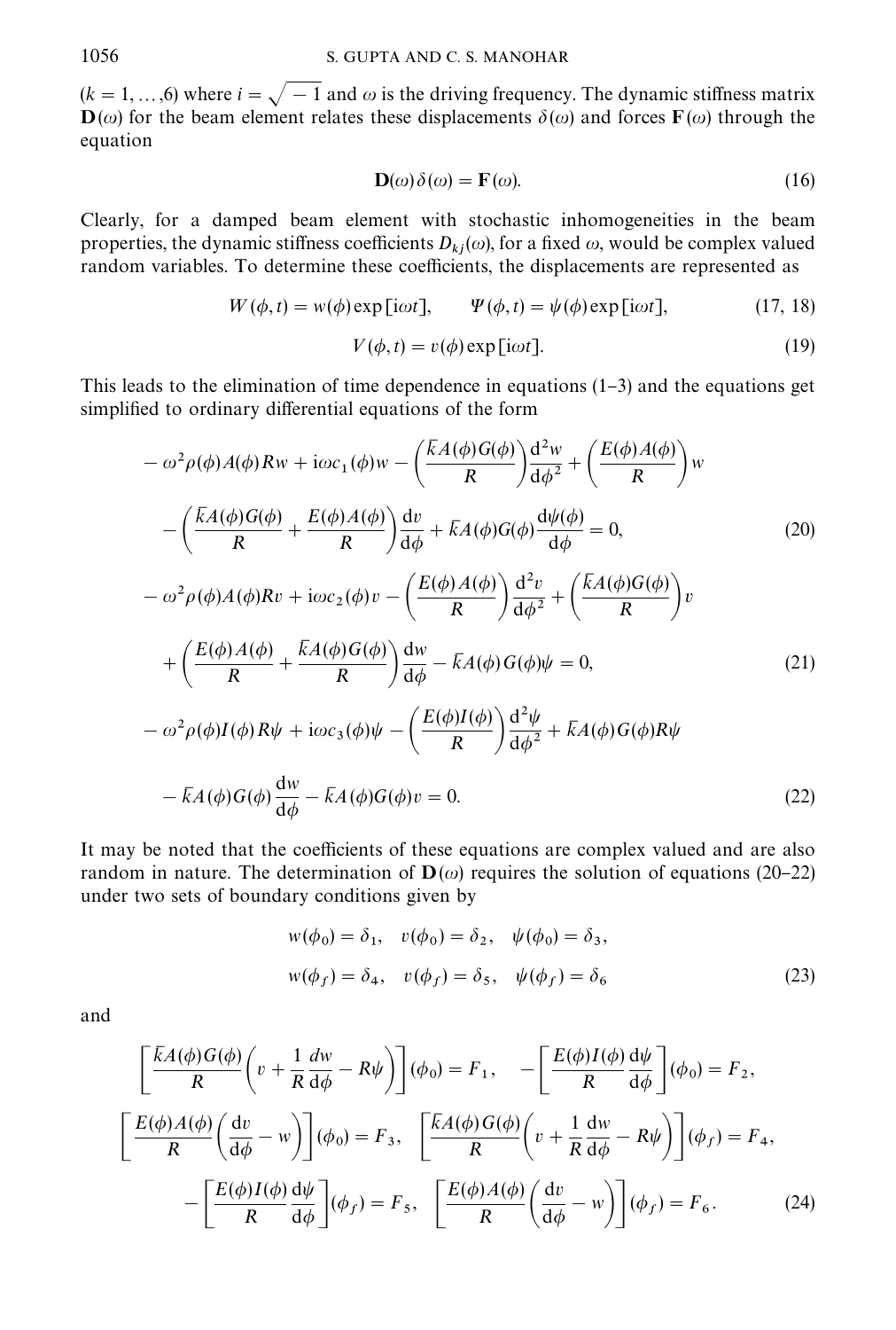Thus, equations (20–22), together with the boundary conditions in equations (23) and (24), constitute a set of stochastic boundary value problems. An exact solution to this problem is currently not feasible. To proceed further, it is essential to either employ an approximate procedure or resort to Monte Carlo simulations. In this study, Galerkin's method is used to seek approximate solutions and these are validated using Monte Carlo simulations.

#### 3.1. DISCRETIZATION OF DISPLACEMENT FIELDS

The first step in the implementation of Galerkin's method is to represent the displacement fields as

$$
w(\phi, \omega) = \sum_{k=1}^{6} Z_k(\omega) N_k(\phi, \omega), \qquad v(\phi, \omega) = \sum_{k=1}^{6} Z_k(\omega) P_k(\phi, \omega), \tag{25, 26}
$$

$$
\psi(\phi,\omega) = \sum_{k=1}^{6} Z_k(\omega) Q_k(\phi,\omega), \qquad (27)
$$

where  $Z_k(\omega)$  are the generalized coordinates and  $N_k(\phi, \omega)$ ,  $P_k(\phi, \omega)$  and  $Q_k(\phi, \omega)$  $(k = 1, \ldots, 6)$  are the displacement shape functions. In this study, the shape functions are derived by solving the field equations  $(20-22)$  with the beam properties taken to be independent of  $\phi$  and equal to their nominal values, i.e.,  $E_0 I_0$ ,  $G_0 A_0$ ,  $\rho_0 A_0$ ,  $c_{1_0}$ ,  $c_{2_0}$  and  $c_{3_0}$ . The uncoupling of the field equations  $[22]$  and the corresponding formulation of the shape functions is described in Appendix A. The shape functions derived in this manner are functions of frequency and damping, and are thus complex valued. A distinct feature of these shape functions is that the spatial variations of these functions adapt themselves to the frequency of harmonic excitations and possess the well-known property:  $N_j(\phi_k) = \delta_{jk}$ ,  $P_j(\phi_k) = \delta_{jk}$ ,  $Q_j(\phi_k) = \delta_{jk}$ , where  $\delta_{jk}$  is the Kronecker delta function. The plot of  $|P_2(\phi, \omega)|$  is illustrated in Figure 3. It can be seen from this figure that at zero excitation frequency, the shape function resembles the corresponding static shape function.

### 3.2. DISCRETIZATION OF RANDOM FIELDS

One of the key steps in the application of finite element method to problems involving stochastic inhomogeneities is the discretization of the system property random "elds. In the present study, two alternative schemes are considered for this purpose.

## 3.2.1. Weighted integral approach

In this method, the random fields are discretized implicitly using the same shape functions that have been used in discretizing the displacement fields (section 3.1). This typically results in integrals of the form

$$
\mathscr{W}_{kl}(\omega) = \int_{\phi_0}^{\phi_f} \mathscr{G}[f_1(\phi), \dots, f_8(\phi)] N_k(\phi, \omega) N_l(\phi, \omega) d\phi, \tag{28}
$$

where the function  $\mathscr{G}[f_1(\phi),...,f_8(\phi)]$  is obtained by the combination of various system random fields required for representing a particular quantity, e.g.,  $EA(\phi) = E(\phi)b(\phi)d(\phi)$ . Clearly, for a fixed  $\omega$ ,  $\mathcal{W}_{kl}(\omega)$  is a random variable. Furthermore, in the present study, since the shape functions are complex valued, the weighted integrals, for a fixed  $\omega$ , in turn,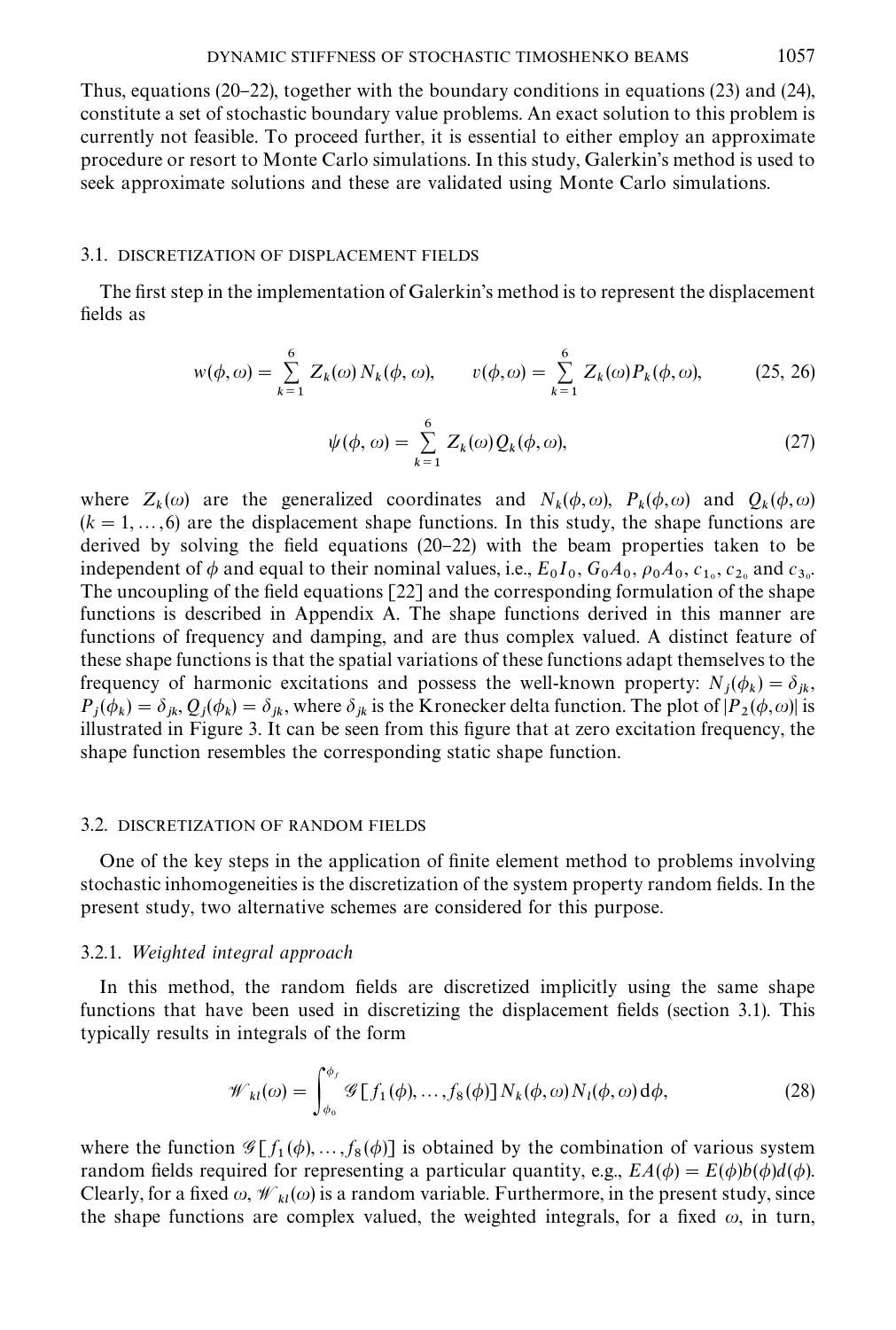

Figure 3. Shape function  $P_2(\phi, \omega)$  with  $\phi_0 = 0.9153$  rad and  $\phi_f = 2.2263$  rad.

become complex valued random variables. It may be noted that, for static applications, the weighted integrals are real valued with dependency on frequency being of no relevance [14, 15]. If  $\mathscr{G}[f_1(\phi),...,f_8(\phi)]$  is a Gaussian field, it follows that  $\mathscr{W}_{kl}(\omega)$  is a Gaussian random variable. However, Gaussian models for strictly positive quantities such as density and elastic rigidities are inappropriate, especially, if measures on structural reliability are to be estimated. On the other hand, if  $\mathscr{G}[f_1(\phi),..., f_8(\phi)]$  is non-Gaussian; in general, it is not possible to obtain the probability distribution of  $\mathcal{W}_{kl}(\omega)$  [23]. However, the moments of the weighted integrals can be obtained in terms of moments of  $\mathscr{G}[f_1(\phi),...,f_8(\phi)]$  [24].

## 3.2.2. Optimal linear expansion

In this method, the choice of the shape functions used for discretizing the structure property random fields are divorced from any considerations on discretization of displacement fields. Here, a random field is represented by

$$
\tilde{f}(\phi) = \sum_{k=1}^{n} S_k(\phi) f(\phi_k), \quad \phi_0 \le \phi \le \phi_f,
$$
\n(29)

where  $S_k(\phi)$  are deterministic functions, *n* is the number of nodal points and  $f(\phi_k)$  are random variables. Following Li and Der Kiureghian [19],  $S_k(\phi)$  are selected such that the variance of error of discretization, given by

$$
\langle \varepsilon_0^2 \rangle = \left\langle \left\{ f(\phi) - \sum_{k=1}^n S_k(\phi) f(\phi_k) \right\}^2 \right\rangle \tag{30}
$$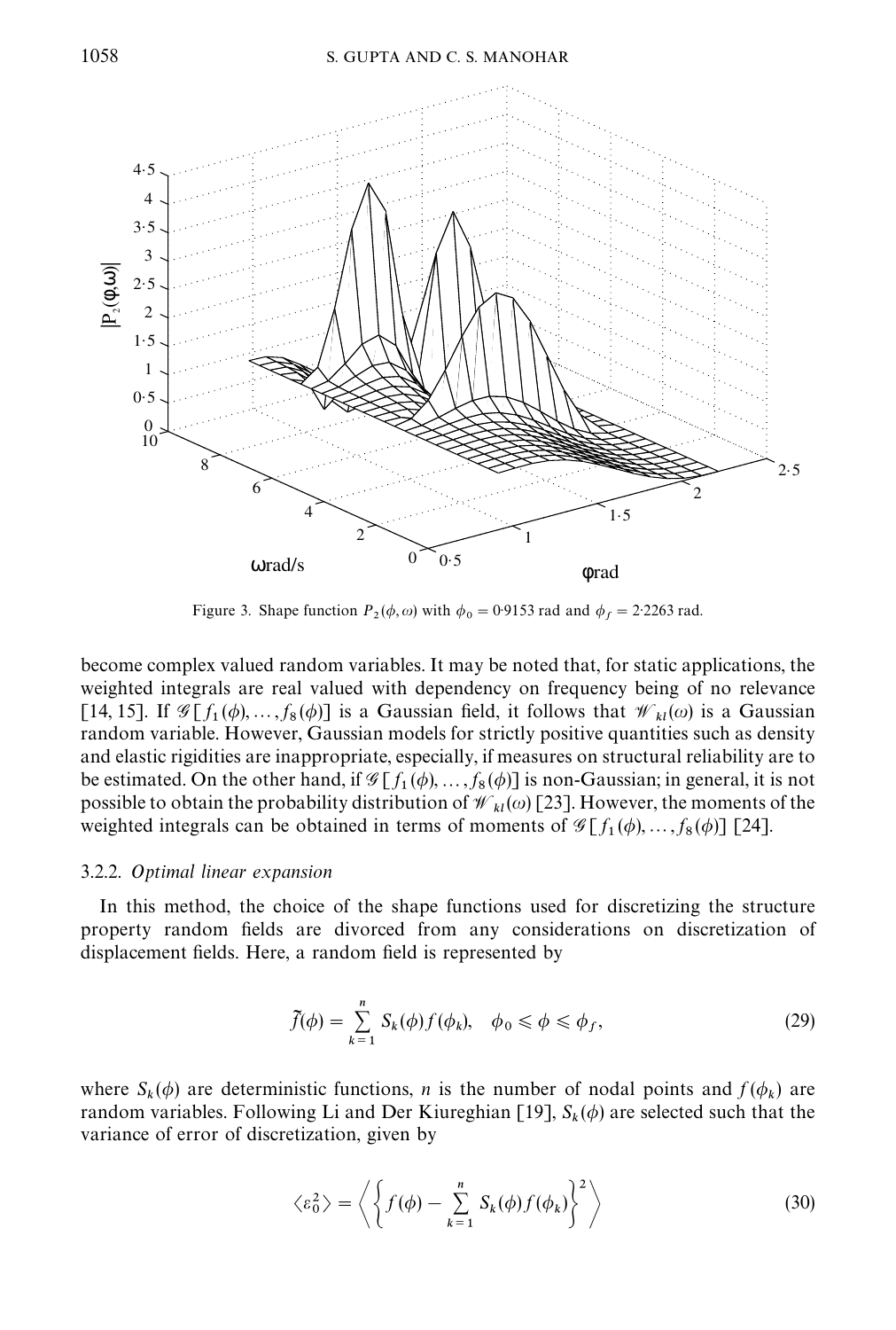is minimized, subject to the constraint that  $\langle \varepsilon_0 \rangle = 0$ . This leads to the solution

$$
S(\phi) = \mathcal{B}^{-1} \mathcal{V},\tag{31}
$$

where  $\mathscr V$  is an  $n \times 1$  vector of expectations  $\langle f(x) f(\phi_k) \rangle$ ,  $(k = 1, ..., n)$ ,  $\mathscr B$  is the covariance matrix of **f**, assumed to be non-singular and **f** is an  $n \times 1$  vector of random variables  $f(\phi_k)$  $(k = 1, ..., n)$ . Thus,  $S_k(\phi)$  are dependent on the covariance of  $f(\phi)$ . It is of significance to note that the shape functions  $S_k(\phi)$ , so derived, also satisfy the relation  $S_k(\phi_i) = \delta_{kl}$ , although this condition is not explicitly imposed as a requirement in deriving  $S_k(\phi)$ . To illustrate this, for an expansion with  $n$  terms, the equation for the shape functions are written in matrix form

$$
\begin{bmatrix} \mathcal{B}_{11} & \mathcal{B}_{12} & \cdots & \mathcal{B}_{1n} \\ \mathcal{B}_{12} & \mathcal{B}_{22} & \cdots & \mathcal{B}_{2n} \\ \vdots & \vdots & \ddots & \vdots \\ \mathcal{B}_{1n} & \mathcal{B}_{2n} & \cdots & \mathcal{B}_{nn} \end{bmatrix} \begin{bmatrix} S_1(\phi) \\ S_2(\phi) \\ \vdots \\ S_n(\phi) \end{bmatrix} = \begin{bmatrix} \langle f(\phi)f(\phi_1) \rangle \\ \langle f(\phi)f(\phi_2) \rangle \\ \vdots \\ \langle f(\phi)f(\phi_n) \rangle \end{bmatrix},
$$
(32)

where  $\mathscr{B}_{jk} = \langle f(\phi_j)f(\phi_k)\rangle$ . Substituting  $\phi = \phi_l$  into equation (32) leads to

$$
\begin{bmatrix}\n\mathcal{B}_{11} & \mathcal{B}_{12} & \mathcal{B}_{1l} & \mathcal{B}_{1n} \\
\mathcal{B}_{12} & \mathcal{B}_{22} & \mathcal{B}_{2l} & \mathcal{B}_{2n} \\
\vdots & \vdots & \ddots & \vdots \\
\mathcal{B}_{1n} & \mathcal{B}_{2n} & \mathcal{B}_{1n} & \mathcal{B}_{1n} \\
\vdots & \vdots & \vdots & \ddots \\
\mathcal{B}_{1n} & \mathcal{B}_{2n} & \mathcal{B}_{1n} & \mathcal{B}_{1n}\n\end{bmatrix}\n\begin{bmatrix}\nS_1(\phi_l) \\
S_2(\phi_l) \\
\vdots \\
S_n(\phi_l)\n\end{bmatrix} =\n\begin{bmatrix}\n\langle f(\phi_l)f(\phi_1)\rangle \\
\langle f(\phi_l)f(\phi_2)\rangle \\
\vdots \\
\langle f(\phi_l)f(\phi_l)\rangle \\
\vdots \\
\langle f(\phi_l)f(\phi_n)\rangle\n\end{bmatrix} =\n\begin{bmatrix}\n\mathcal{B}_{1l} \\
\mathcal{B}_{2l} \\
\vdots \\
\mathcal{B}_{ll} \\
\vdots \\
\mathcal{B}_{nl}\n\end{bmatrix}.
$$
\n(33)

Noting that  $\mathscr{B}_{jk} = \mathscr{B}_{kj}$ , it may be verified by direct substitution that,  $S_k(\phi_i) = \delta_k$ Noting that  $\mathscr{B}_{jk} = \mathscr{B}_{kj}$ , it may be verified by direct substitution that,  $S_k(\varphi_l) = o_{kl}$ <br>( $k = 1, ..., n$ ) is a solution of equation (33). Furthermore, since the rank of the coefficient matrix in the above equation is *n*, the solution  $S_k(\phi_l) = \delta_{kl}$  is the only solution. This property is illustrated in Figure 4 where the first six shape functions are obtained for a random field with covariance function of the form  $R_{ff}(\tau) = \exp[-\alpha \tau^2]$ , with  $\alpha = 7.3$ , which is used in the examples considered later in the paper. The property that  $S_k(\phi_l) = \delta_{kl}$  is clearly evidenced in this figure. As a consequence of this property, it follows that the first order pdf of  $\tilde{f}(\phi)$  matches exactly with the corresponding pdf of  $f(\phi)$  for  $\phi = \phi_i$  ( $l = 1, ..., n$ ). This implies that the mean square error  $\langle \varepsilon_0^2 \rangle$  becomes zero at  $\phi = \phi_l$  ( $l = 1, ..., n$ ). The choice of *n* is made by requiring that the global error  $\int_{\phi_0}^{\phi_f} \langle \epsilon_0^2 \rangle d\phi$  remains less than the prescribed limit. Figure 5 shows the PDF of  $\tilde{f}(\phi)$  at  $\phi = \phi_1$  obtained using Monte Carlo simulations with 500 number of samples. The plot is displayed on a normal probability paper. For the purpose of comparison, the PDF of a normal variate with the same mean and standard deviation as that of  $\tilde{f}(\phi_1)$  is also shown in this graph. The non-Gaussian feature of  $\tilde{f}(\phi_1)$  is clearly discernible from this figure. A similar plot for a point  $\phi$  that does not coincide with any of  $\phi = \phi_l (l = 1, ..., n)$  is shown in Figure 6. Here,  $\tilde{f}(\phi)$  is obtained as a weighted sum of  $n$  non-Gaussian random variables. Notwithstanding this summation, the PDF of  $f(\phi)$  is observed to remain non-Gaussian. Some of these features appears to have not been appreciated in the earlier work of Li and Der Kiureghian [19].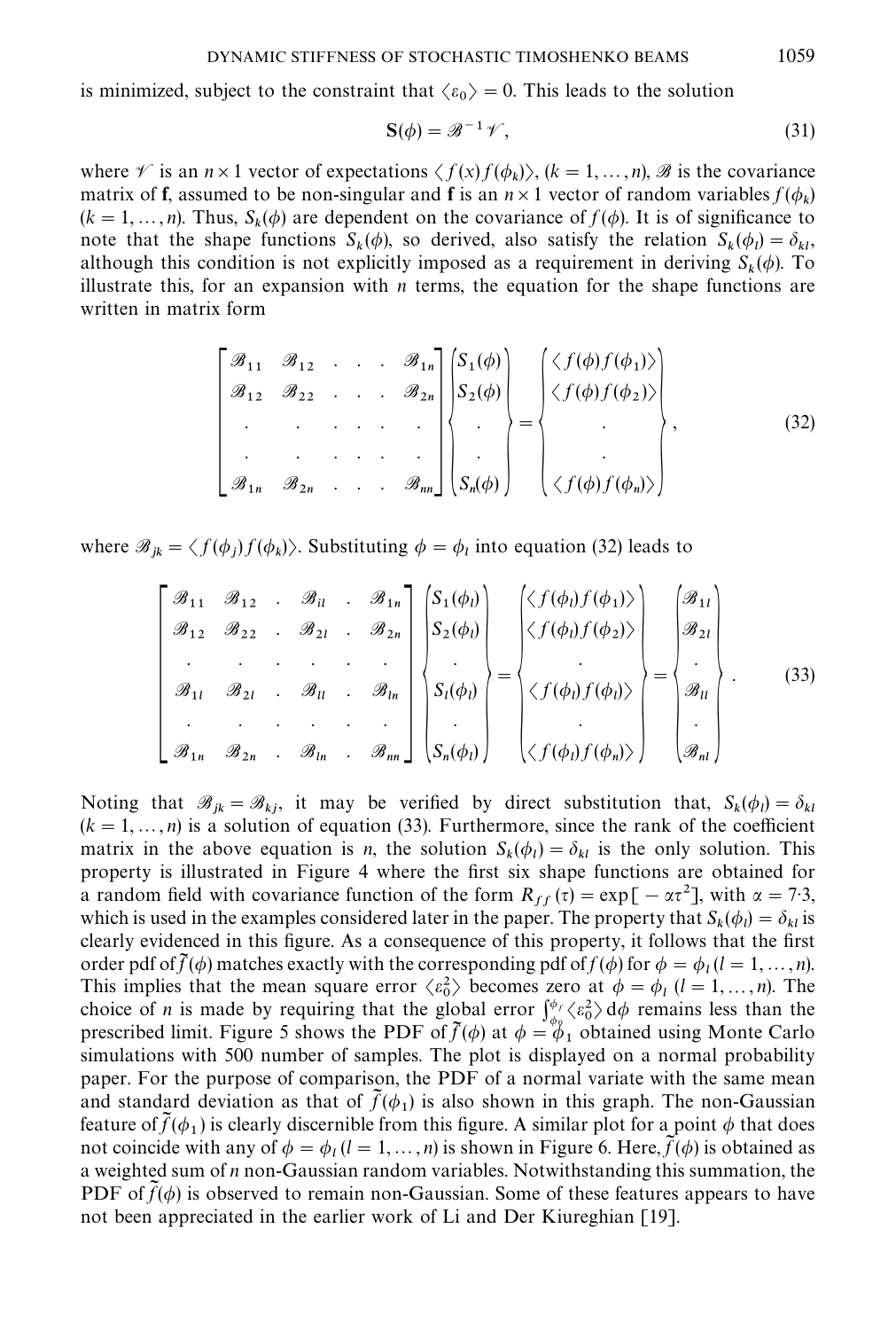

Figure 4. Shape functions  $S_i(\phi)$   $(i = 1, ..., n)$  used in OLE with  $\phi_0 = 0$  rad and  $\phi_f = \pi$  rad: ----,  $S_1(\phi)$ ; ------,  $S_2(\phi)$ ;  $\cdots$ ,  $S_3(\phi)$ ;  $\bullet$ ,  $S_4(\phi)$ ;  $\triangle$ ,  $S_5(\phi)$ ;  $\bigcirc$ ,  $S_6(\phi)$ .



Figure 5. Illustration of non-Gaussian features of  $\tilde{f}(\phi)$  in normal probability paper: + +, probability distribution of  $f(\phi_1)$  (node 1):  $-\cdots$ , corresponding Gaussian fit.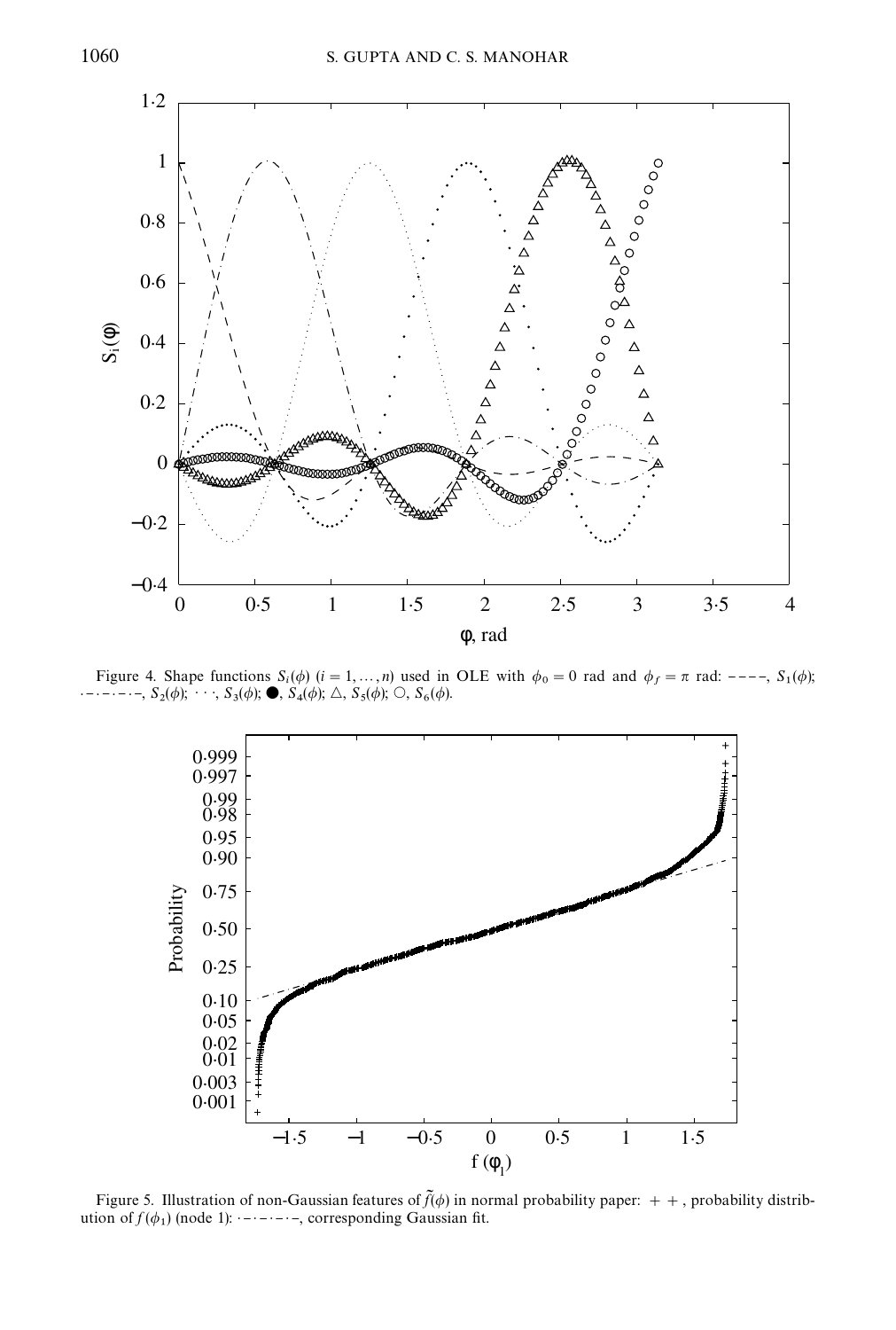

Figure 6. Illustration of non-Gaussian features of  $\tilde{f}(\phi)$  in normal probability paper: ++, probability distribution of  $\tilde{J}(\phi)$  at the midpoint of the section between nodes 1 and 2;  $+$ , probability distribution of  $\tilde{J}(\phi)$ ;  $-$  -----, corresponding Gaussian fit.

## 3.3. ELEMENTS OF THE STOCHASTIC DYNAMIC STIFFNESS MATRIX

In conjunction with the displacement shape functions and the representation of the displacement fields as in equations  $(17-19)$ , the expressions for the total beam kinetic energy  $\mathcal{T}$  and strain energy  $\mathcal{U}$  can be formulated. It can be shown that the kinetic energy is given by

$$
\mathcal{F} = \frac{1}{2} \sum_{i=1}^{6} \sum_{j=1}^{6} \dot{z}_i(t) \dot{z}_j(t) \chi_{ij}(\omega), \tag{34}
$$

where

$$
\chi_{ij} = \chi_{ij}^A + \chi_{ij}^B + \chi_{ij}^C \tag{35}
$$

and

$$
\chi_{ij}^A = \int_{\phi_0}^{\phi_f} R\rho(\phi) A(\phi) N_i(\phi, \omega) N_j(\phi, \omega) d\phi, \tag{36}
$$

$$
\chi_{ij}^{B} = \int_{\phi_0}^{\phi_f} R\rho(\phi) A(\phi) P_i(\phi, \omega) P_j(\phi, \omega) d\phi,
$$
\n(37)

$$
\chi_{ij}^C = \int_{\phi_0}^{\phi_f} R\rho(\phi) I(\phi) Q_i(\phi, \omega) Q_j(\phi, \omega) d\phi.
$$
 (38)

Similarly, the strain energy is given by

$$
\mathscr{U} = \frac{1}{2} \sum_{i=1}^{6} \sum_{j=1}^{6} z_i(t) z_j(t) \kappa_{ij}(\omega), \tag{39}
$$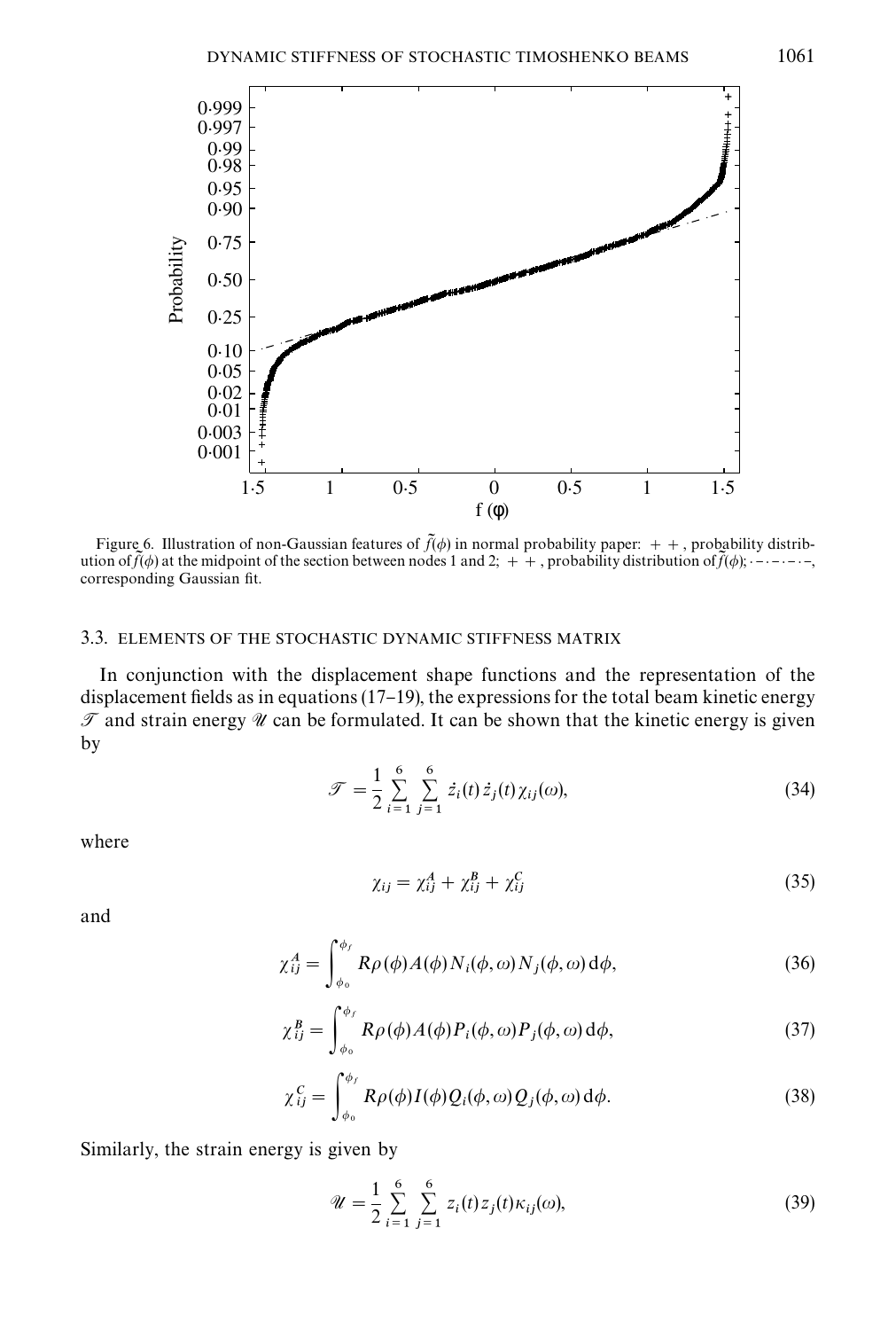where

$$
\kappa_{ij} = \kappa_{ij}^1 + \kappa_{ij}^2 + \kappa_{ij}^3, \qquad \kappa_{ij}^2 = K_{ij}^a - K_{ij}^b - K_{ij}^c + K_{ij}^d,
$$
  

$$
\kappa_{ij}^3 = S_{ij}^p + S_{ij}^q + S_{ij}^r + S_{ij}^s - R(S_{ij}^t + S_{ij}^u + S_{ij}^v + S_{ij}^w) + R^2 S_{ij}^x
$$
 (40)

$$
\kappa_{ij}^1 = \int_{\phi_0}^{\phi_f} \frac{EI(\phi)}{R} Q_i'(\phi, \omega) Q_j'(\phi, \omega) d\phi,
$$
\n(41)

$$
K_{ij}^a = \int_{\phi_0}^{\phi_f} \frac{EA(\phi)}{R} P_i'(\phi, \omega) P_j'(\phi, \omega) d\phi,
$$
 (42)

$$
K_{ij}^{b} = \int_{\phi_0}^{\phi_f} \frac{EA(\phi)}{R} N_i(\phi, \omega) P_j(\phi, \omega) d\phi
$$
 (43)

$$
K_{ij}^c = \int_{\phi_o}^{\phi_f} \frac{EA(\phi)}{R} P_i'(\phi, \omega) N_j(\phi, \omega) d\phi,
$$
 (44)

$$
K_{ij}^d = \int_{\phi_0}^{\phi_f} \frac{EA(\phi)}{R} N_i(\phi, \omega) N_j(\phi, \omega) d\phi,
$$
 (45)

$$
S_{ij}^{p} = \int_{\phi_0}^{\phi_f} \frac{k A G(\phi)}{R} P_i(\phi, \omega) P_j(\phi, \omega) d\phi,
$$
 (46)

$$
S_{ij}^q = \int_{\phi_0}^{\phi_f} \frac{kAG(\phi)}{R} N_i'(\phi, \omega) P_j(\phi, \omega) d\phi,
$$
 (47)

$$
S_{ij}^r = \int_{\phi_0}^{\phi_f} \frac{k A G(\phi)}{R} Q_i(\phi, \omega) P_j(\phi, \omega) d\phi
$$
 (48)

$$
S_{ij}^s = \int_{\phi_0}^{\phi_f} \frac{kAG(\phi)}{R} P_i(\phi, \omega) N_j'(\phi, \omega) d\phi,
$$
 (49)

$$
S_{ij}^t = \int_{\phi_0}^{\phi_f} \frac{k A G(\phi)}{R} N_i'(\phi, \omega) N_j'(\phi, \omega) d\phi
$$
 (50)

$$
S_{ij}^{u} = \int_{\phi_0}^{\phi_f} \frac{k A G(\phi)}{R} Q_i(\phi, \omega) N_j'(\phi, \omega) d\phi,
$$
 (51)

$$
S_{ij}^v = \int_{\phi_0}^{\phi_f} \frac{k A G(\phi)}{R} P_i(\phi, \omega) Q_j(\phi, \omega) d\phi,
$$
 (52)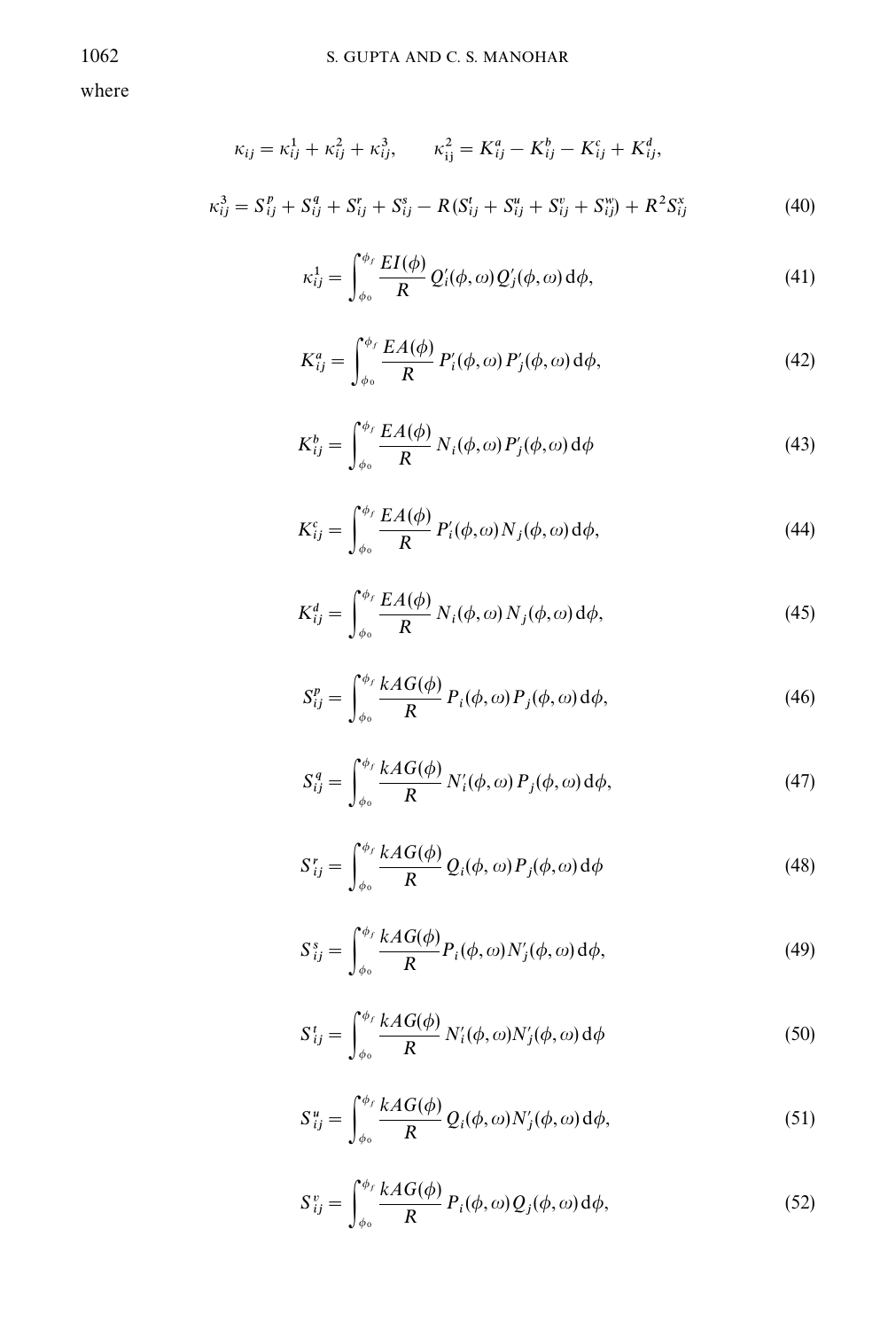$$
S_{ij}^{\mathbf{w}} = \int_{\phi_0}^{\phi_f} \frac{k A G(\phi)}{R} N_i'(\phi, \omega) Q_j(\phi, \omega) d\phi, \tag{53}
$$

$$
S_{ij}^{x} = \int_{\phi_0}^{\phi_f} \frac{kAG(\phi)}{R} Q_i(\phi, \omega) Q_j(\phi, \omega) d\phi.
$$
 (54)

The energy dissipated is similarly obtained as

$$
\mathscr{C} = \int_0^T \sum_{i=1}^6 \sum_{j=1}^6 \dot{z}_i(t) \dot{z}_j(t) C_{ij}(\omega) dt, \qquad (55)
$$

where

$$
C_{ij} = C_{ij}^a + C_{ij}^b + C_{ij}^c,
$$
  
\n
$$
C_{ij}^a = c_1(\phi)N_i(\phi, \omega)N_j(\phi, \omega),
$$
\n(56)

$$
C_{ij}^{b} = c_2(\phi) P_i(\phi, \omega) P_j(\phi, \omega), \qquad (57)
$$

$$
C_{ij}^c = c_3(\phi)Q_i(\phi,\omega)Q_j(\phi,\omega).
$$
\n(58)

The primes  $(')$  in the above equations represent derivatives with respect to the spatial co-ordinate  $\phi$ . The governing equations for the generalized co-ordinates  $z_k(t)$  can now be obtained using Lagrange's equations, the  $( \cdot )$  denoting the derivative with respect to time:

$$
\frac{\mathrm{d}}{\mathrm{d}t} \left[ \frac{\partial \mathcal{L}}{\partial \dot{z}_k} \right] - \frac{\partial \mathcal{L}}{\partial z_k} = Q'_{1_k} + Q_{2_k}, \quad k = 1, ..., 6. \tag{59}
$$

Here,  $-Q'_{1k}$  are the damping forces,  $Q_{2k}$  are the generalized forces, and the Lagrangian is given by  $\mathscr{L}(t) = \mathscr{T}(t) - \mathscr{U}(t)$ . The stochastic dynamic stiffness matrix is formulated from Lagrange's equation and is thus a function of random variables characterized by the set of dynamic weighted integrals. This leads to the formal representation of discretized equations of motion of the form

$$
\mathbf{M}(\omega)\ddot{\mathbf{z}}(t) + \mathbf{C}(\omega)\dot{\mathbf{z}}(t) + \mathbf{K}(\omega)\mathbf{z}(t) = \overline{\mathbf{f}}(t).
$$
 (60)

Here, M, C and K are, respectively, the generalized, frequency-dependent, complex valued, stochastic mass, damping and stiffness matrices. It must be emphasized that these are significantly different from the stiffness, consistent mass and damping matrices encountered in traditional finite element method. Since the definition of dynamic stiffness matrix is essentially with reference to harmonic nodal actions, the forcing function  $\mathbf{f}(t)$  in the above equation is taken to be of the form  $\mathbf{f}(t) = \mathbf{F}(\omega)$ exp[i $\omega t$ ]. Furthermore, given the fact that the system is linear, it follows that the response vector  $z(t)$  would have the form  $z(t) = Z(\omega)$ exp[i $\omega t$ ]. It can be shown that the forcing vector  $F(\omega)$  and the response vector  $\mathbf{Z}(\omega)$  are related to each other through the relation

$$
\mathbf{D}(\omega)\mathbf{Z}(\omega) = \mathbf{F}(\omega). \tag{61}
$$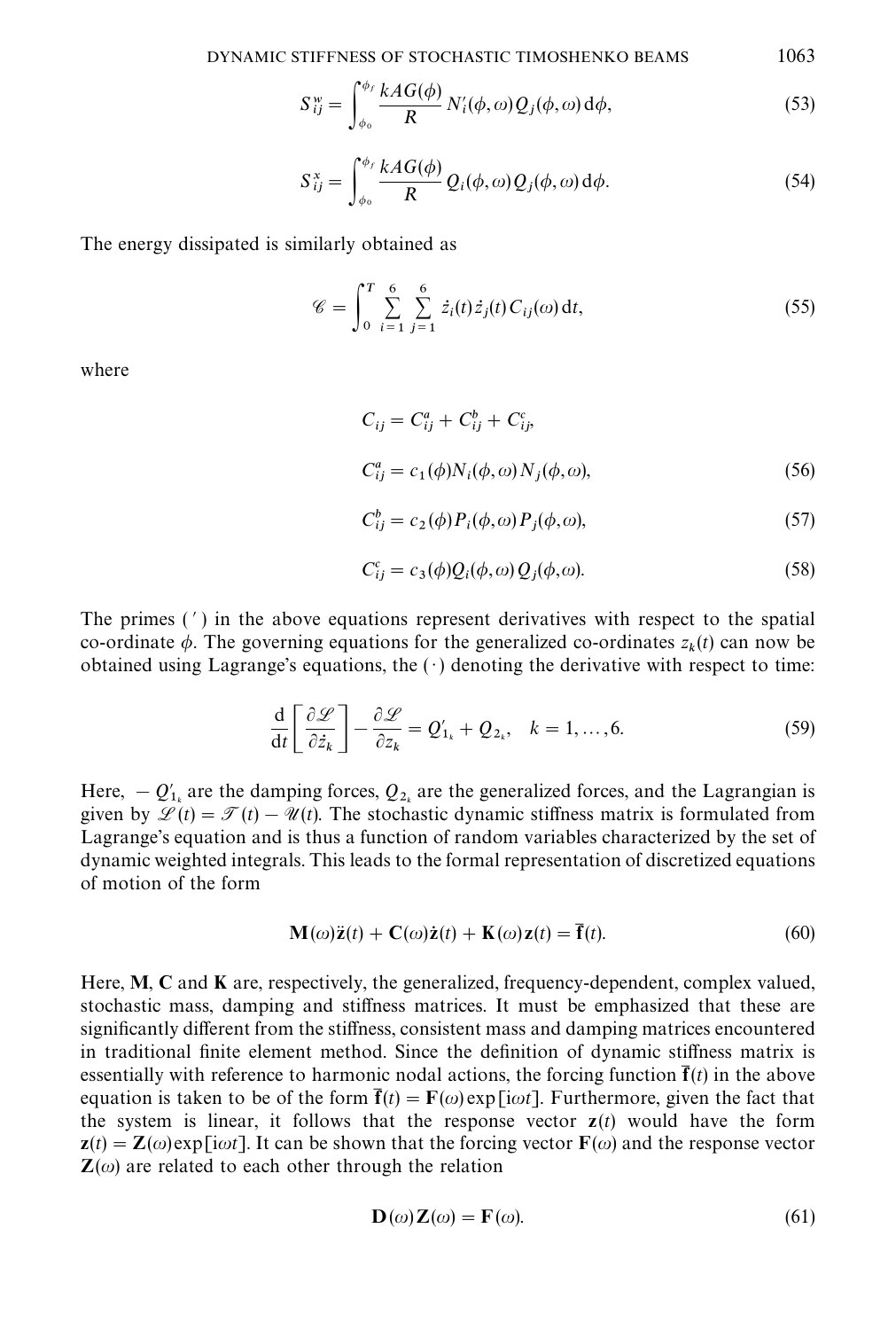Here,  $\mathbf{D}(\omega)$  is the 6 × 6 element dynamic stiffness matrix with elements given by

$$
D_{ij}(\omega) = \left[ -\omega^2 M_{ij}(\omega) + i\omega C_{ij}(\omega) + K_{ij}(\omega) \right],\tag{62}
$$

while  $\mathbf{Z}(\omega)$  and  $\mathbf{F}(\omega)$  are, respectively, the vectors of the Fourier transforms of the unknown displacements and applied random forces. Even though the quantities  $\mathbf{Z}(\omega)$  and  $\mathbf{F}(\omega)$  are, respectively, termed as the Fourier transforms of the functions  $z(t)$  and  $\tilde{f}(t)$ , it must be noted that, strictly speaking, Fourier transforms of samples of stationary random processes do not exist. However, if the functions are defined as  $z(t) = z(t)$ ,  $\bar{f}(t) = \bar{f}(t)$  for  $0 < t < T_0$  and  $z(t) = 0$ ,  $\bar{f}(t) = 0$ , for  $t > T_0$ , where  $T_0$  is a specified value of time t, then, as  $T_0 \rightarrow \infty$ , then PSD functions of these random processes are well defined, although the sample Fourier transforms do not exist [21].

Since the matrices  $\mathbf{M}(\omega)$ ,  $\mathbf{C}(\omega)$  and  $\mathbf{K}(\omega)$  are symmetric, it follows that the dynamic stiffness matrix  $\mathbf{D}(\omega)$  is also symmetric. The stochastic dynamic stiffness matrix  $\mathbf{D}(\omega)$  has a deterministic and a random component and can be represented as

$$
\mathbf{D}(\omega) = \mathbf{D}_0(\omega) + \mathbf{D}_r(\omega),\tag{63}
$$

$$
D_{0_{kl}}(\omega) = -\omega^2 M_{0_{kl}}(\omega) + i\omega C_{0_{kl}}(\omega) + K_{0_{kl}}(\omega),
$$
\n(64)

$$
D_{r_{kl}} = \sum_{k=1}^{6} \sum_{l=1}^{6} \mathcal{W}_{kl}.
$$
 (65)

Here, the subscripts 0 and r, respectively, denote the deterministic and the random parts and  $\mathcal{W}_{kl}$  are the weighted integrals. Since  $\mathcal{W}_{kl} = \mathcal{W}_{lk}$ , the summation in equation (65) occurs only over 21 independent terms  $(\mathscr{X}_n)$ . Accordingly, equation (65) is re-written in the form

$$
D_{kl} = D_{0_{kl}} + \sum_{j=1}^{21} \varphi_{j_{kl}} \mathcal{X}_j \quad (k, l = 1, ..., 6),
$$
 (66)

$$
\varphi_{n_{kl}} = \Gamma_{kp} \Gamma_{lq} \quad \text{for } p = q,
$$
\n
$$
\varphi_{n_{kl}} = \Gamma_{kp} \Gamma_{lq} + \Gamma_{kq} \Gamma_{lp} \quad \text{for } p \neq q,
$$
\n(67)

 $\Gamma$  being defined in Appendix A (see equation (A.24)) and

$$
\mathcal{X}_1 = \mathcal{W}_{11}, \quad \mathcal{X}_2 = \mathcal{W}_{12}, \quad \mathcal{X}_3 = \mathcal{W}_{13}, \quad \mathcal{X}_4 = \mathcal{W}_{14}, \quad \mathcal{X}_5 = \mathcal{W}_{15},
$$
\n
$$
\mathcal{X}_6 = \mathcal{W}_{16}, \quad \mathcal{X}_7 = \mathcal{W}_{22}, \quad \mathcal{X}_8 = \mathcal{W}_{23}, \quad \mathcal{X}_9 = \mathcal{W}_{24}, \quad \mathcal{X}_{10} = \mathcal{W}_{25},
$$
\n
$$
\mathcal{X}_{11} = \mathcal{W}_{26}, \quad \mathcal{X}_{12} = \mathcal{W}_{33}, \quad \mathcal{X}_{13} = \mathcal{W}_{34}, \quad \mathcal{X}_{14} = \mathcal{W}_{35}, \quad \mathcal{X}_{15} = \mathcal{W}_{36},
$$
\n
$$
\mathcal{X}_{16} = \mathcal{W}_{44}, \quad \mathcal{X}_{17} = \mathcal{W}_{45}, \quad \mathcal{X}_{18} = \mathcal{W}_{46}, \quad \mathcal{X}_{19} = \mathcal{W}_{55}, \quad \mathcal{X}_{20} = \mathcal{W}_{56}, \quad \mathcal{X}_{21} = \mathcal{W}_{66}. \tag{68}
$$

It is seen that the dynamic stiffness matrix of the beam element is a function of the weighted integrals  $\mathcal{X}_k$  ( $k = 1, ..., 21$ ). The stochastic inhomogeneity in this approximation is thus completely characterized by a set of 21 random variables.

However, if OLE is used for discretizing the random fields, equation (29) is substituted for  $f_k(\phi)$  ( $k = 1, ..., 8$ ) in equation (28). The elements of the stochastic dynamic stiffness matrix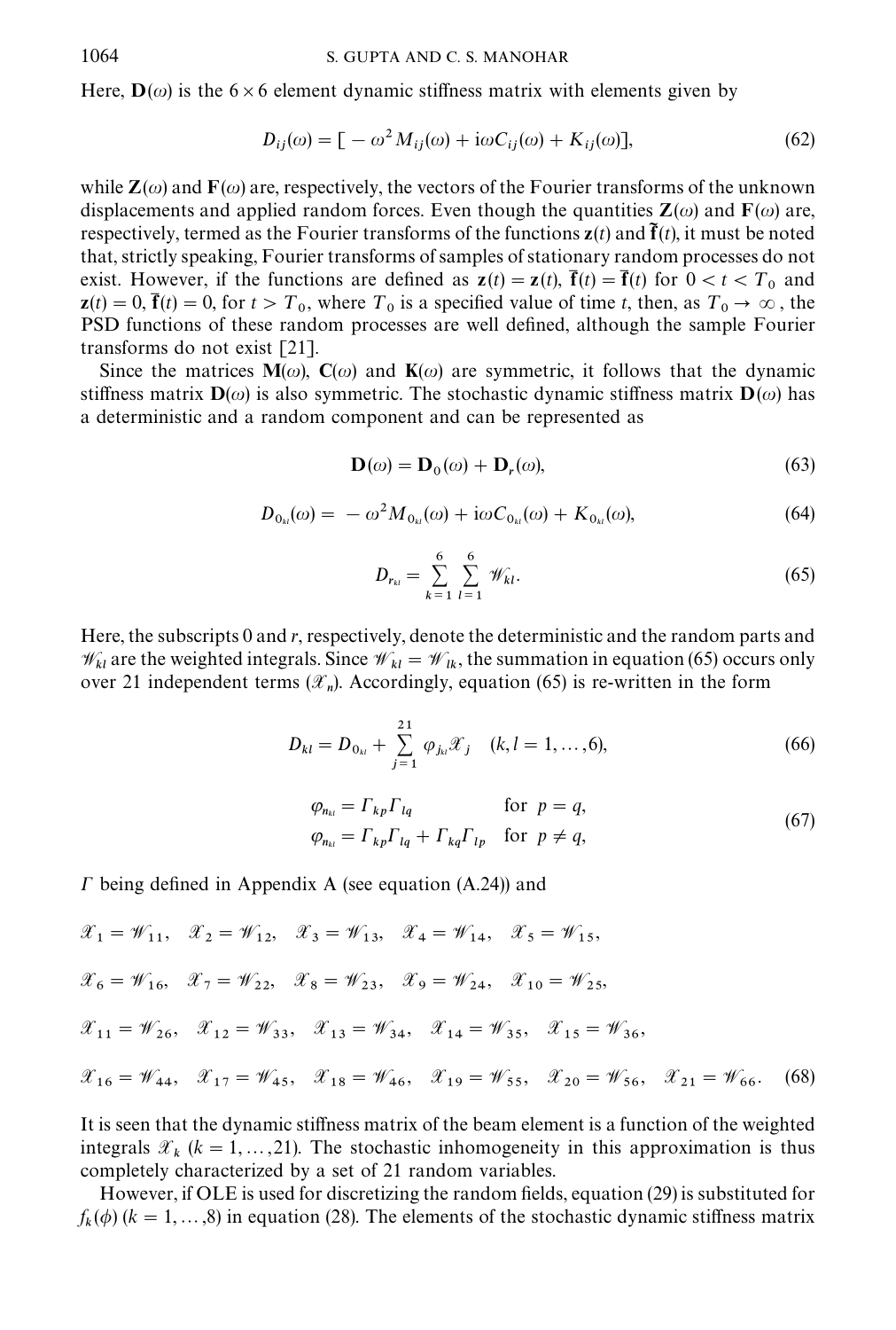are now typically of the form

$$
\mathscr{W}_{kl} = \sum_{j=1}^{n} f_j(\phi_j) \int_{\phi_f}^{\phi_f} S_j(\phi) N_k(\phi, \omega) N_l(\phi, \omega) d\phi.
$$
 (69)

It must be noted that the integrals appearing in the above equation are deterministic in nature. While this scheme of discretization introduces into the formulation possibly a larger number of random variables as compared to the weighted integral approach, its advantage lies in that the random variables resulting from the discretization of the random fields retain the non-Gaussian probability distributions of the original random fields. This, in turn, is of significance in reliability computations.

#### 4. RESPONSE ANALYSIS

For response variability analysis, beam systems driven by stationary excitations are considered. These systems, thus, have two sources of uncertainties; the first is due to the stochastic spatial inhomogeneities of the beam properties, the second is due to the random nature of the external loads. To illustrate the capabilities of the dynamic stiffness matrix approach outlined in the previous section, attention is focussed on the variability in the response PSD due to the uncertainties in structural properties. As a first step, the structure property random "elds are discretized and the structural uncertainties are manifested in terms of a vector of random variables. The PSD of the response of the structure, conditioned on these random variables, are evaluated using standard frequency-domain random vibration analysis. The mean and the standard deviation of the response PSD, conditioned on these random variables, are estimated. The response variability analysis is carried out using the three different methods that are to be explained in the following section. It must be noted that the advantage of studying the variability of the response PSD is that it permits a detailed examination of the variability as a function of frequency. Studies on global measures, such as response variance, do not permit such a detailed examination.

#### 4.1. METHOD 1: NEUMANN'S EXPANSION IN TERMS OF WEIGHTED INTEGRALS

In this method, the response PSD is computed by inverting the stochastic dynamic stiffness matrix using Neumann's expansion  $[25]$ . Assuming the excitation to be a stationary random process, the unknown displacement vector  $\mathbf{Z}(\omega)$  is given by

$$
\mathbf{Z}(\omega) = \left[\mathbf{I} - \mathcal{Q}(\omega) + \mathcal{Q}^2(\omega) - \cdots\right] \mathbf{D}_0^{-1}(\omega) \mathbf{F}(\omega),\tag{70}
$$

where  $\mathcal{Q}(\omega) = \mathbf{D}_0^{-1}(\omega)\mathbf{D}_r(\omega)$  and I is the identity matrix. This leads to the PSD matrix for displacements, given by

$$
\mathbf{S}_{ZZ}(\omega|\mathbf{X}_0) = [\mathbf{I} - \mathcal{Q}(\omega) + \mathcal{Z}^2(\omega) - \cdots] \mathbf{D}_0^{-1}(\omega) \mathbf{S}_{FF}(\omega) \mathbf{D}_0^{-1^{**}}(\omega)
$$

$$
[\mathbf{I} - \mathcal{Q}(\omega) + \mathcal{Z}^2(\omega) - \cdots] \mathbf{D}_0^{-1^{**}}(\omega), \tag{71}
$$

where the operator  $(*)$  denotes complex conjugation and the superscript t denotes matrix transpose. The PSD, obtained in equation (71), is conditioned on the systemproperty random variables  $X_0$  and hence is itself a random quantity. The variability of the response PSD is estimated by taking expectations across the ensemble of samples and calculating its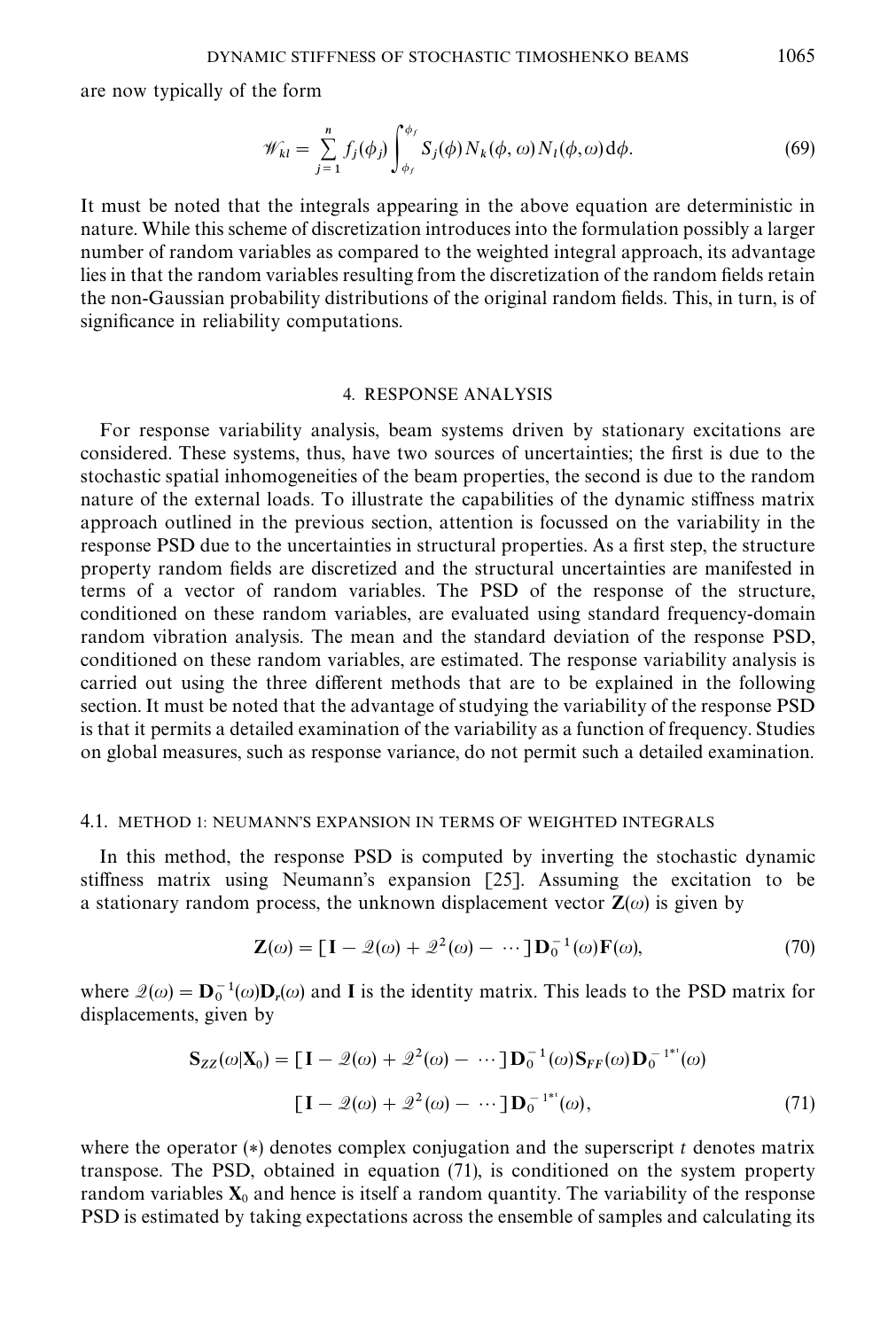moments. Considering only one-term approximation in the series in equation (71), the first two moments, mean ( $\mu$ ) and variance ( $\sigma^2$ ) are, respectively, given by

$$
\mu_{lj} = \langle S_{ZZ_{ij}}(\omega | \mathbf{X}_{0}) \rangle = \sum_{m=1}^{6} \sum_{k=1}^{6} \sum_{p=1}^{6} \sum_{q=1}^{6} \langle H_{lm} H_{jp}^{*} \rangle D_{0_{mk}}^{-1}(\omega) D_{0_{pq}}^{-1^{*}}(\omega) S_{FF_{kq}}(\omega)
$$
(72)  

$$
\sigma_{lj}^{2} = \sum_{m}^{6} \sum_{k}^{6} \sum_{p}^{6} \sum_{q}^{6} \sum_{b}^{6} \sum_{c}^{6} \langle H_{lm} H_{jp}^{*} H_{ia} H_{jc}^{*} \rangle
$$

$$
\times D_{0_{mk}}^{-1}(\omega) D_{0_{pq}}^{-1^{*}}(\omega) D_{0_{m}}^{-1}(\omega) D_{0_{m}}^{-1^{*}}(\omega) S_{FF_{kq}}(\omega) S_{FF_{bd}}(\omega) - \mu^{2}
$$
(73)

where  $\langle H_{lm} H_{lp}^* \rangle$  and  $\langle H_{lm} H_{jp}^* H_{la} H_{jc}^* \rangle$  are given, respectively, by

$$
\langle H_{lm} H_{lp}^* \rangle = \delta_{lm} \delta_{lp} + \langle \mathcal{Q}_{lm}(\omega) \mathcal{Q}_{lp}(\omega) \rangle, \qquad (74)
$$
  

$$
\langle H_{lm} H_{jp}^* H_{la} H_{jc}^* \rangle = \delta_{lm} \delta_{la} \delta_{jp} \delta_{jc} + \delta_{la} \delta_{jc} \langle \mathcal{Q}_{lm} \mathcal{Q}_{jp} \rangle + \delta_{la} \delta_{lm} \langle \mathcal{Q}_{jp} \mathcal{Q}_{jc} \rangle
$$
  

$$
+ \delta_{la} \delta_{jp} \langle \mathcal{Q}_{jc} \mathcal{Q}_{lm} \rangle + \delta_{la} \langle \mathcal{Q}_{jc} \mathcal{Q}_{lm} \mathcal{Q}_{jp} \rangle + \delta_{lm} \delta_{jc} \langle \mathcal{Q}_{jp} \mathcal{Q}_{la} \rangle
$$
  

$$
+ \delta_{jp} \delta_{jc} \langle \mathcal{Q}_{lm} \mathcal{Q}_{la} \rangle + \delta_{jc} \langle \mathcal{Q}_{lm} \mathcal{Q}_{jp} \mathcal{Q}_{la} \rangle + \delta_{lm} \delta_{jp} \langle \mathcal{Q}_{la} \mathcal{Q}_{jc} \rangle
$$
  

$$
+ \delta_{lm} \langle \mathcal{Q}_{jp} \mathcal{Q}_{la} \mathcal{Q}_{jc} \rangle + \delta_{jp} \langle \mathcal{Q}_{lm} \mathcal{Q}_{la} \mathcal{Q}_{jc} \rangle
$$
  

$$
+ \langle \mathcal{Q}_{lm} \mathcal{Q}_{jp} \mathcal{Q}_{la} \mathcal{Q}_{jc} \rangle. \qquad (75)
$$

The second, third and fourth order moments of the elements of **Q** can further be expressed, respectively, in terms of the second, third and fourth order moments of the weighted integrals *W*. Thus, it follows that, the evaluation of mean of  $S_{ZZ}(\omega|\mathbf{X}_0)$  requires knowledge of mean and covariance of  $f_k(\phi)$  ( $k = 1, ..., 8$ ), while the evaluation of the variance of  $S_{ZZ}(\omega|\mathbf{X}_0)$  demands knowledge of upto fourth order moments. If more than one term is retained in Neumann's expansion, the evaluation of the first two moments of  $S_{ZZ}(\omega|\mathbf{X}_0)$ would require still higher order moments of  $f_k(\phi)$ . Since the information on these higher order moments are expected to be unavailable, and also for the sake of mathematical expediency, a Gaussian closure assumption is invoked. This allows for the higher order moments of the weighted integrals to be evaluated in terms of mean and covariance of  $f_k(\phi)$ . It is to be noted that this method has three sources of errors arising from: (a) discretization of the random "elds, (b) truncation of the Neumann's expansion and (c) Gaussian closure approximation. The last of these errors would not be present if information on higher order moments of  $f_k(\phi)$  is available.

## 4.2. METHOD 2: REDUCED MONTE CARLO SIMULATIONS USING OLE

In this method, the random fields  $f_k(\phi)$  ( $k = 1, ..., 8$ ) are discretized using OLE. Samples of the random variables obtained by discretizing the random fields are simulated digitally and this leads to sample realizations of dynamic stiffness matrices. These matrices are numerically inverted and an ensemble of response PSD, conditioned on the random variables, is computed. Statistical processing on this ensemble leads to estimates of the mean and variance of  $S_{ZZ}(\omega|\mathbf{X}_0)$ . The sources of errors in this method are those resulting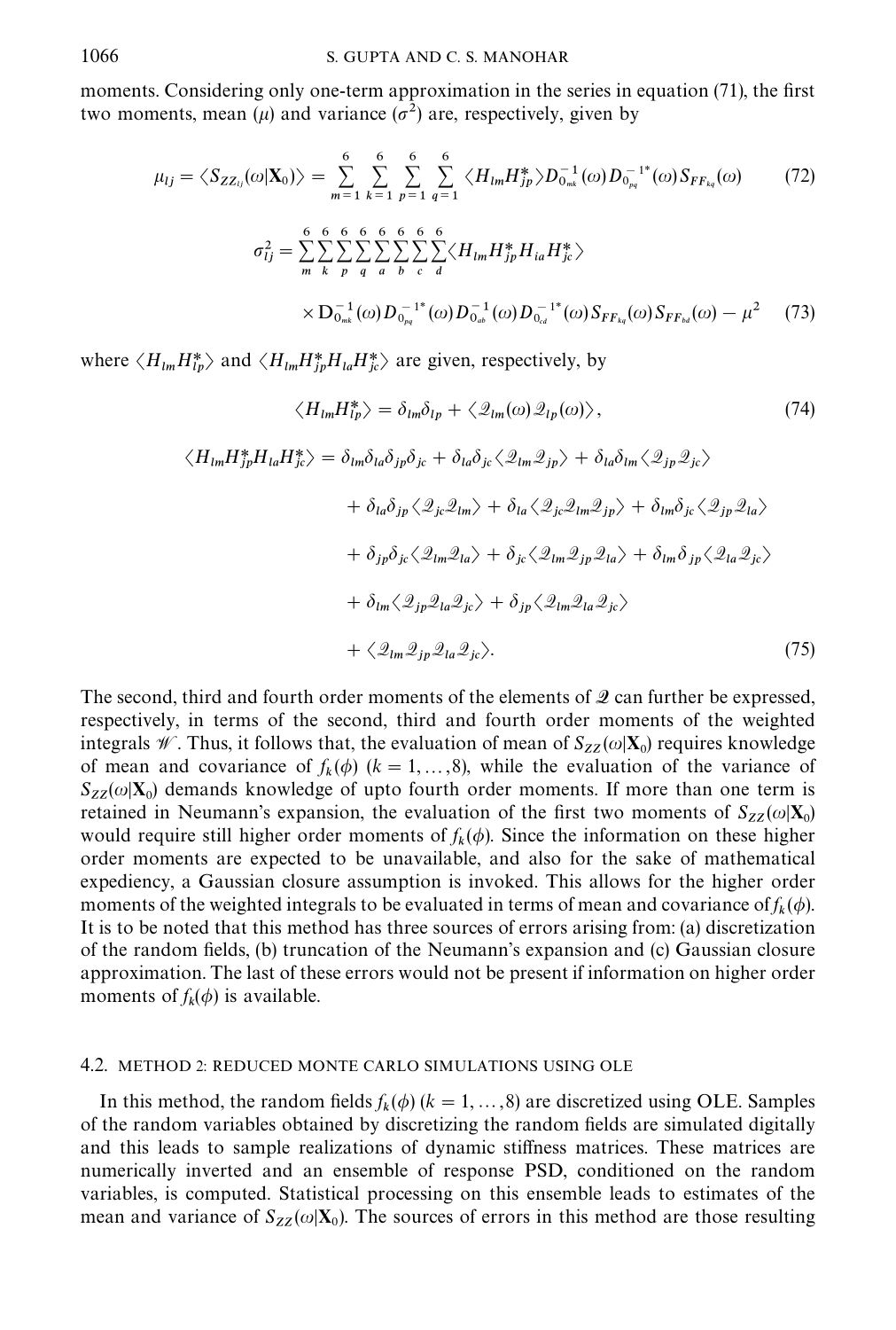from discretization of random fields and the use of limited samples in estimates of mean and variance of  $S_{ZZ}(\omega|\mathbf{X}_0)$ .

## 4.3. METHOD 3: FULL-SCALE MONTE CARLO SIMULATIONS

As has been noted, the methods described in the preceding two sections are approximate in nature. These procedures can be validated by using results fromdetailed Monte Carlo simulations. This requires the development of a numerical algorithm that generates the sample solutions for the boundary value problem given in equations  $(20-24)$ . A commonly used strategy in numerical solution of linear boundary problems consists of converting the boundary value problems into a larger class of equivalent initial value problems which, in turn, are amenable for solutions using marching techniques such as Runge–Kutta procedures [26]. Earlier, Manohar and Adhikari [9] have implemented this strategy in their study on dynamic response variability of stochastic Euler-Bernoulli beams using Monte Carlo simulations. In the present study, we follow a similar procedure for analyzing equations (20–24). The details of this formulation are available in the thesis by Gupta  $[20]$ and are not provided here. The sources of error in this approach, apart from those associated with the Runge–Kutta integration scheme, are solely associated with the use of limited number of samples in the estimation of response statistics. Moreover, the response calculation procedure used here is independent of the procedure used in methods 2 and 3. Thus, the results from this method can serve as an acceptable benchmark against which other approximations can be compared.

#### 5. BUILT-UP STRUCTURES

The methods developed so far are now extended for computing the response variability of built-up structures. The additional steps needed to characterize the dynamic response of built-up structures are: (1) conversion of the element dynamic stiffness matrix in local  $co-ordinates$  into global  $co-ordinates$ ,  $(2)$  assembling of element stiffness matrices in global co-ordinates to form the structure dynamic stiffness matrix,  $(3)$  inversion of the random structure dynamic stiffness matrix leading to frequency-domain representation of response, and (4) processing of the Fourier transformof the response variables to arrive at spectral representations of the displacement responses, such as PSD representations. Steps (1) and (2) essentially follow the same rules that are used in the traditional matrix methods of structural analysis. Figures 7 and 8, respectively, show the co-ordinate systems adopted for describing curved and straight beams. The superscripts  $g$  and  $l$  in these figures denote, respectively, the global and local directions. The element dynamic stiffness matrix in global co-ordinates  $\mathbf{D}^g(\omega)$  is related to the local dynamic stiffness matrix by the well-known relation

$$
\mathbf{D}^{g}(\omega) = \mathbf{T}^{\mathrm{t}} \mathbf{D}^{l}(\omega) \mathbf{T} \tag{76}
$$

where  $T$  is the transformation matrix. The element dynamic stiffness matrix, in terms of deterministic and random components, is written as

$$
\mathbf{D}^{g}(\omega) = \mathbf{D}_{0}^{g}(\omega) + \mathbf{D}_{r}^{g}(\omega).
$$
 (77)

Here,  $\mathbf{D}_0^g(\omega) = \mathbf{T}^t \mathbf{D}_0^t \mathbf{T}$  is the deterministic part of the element stiffness matrix in the global co-ordinates and  $\mathbf{D}_r^g(\omega)$  is the corresponding random part. In the weighted integral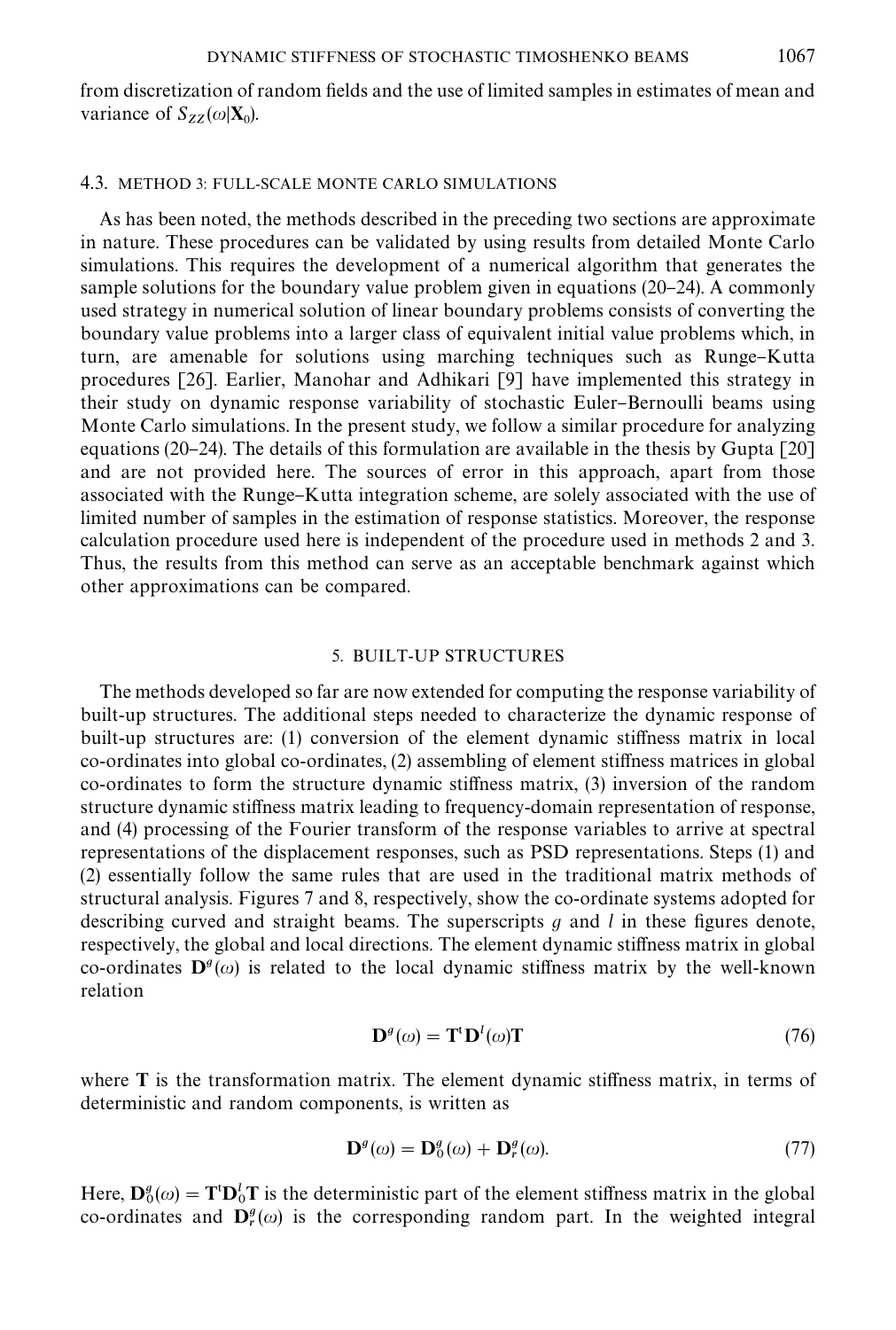

Figure 7. Local and global co-ordinates of the curved beam element: superscript  $l$ , local axes;  $q$ , global axes.



Figure 8. Local and global co-ordinates of the straight beam element: superscript  $l$ , local axes,  $g$ , global axes.

approach, equation (66) is written as

$$
D_{kl}^{g} = D_{0_{kl}}^{g} + \sum_{j=1}^{21} U_{kl}^{j} \mathcal{X}_{j} \quad (k, l = 1, ..., 6),
$$
 (78)

where

$$
U_{kl}^{j} = \sum_{p=1}^{6} \sum_{q=1}^{6} \mathbf{T}_{pk} \mathbf{T}_{ql} \varphi_{kl}^{j}.
$$
 (79)

Here, the variable  $\varphi_{kl}^j$  has the same meaning as in equation (67). In the reduced Monte Carlo simulation approach using OLE, a similar transformation is made.

Formulating the element stiffness matrices in the global co-ordinate system, the matrices are assembled to obtain the global dynamic stiffness matrix. The rules for assembling the global stiffness matrix are identical to those used in the traditional finite element analysis.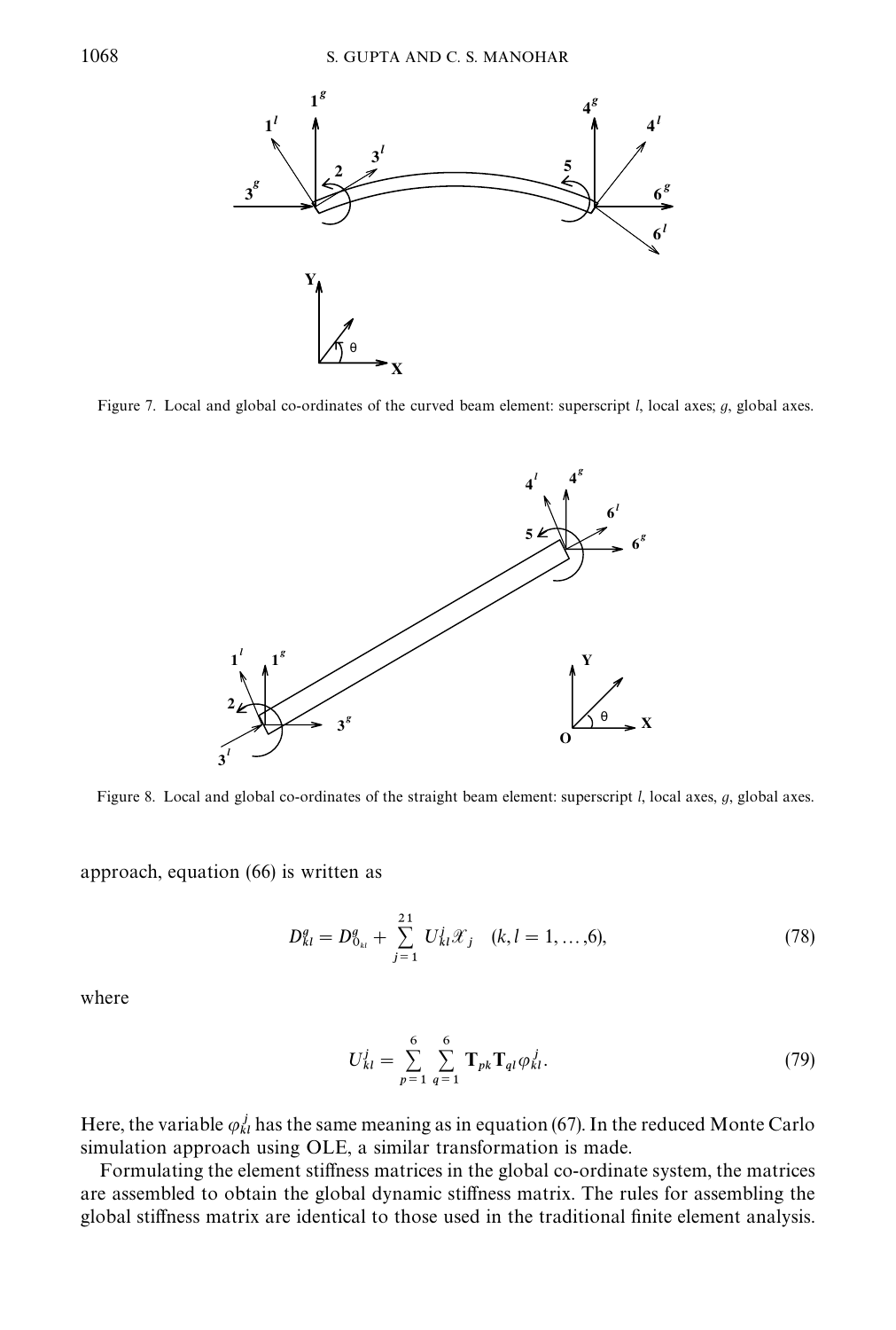This leads to the expression

$$
\mathbf{K}^g(\omega) = \sum_{j=1}^m \mathbf{D}_j^g(\omega),\tag{80}
$$

where  $\mathbf{K}^{\mathfrak{g}}(\omega)$  is the global dynamic stiffness matrix,  $\mathbf{D}^{\mathfrak{g}}$  is the element stiffness matrix in the global co-ordinate system and  $m$  is the total number of finite elements in the system. The summation here implies the addition of the appropriate element stiffness matrices at relevant locations. The global systemequation can be partitioned in the form

$$
\begin{bmatrix} \mathbf{K}_{11}^g(\omega) & \mathbf{K}_{12}^g(\omega) \\ \mathbf{K}_{21}^g(\omega) & \mathbf{K}_{22}^g(\omega) \end{bmatrix} \begin{Bmatrix} \mathbf{Z}_k(\omega) \\ \mathbf{Z}_u(\omega) \end{Bmatrix} = \begin{Bmatrix} \mathbf{F}_u(\omega) \\ \mathbf{F}_k(\omega) \end{Bmatrix}
$$
(81)

where  $\mathbf{Z}_k(\omega)$  and  $\mathbf{Z}_u(\omega)$ , respectively, denote the known and the unknown amplitudes of the nodal harmonic displacements. Similarly,  $F_u(\omega)$  and  $F_k(\omega)$ , respectively, denote the unknown and the known amplitudes of the nodal harmonic forces. In this study, forcing is assumed to be only through the applied nodal forces. Furthermore, it is assumed that the prescribed forces constitute stochastic stationary Gaussian randomprocesses. Accordingly, the equation for the unknown displacements is obtained as

$$
\mathbf{K}_{22}(\omega)\mathbf{Z}_{u}(\omega) = \mathbf{F}_{k}(\omega). \tag{82}
$$

The reduced global stochastic dynamic stiffness matrix can be further written as

$$
\mathbf{K}_{22}(\omega) = \mathbf{K}_{0_{22}}(\omega) + \mathbf{K}_{r_{22}}(\omega),
$$
\n(83)

where  $\mathbf{K}_{0_{22}}(\omega)$  is the deterministic part and  $\mathbf{K}_{r_{22}}(\omega)$  the stochastic part of the partitioned matrix. To compute the variability in the response, the partitioned dynamic stiffness matrix  $K_{22}(\omega)$  can be inverted using either Neumann expansion or reduced Monte Carlo simulations described in section 4.

## 6. RELIABILITY ANALYSIS

The procedures developed in the earlier sections are now extended to estimate the failure probabilities of inhomogeneous circular Timoshenko beam structures. Two forms of random excitations are considered: the first consists of broadband point excitation and the second, point harmonic excitation with Gaussian amplitude.

## 6.1. GAUSSIAN BROADBAND EXCITATIONS

For Gaussian broadband excitations, the structural response, conditioned on an  $n_x \times 1$ vector of random variables  $X_0$ , resulting from the discretization of structure property random fields, is Gaussian. Consequently, results from extreme value theory of Gaussian randomprocesses can be used to evaluate the conditional failure probability. If attention is focussed on the kth displacement component  $z_k(t)$ , it is clear that the pdf of  $z_k(t)$ , conditioned on  $X_0$ , is also Gaussian. Considering the maximum value  $z_{k_m}$  over a period of time  $T$ , given by

$$
z_{k_m} = \max_{0 \le t \le T} |z_k(t)|, \tag{84}
$$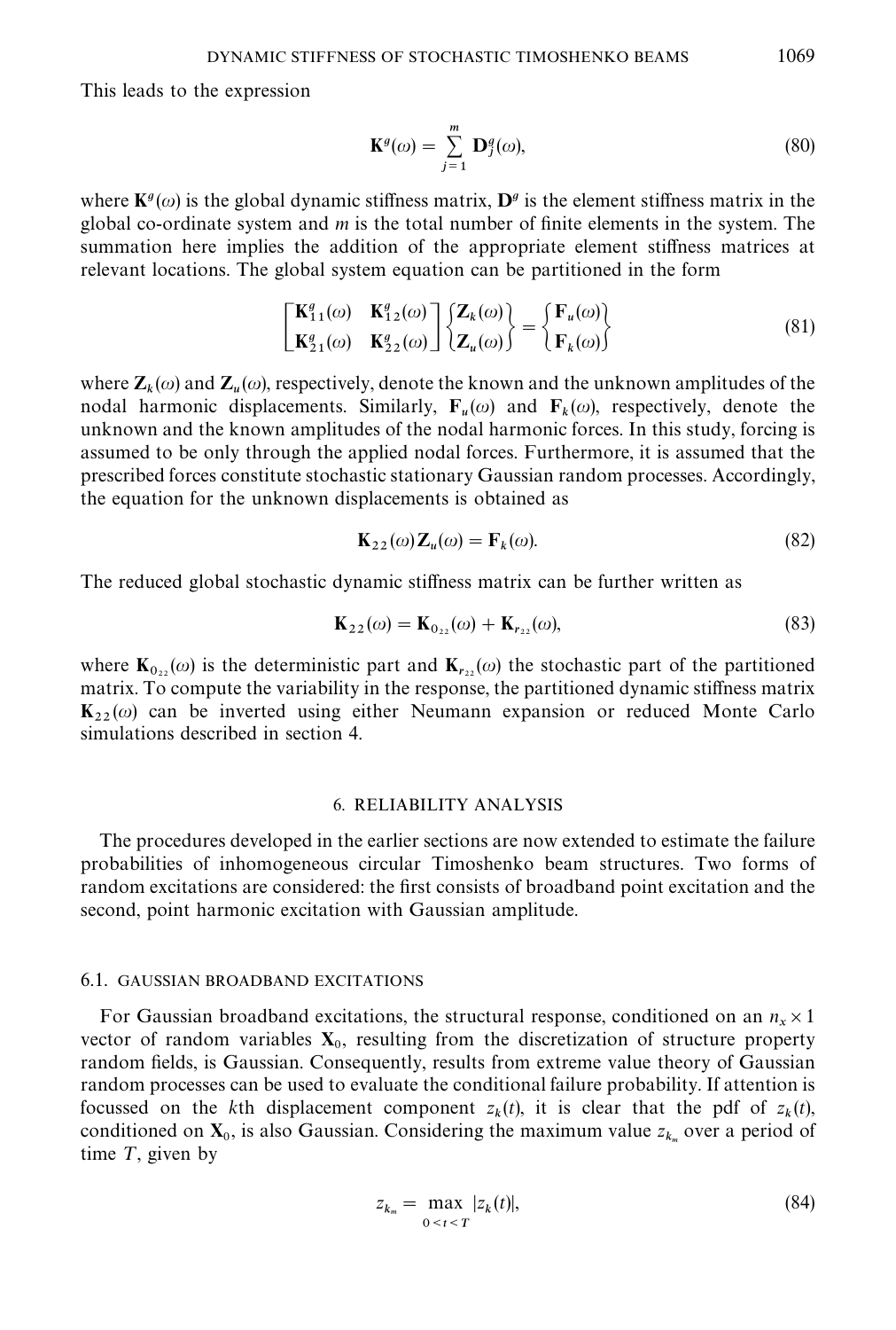it can be shown that probability of  $z_{k_m}$  < threshold value  $\alpha$ , conditioned on  $\mathbf{X}_0$ , is

$$
P[z_{k_m} \langle \alpha | \mathbf{X}_0] = \exp \left[ -\frac{1}{2\pi} \frac{\sigma_{\dot{z}_k | \mathbf{X}_0}}{\sigma_{z_k | \mathbf{X}_0}} T \exp \left\{ -\frac{\alpha^2}{2\sigma_{z_k | \mathbf{X}_0}^2} \right\} \right],
$$
(85)

where

$$
\sigma_{\dot{z}_k|\mathbf{X}_0} = \int_{-\infty}^{\infty} \omega^2 S_{Z_k Z_k}(\omega|\mathbf{X}_0) d\omega,
$$
\n(86)

$$
\sigma_{z_k|\mathbf{X}_0} = \int_{-\infty}^{\infty} S_{Z_k Z_k}(\omega|\mathbf{X}_0) d\omega \qquad (87)
$$

with  $S_{Z_k Z_k}(\omega | \mathbf{X}_0)$  being computed using the procedures developed in the earlier sections. It should be noted that, in deriving equation (85), it has been assumed that the level crossings are independent and hence constitute a Poisson process [27]. The probability of failure, conditioned on  $X_0$ , is thus given by

$$
P_{f|\mathbf{X}_0} = 1 - P\left[z_{k_m} < \alpha|\mathbf{X}_0\right].\tag{88}
$$

Consequently, the unconditional probability of failure is obtained as

$$
P[z_{k_m} > \alpha] = \int_{\mathcal{R}} \{1 - P[z_{k_m} < \alpha | \xi]\} p_{\mathbf{X}_0}(\xi) d\xi = \langle 1 - P[z_{k_m} < \alpha | \mathbf{X}_0] \rangle \tag{89}
$$

where  $p_{\mathbf{x_0}}(\xi)$  is the n<sub>x</sub>th order joint pdf of  $\mathbf{X}_0$ ,  $\mathcal{R}$  is the domain of integration spanned by  $\mathbf{X}_0$  and the expectation operator is across the ensemble of  $\mathbf{X}_0.$  It must be noted that since the system property random fields are modelled as non-Gaussian random fields and as the OLE scheme of discretization adopted in the study retain the non-Gaussian features of the random fields,  $\mathbf{X}_0$  is non-Gaussian. Explicit evaluation of the above expectation still remains a difficult task. However, acceptable solutions can be obtained by using direct Monte Carlo simulations.

#### 6.2. RANDOM HARMONIC EXCITATIONS

Since the structure being considered is linear, the response of such systems to harmonic excitations remains harmonic. Consequently, the reliability analysis becomes quasi-static in nature, with the problem becoming frequency dependent instead of being time dependent. The resulting reliability assessment problem is solved based on Monte Carlo simulations that incorporate variance reduction techniques  $[28-32]$ . Here, the forcing function is taken to be of the form  $\mathbf{F} \exp[i\omega t]$ , where  $\mathbf{F}$  is an  $(n_f \times 1)$  vector of Gaussian random variables. The kth displacement component, obtained from equation (61), is given by

$$
Z_k(\omega; \mathbf{X}) = \sum_{j=1}^{n_f} D_{kj}^{-1}(\omega; \mathbf{X}_0) F_j,
$$
\n(90)

where **X** is an extended vector of random variables, of dimensions  $(n_x + n_f) \times 1$ , defined by  $X = [X_0, F]$ . Here,  $X_0$  and F are assumed to be stochastically independent. If  $\alpha$  is the prescribed limit on  $|Z_k(\omega; \mathbf{X})|$ , a performance function

$$
g(\mathbf{X}) = \alpha - \max_{\omega_{\min} \leq \omega \leq \omega_{\max}} (|Z_k(\omega; \mathbf{X})|)
$$
(91)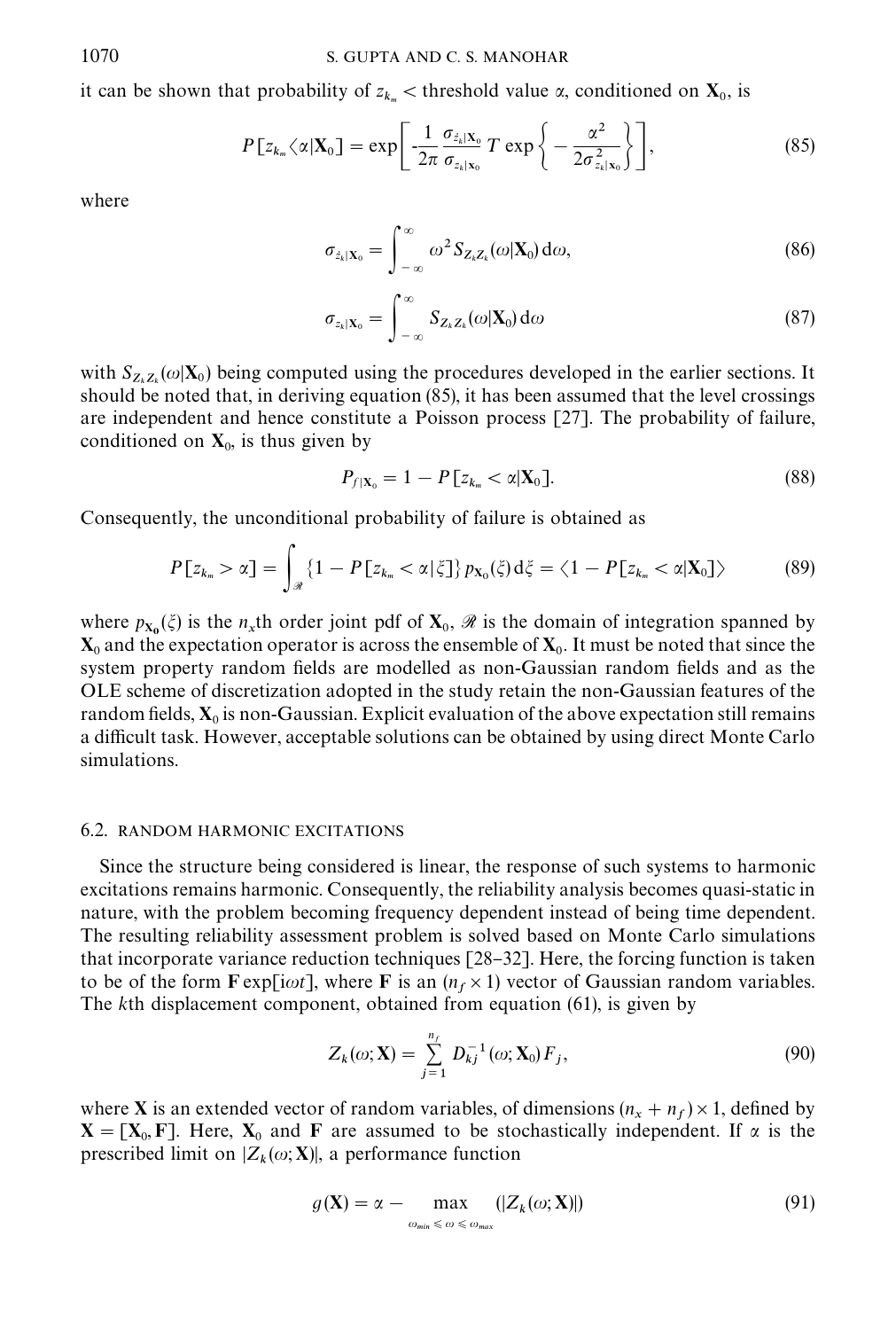can be defined, so that the probability of failure is obtained in terms of an  $(n_x + n_f)$ -dimensional integral as

$$
P_f = P[g(\mathbf{X}) \le 0] = \int_{g(x) \le 0} p_{\mathbf{X}}(x) dx, \qquad (92)
$$

where  $p_X(x)$  is the  $(n_x + n_f)$ th order joint pdf of the extended vector of random variables **X**. As closed-form solutions to this multidimensional integral is not possible, the evaluation of  $P_f$  is carried out by importance sampling-based simulations. This involves rewriting equation (92) as

$$
P_f = \int_{\mathscr{R}} I\left[g(x) \leq 0\right] \frac{p_{\mathbf{X}}(x)}{h_{\mathbf{X}}(x)} h_{\mathbf{X}}(x) dx = \left\langle I\left[g(\mathbf{X}) \leq 0\right] \frac{p_{\mathbf{X}}(\mathbf{X})}{h_{\mathbf{X}}(\mathbf{X})} \right\rangle_{h_{\mathbf{X}}}.
$$
(93)

Here,  $I[\cdot]$  is an indicator function that is equal to 1 if  $g(\mathbf{X}) \leq 0$  and 0 otherwise,  $h_{\mathbf{X}}(x)$  is the  $(n_x + n_f)$ th order importance sampling density function,  $\langle \cdot \rangle_{h_x}$  denotes expectation with respect to  $h_X(x)$  and  $\mathcal{R}'$  is the region spanned by the random variables **X**.

In order to obtain a starting sampling function for a target threshold level  $\alpha_T$ ,  $h_X(x)$  is usually assumed to be Gaussian and is centred around the design point obtained by computing the reliability index [30,31]. This study, however, avoids reliability index calculations. Instead, a first guess of the sampling density function is obtained by fitting a probability density function for the samples lying in the failure domain, obtained from a pilot simulation run for a low threshold level  $\alpha_0$ . In the subsequent simulation cycles, as  $\alpha$  is varied in increments of d $\alpha$  towards the target threshold level, the sampling function is modified to reflect the increase in knowledge of the failure domain resulting from each simulation run. The details of the steps adopted in this sampling scheme are outlined here:

- 1. As a starting point,  $\alpha$  is first set to its lowest limit of interest,  $\alpha_0$ . A pilot simulation run is carried out to generate  $N_0$  samples of the  $(n_x + n_f)$ -dimensional vector random variables X.
- 2. Let  $N_1$  of these samples lie in the failure domain. Using these  $N_1$  samples, the mean and covariance matrices, respectively, of dimensions  $(n_x + n_f) \times 1$  and  $(n_x + n_f) \times$  $(n_x + n_f)$ , conditioned on  $g(\mathbf{X}) \leq 0$ , given by

$$
\{\mu\} = \langle \mathbf{X} | g(\mathbf{X}) \leq 0 \rangle, \tag{94}
$$

$$
\left[\mathbf{C}_0\right] = \langle \{\mathbf{X} - \mu\}^{\dagger} \, | g(\mathbf{X}) \leq 0 \rangle \tag{95}
$$

are estimated.

3. The mean  $\mu_k$  and variance  $\sigma_k^2$  ( $k = 1, ..., n_x$ ) estimated from equations (94, 95), together with the knowledge of the range  $(a_k, b_k)$   $(k = 1, ..., n_x)$  of the random variables  $X_1, \ldots, X_{n_k}$ , are used to construct the first order pdf's of these random variables, by invoking the principle of maximum entropy. These first order pdf's are of the form as given in equation  $(12)$ . The first order pdf's of the remaining random variables  $X_{n_x+1},...,X_{n_y}$  are taken to be Gaussian with mean  $\mu_k$  and variance  $\sigma_k^2$  $(k = n_x + 1, ..., n_f)$  estimated from equations (94,95). Furthermore, the first order pdf models are combined with the estimated covariance matrix  $[C_0]$  to obtain an  $(n_x + n_f)$ th order Nataf's model for  $h_x(x)$  (see equation (13)). It must be noted that  $X_0$  and F do not remain uncorrelated when conditioned on the event  $[g(X) \le 0]$ .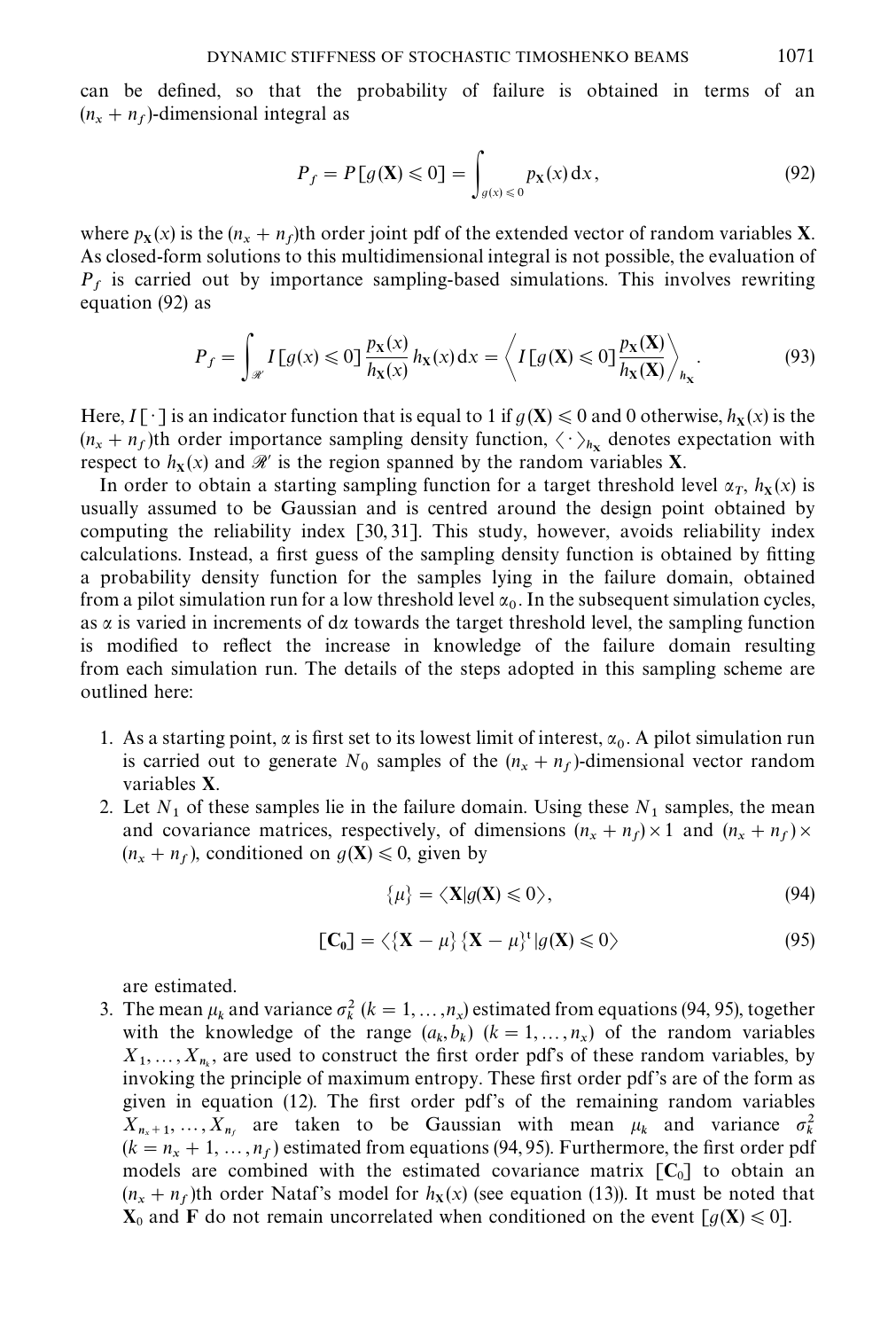- 4.  $N_2$  number of samples are generated using the sampling density  $h_X(x)$ . The failure probability  $P_f$  is estimated as an average, as described in equation (93).
- 5. Steps 2–5 are repeated till convergence in  $P_f$ , corresponding to a particular threshold level  $\alpha_j$ , is achieved. The number of samples  $N_1$  in step 2 is now obtained from simulations carried out in step 4.
- 6. Next, the failure surface is redefined by changing  $\alpha_j$  to  $\alpha_{j+1} = \alpha_j + d\alpha$ . Since the variance of the samples lying in the failure domain are small, the samples generated by  $h<sub>X</sub>(x)$  do not fall in the new failure domain. This difficulty can be overcome by setting the variance of the  $n_f$  Gaussian random variables  $X_{n_x+1},...,X_{n_f}$  to arbitrarily higher values [32]. The first order pdf's for these random variables are constructed using these variances but without changing the mean computed from equation (94). A new sampling density function  $h<sub>X</sub>(x)$  is computed by repeating step 3. Steps 2-5 are repeated till convergence in  $P_f$ , for the new threshold level  $\alpha_{j+1}$ , is achieved.
- 7. Steps 2–6 are repeated till the failure probability corresponding to the target threshold level  $\alpha_T$  is estimated.

## 7. NUMERICAL EXAMPLES AND DISCUSSIONS

For illustration of the proposed methods, two structures are considered. The first is a propped cantilever circular Timoshenko beam fixed at one end and hinged at the other end and the second structure is as shown in Figure 13. In both these examples, the quantities  $E(\phi)$ ,  $\rho(\phi)$ ,  $G(\phi)$ ,  $d(\phi)$ ,  $c_1(\phi)$ ,  $c_2(\phi)$  and  $c_3(\phi)$  are modelled as mutually independent, homogeneous, stochastic fields. The quantities  $f_k(\phi)$  ( $k = 1, ..., 8$ ) are taken to be bounded in the region  $a_k = -\sqrt{3}$  and  $b_k = \sqrt{3}$  with  $\varepsilon_k = 0.05$  and  $\langle f_k \rangle = 0$ . This would mean that the mean values of the beam parameters  $E(\phi)$ ,  $G(\phi)$ ,  $\rho(\phi)$ ,  $b(\phi)$ ,  $d(\phi)$ ,  $c_1(\phi)$ ,  $c_2(\phi)$  and  $c_3(\phi)$ , listed in equation (7), are equal to their respective nominal values  $E_0$ ,  $G_0$ ,  $\rho_0$ ,  $b_0$ ,  $d_0$ ,  $c_{10}$ ,  $c_{2_0}$  and  $c_{3_0}$ . The parameters in the maximum entropy distribution in equation (12) are obtained as  $\lambda_{1_k} = 0.3596$ ,  $\lambda_{2_k} = 0.99 \times 10^{-3}$  and  $\lambda_{3_k} = 0.1548$  (k = 1, 8). Furthermore, the autocovariance for  $f_k(\phi)$  ( $k = 1, ..., 8$ ) are all taken to be of the form  $R(\tau) = \exp[-\alpha \tau^2]$ . This form of autocovariance satisfies all the requirements stated in equations  $(9-11)$ . The correlation length associated with this formof autocovariance function can be shown to be given by  $\frac{1}{2}\sqrt{\pi/\alpha}$  with  $\alpha$  being the correlation parameter. In the numerical work,  $\alpha$  is so selected that this correlation length becomes 1/4th of the spatial extent of the associated beam element. To determine the number of terms, *n*, needed to represent  $f_k(\phi)$  by OLE, the discretization error was computed as a function of the number of terms. It was observed that the discretization error was  $0.075$ ,  $0.016$  and  $0.004$ , respectively, for 5, 6 and 7 number of terms. Figure 9 shows the covariance of  $\tilde{f}(\phi)$  with  $n = 6$ , compared with the target covariance function of  $f_k(\phi)$ . In the numerical work, *n* is taken to be 6 and it was observed that the global discretization error in this case is 0016, which is considered acceptable. Finally, the methods for estimating failure probabilities, described in section 6, are illustrated by considering the propped cantilever circular Timoshenko beam subjected to two alternative classes of excitations: broadband excitations and randomharmonic forces.

#### 7.1. EXAMPLE 1: DETERMINISTIC CURVED TIMOSHENKO BEAM

A curved Timoshenko beam, fixed at one end and hinged at the other, with a span of 100 m, radius of curvature R = 82.03 m and mean cross-sectional dimensions of 0.35 m  $\times$  0.335 m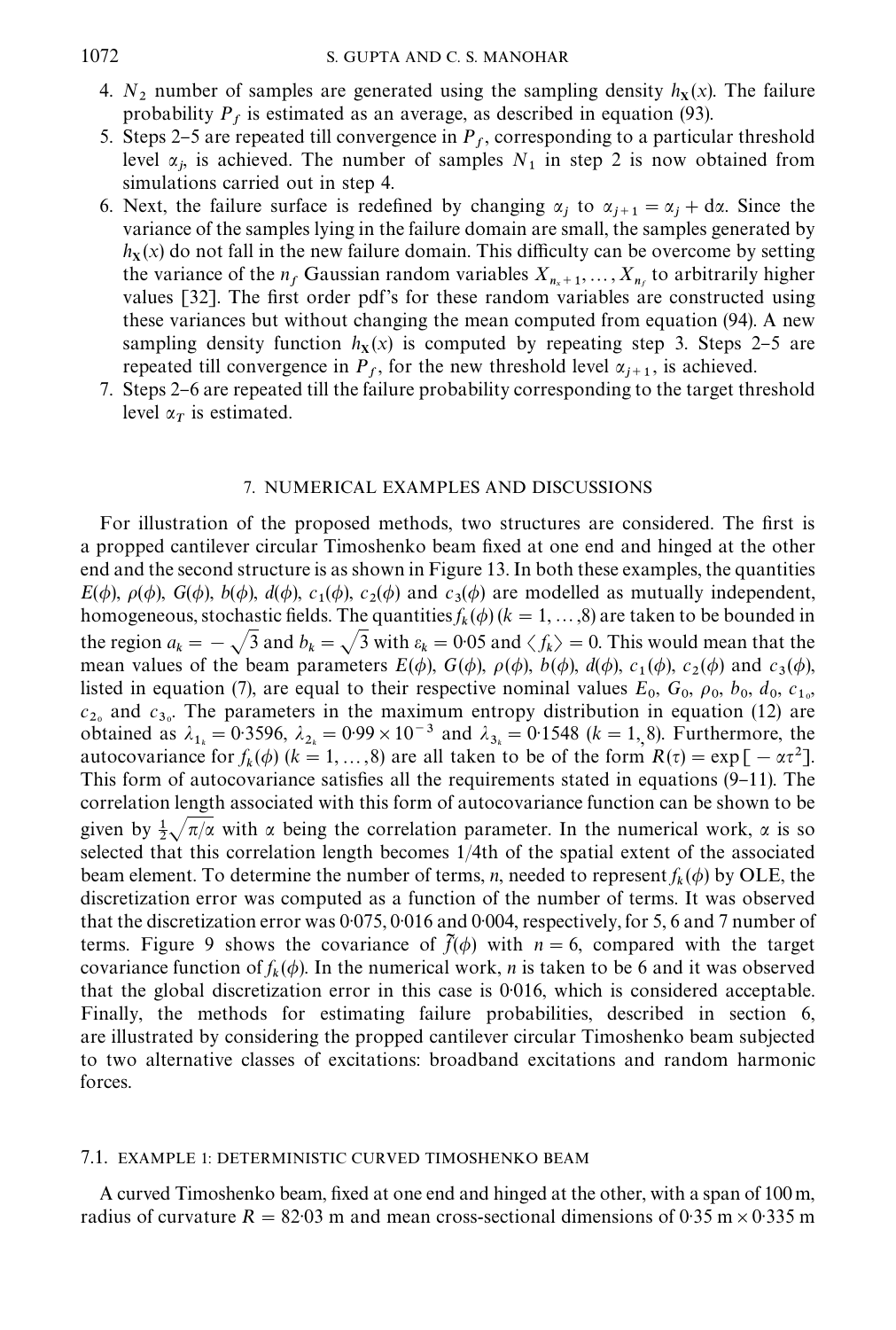

Figure 9. Autocovariance function of  $\tilde{f}(\phi)$  using OLE,  $\phi_0 = 0$  rad,  $\phi_f = \pi$  rad:  $\cdots$ , target;  $-\star$  -, discretized.

is considered. Nominal values of the system properties are taken as follows:  $E_0 = 2.1 \times 10^{11} \text{ N/m}^2$ ,  $\rho_0 = 2850 \text{ kg/m}^3$ ,  $G_0 = 8.0769^{10} \times \text{N/m}^2$ , and  $c_{1_0} = c_{2_0} = c_{3_0} =$ 160 Ns/m. A harmonic bending moment  $exp[i\omega t]$  is applied at the hinged end and the resultant rotation at the hinged end is computed using the following four independent approaches:  $(1)$  direct dynamic stiffness matrix method where the dynamic stiffness matrix is obtained in closed form by applying harmonic loads and displacements at the nodes and subsequently eliminating the vector of constants required to satisfy the prescribed boundary conditions  $[22]$ ; (2) frequency-dependent shape functions to formulate the dynamic stiffness matrix which has been subsequently used to obtain the structural response (section 3.3); (3) a commercial finite element code, such as NISA; and (4) a numerical integration scheme referred to in section 4.3. The 4th order Runge–Kutta numerical integration scheme, with modification due to Gill, was used with a step size  $0.1$  rad. The finite element model used comprised of 100 straight beam elements. Normal mode expansions considering 100 modes were used for calculating the response of the structure. The response obtained by the four methods are illustrated in Figure 10. The results are shown to be in reasonable mutual agreement with each other. This provides the confidence that the procedures developed are correct and are implemented correctly. The frequency response function is observed to consist of alternating sequences of resonant peaks and antiresonant dips as might be expected in a direct receptance plot. The first few natural frequencies of the system are observed to be at  $3.3$ ,  $6.8$ ,  $12.5$ ,  $18.8$ ,  $27.3$ ,  $36.4$  and  $47.8$  rad/s respectively. It was observed that the convergence of finite element results, especially at antiresonant frequencies, was slow with respect to the number of finite elements used.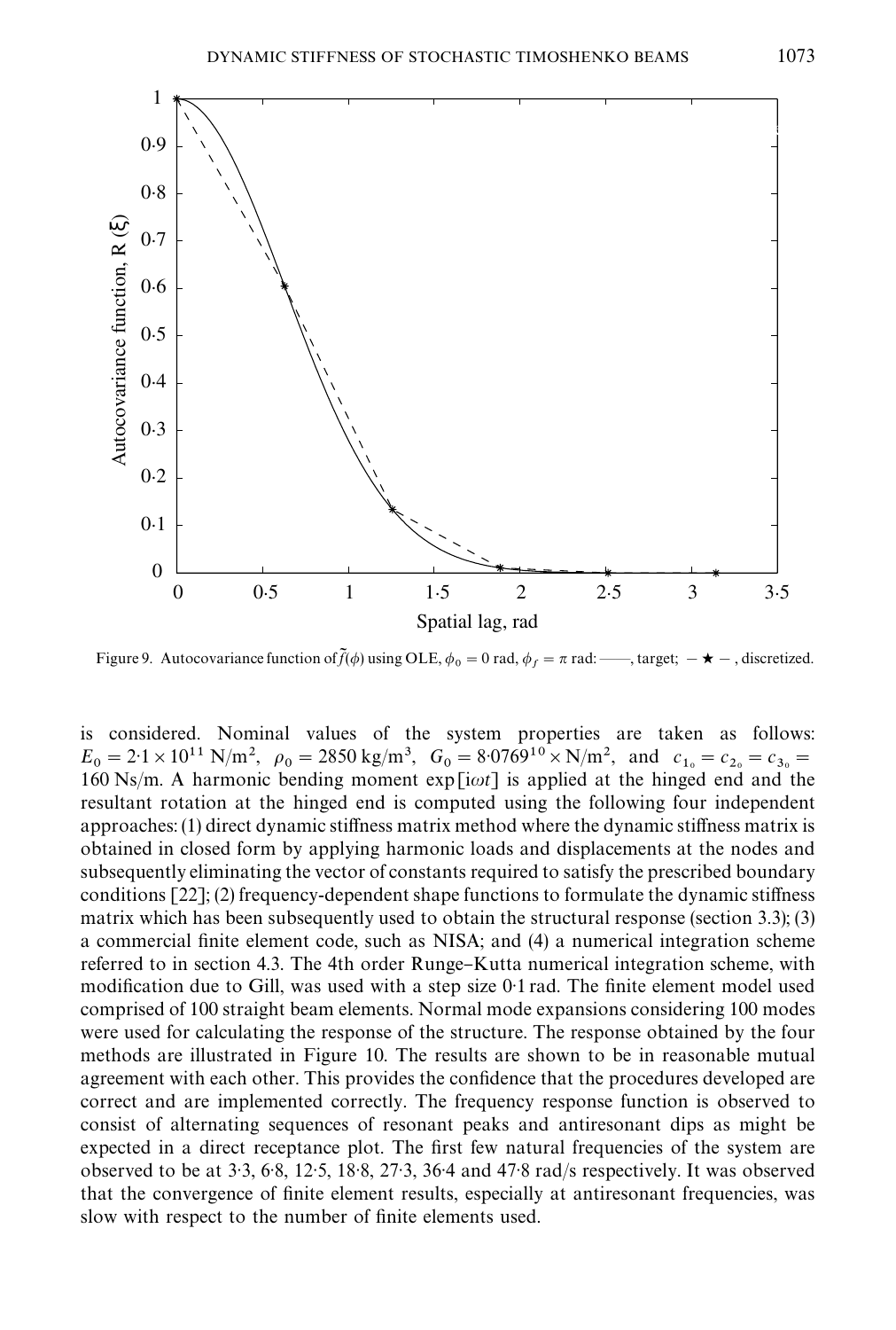

Figure 10. Example 1. Comparison of response at d.o.f. 5 of deterministic curved beam: ----, FEM with 100 elements; ——, DSM using shape functions;  $+$ , direct DSM approach;  $\Box \Box$ , numerical integration.

#### 7.2. EXAMPLE 2: RANDOMLY INHOMOGENEOUS CURVED TIMOSHENKO BEAM

The nominal structure considered in example 1 is now perturbed by stochastic inhomogeneities with properties as outlined in the opening of this section. A stationary random bending moment, characterized by an input PSD, is applied at the hinged end and the variability in the PSD of rotation at the hinged end is studied using the three methods discussed in section 4. It must be noted that the reduced system dynamic stiffness matrix has only one entry, namely  $D_{55}(\omega)$ . Consequently, issues related to inversion of the dynamic stiffness matrix becomes trivially simple. The mean and the standard deviation of the response PSD are plotted in Figures 11 and 12. The results fromalternative methods are observed to be in good agreement with each other. This lends credence to the approximations made in the development of the proposed methods. A comparison with Figures 11 and 12 reveal that the peaks and dips occur at the same frequencies as observed in Figure 10 indicating that there are no appreciable changes in the natural frequencies due to the uncertain fluctuations in the system parameters. It must be noted that an ensemble size of 500 samples was used in the Monte Carlo simulations. Issues related to the inversion of stochastic dynamic stiffness matrix are illustrated in the example considered next.

#### 7.3. EXAMPLE 3: BUILT-UP STRUCTURE

A built-up structure (Figure 13) is considered consisting of two unequal straight beams of lengths 10 and 8 m, respectively, and a curved semicircular beam with radius  $R = 10$ m. The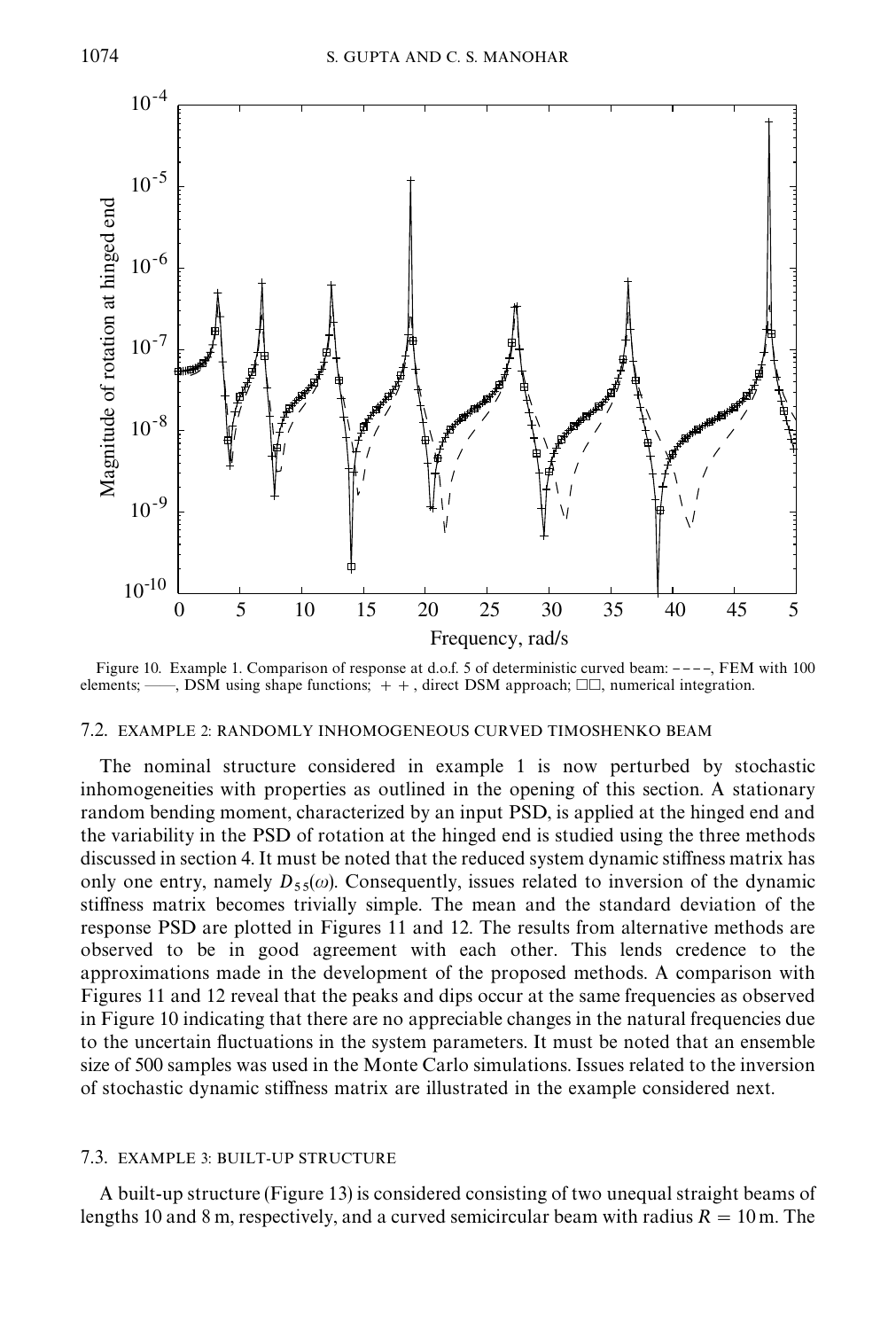

Figure 11. Example 2. Mean of PSD of response at node 5;  $-\star$  –, method 1; O, method 2;  $\cdots$ , method 3.

assumed nominal values for all the three beam segments are:  $b_0 = 0.3$  m,  $d_0 = 0.1$  m,  $E_0 = 2.1 \times 10^{11} \text{ N/m}^2$ ,  $\rho_0 = 2850 \text{ kg/m}^3$ ,  $G_0 = 8.0769 \times 10^{10} \text{ N/m}^2$  and  $c_{1_0} = c_{2_0} = c_{3_0} =$ 160 Ns/m. The stochastic variations are, again, as described in the opening of this section. A steady state excitation force, characterized by an input PSD, is applied along d.o.f. 4. The reduced global dynamic stiffness matrix is of order  $6 \times 6$ . The variability in the PSD for the response along d.o.f. 4 are estimated using the three methods discussed in section 4. Figures 14 and 15 show that the results obtained by the three methods are in fairly good agreement with each other. This example also validates the use of Neumann expansion series with the attendant Gaussian closure approximations as means for estimating the moments of inverse of a random matrix. It must be noted that in the numerical work, a single-term approximation was considered in the Neumann expansion.

## 7.4. EXAMPLE 4: FIRST PASSAGE FAILURE FOR CURVED TIMOSHENKO BEAM

The propped cantilever circular Timoshenko beam considered in example 2 is now assumed to be subjected to stationary broadband bending moment at the hinged end. For the purpose of illustration, only mass distribution is considered to have random fluctuations. This limited the number of correlated non-Gaussian random variables entering the formulation to 6. The first passage failure probability, conditioned on  $X_0$ , is estimated for the rotation at the hinged end and the unconditional failure probability was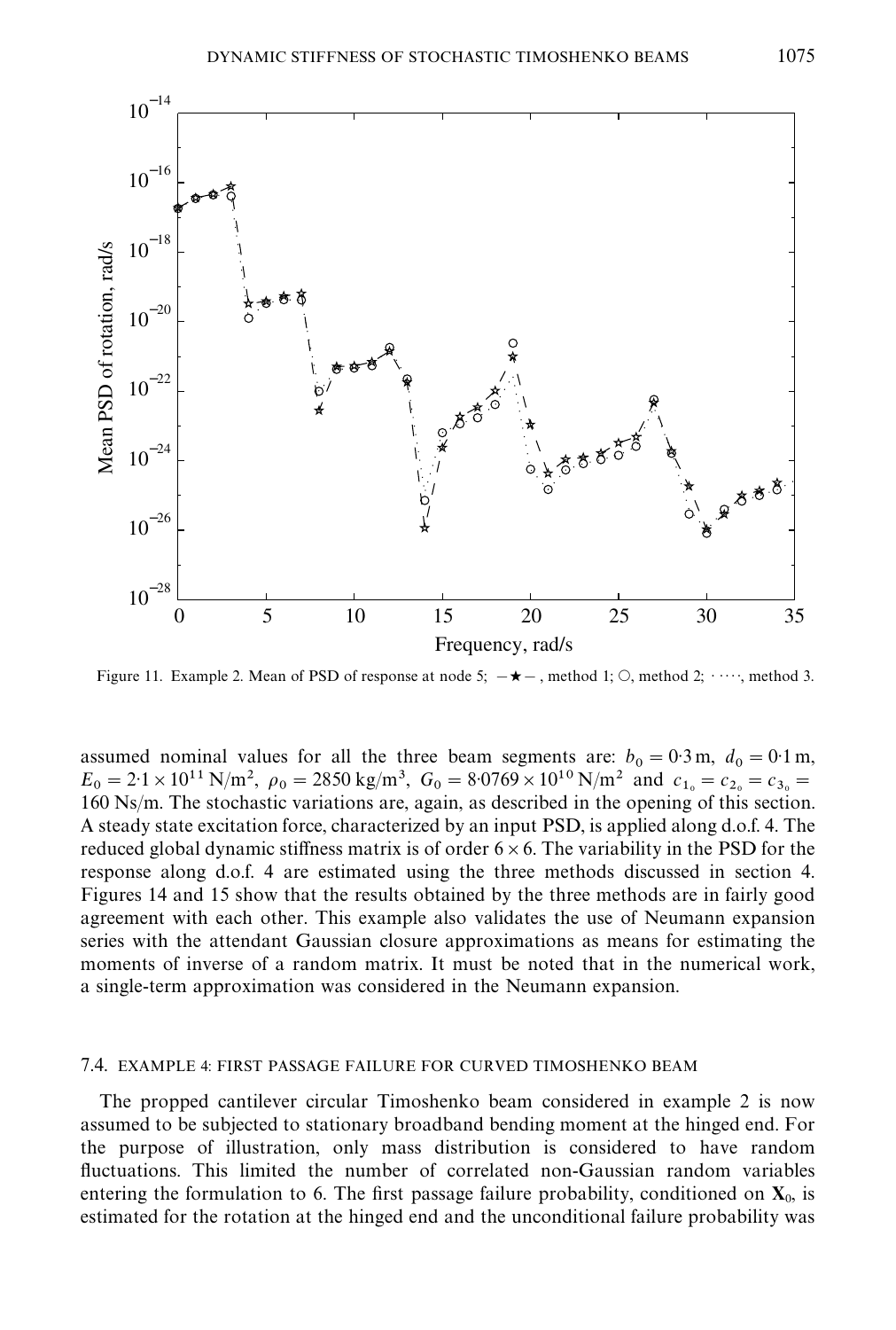

Figure 12. Example 2. Standard deviation of PSD of response at node 5;  $-\star$  –, method 1; O, method 2;  $\cdots$ , method 3.



Figure 13. Built-up structure comprising of straight and curved Timoshenko beam elements.

determined by direct Monte Carlo simulations using 1000 samples. The variation of the failure probability as a function of threshold level  $\alpha$  is illustrated in Figure 16. The failure probability curve for the corresponding beam, when the random #uctuations in the beam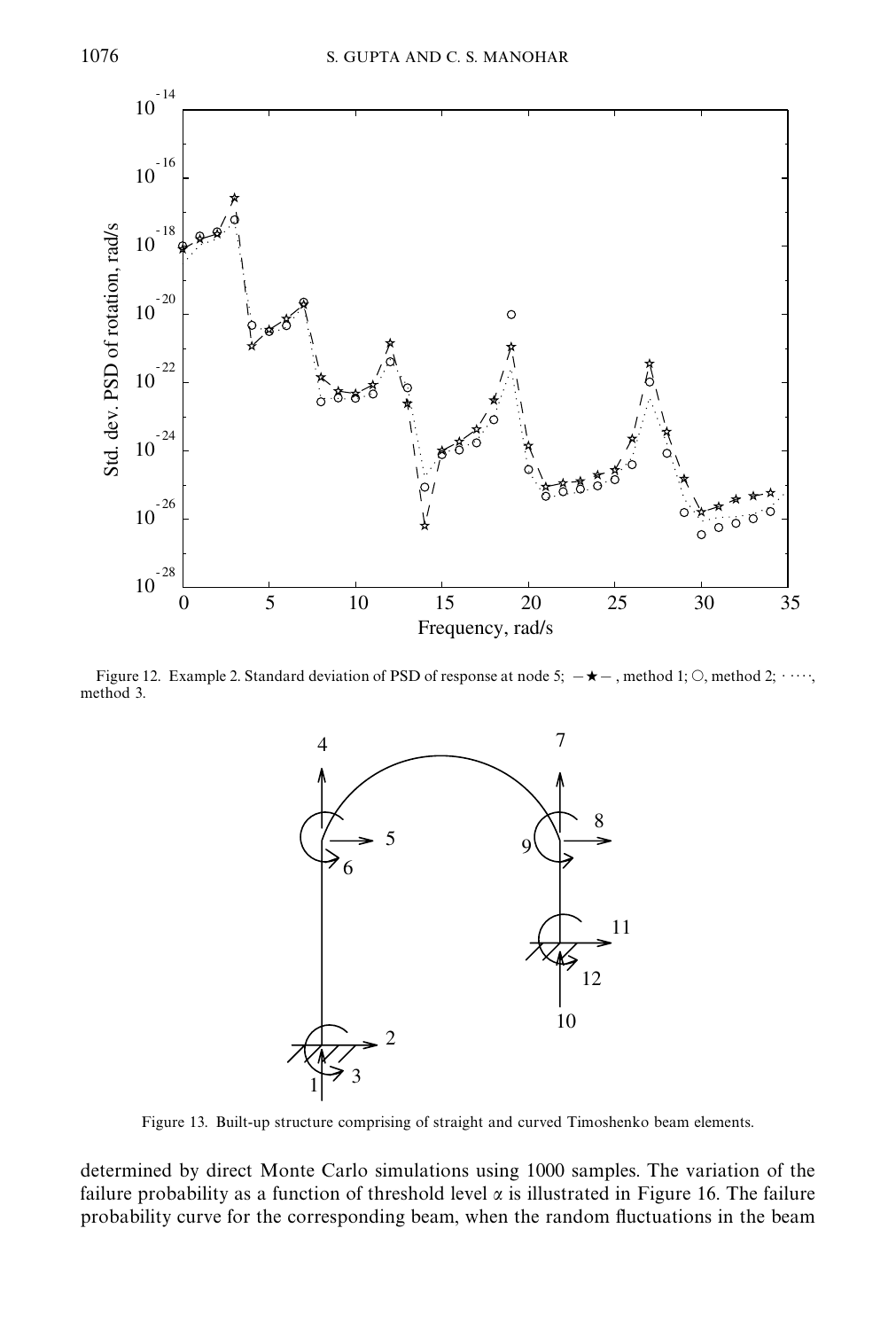

Figure 14. Example 3. Mean of PSD of displacement at node 4;  $-\star$ , Method 1; O, method 2,  $\cdot$ , method 3.



Figure 15. Example 3. Standard deviation of PSD of displacement at node 4:  $-\star$ , method 1; O, method 2;  $\cdots$ , method 3.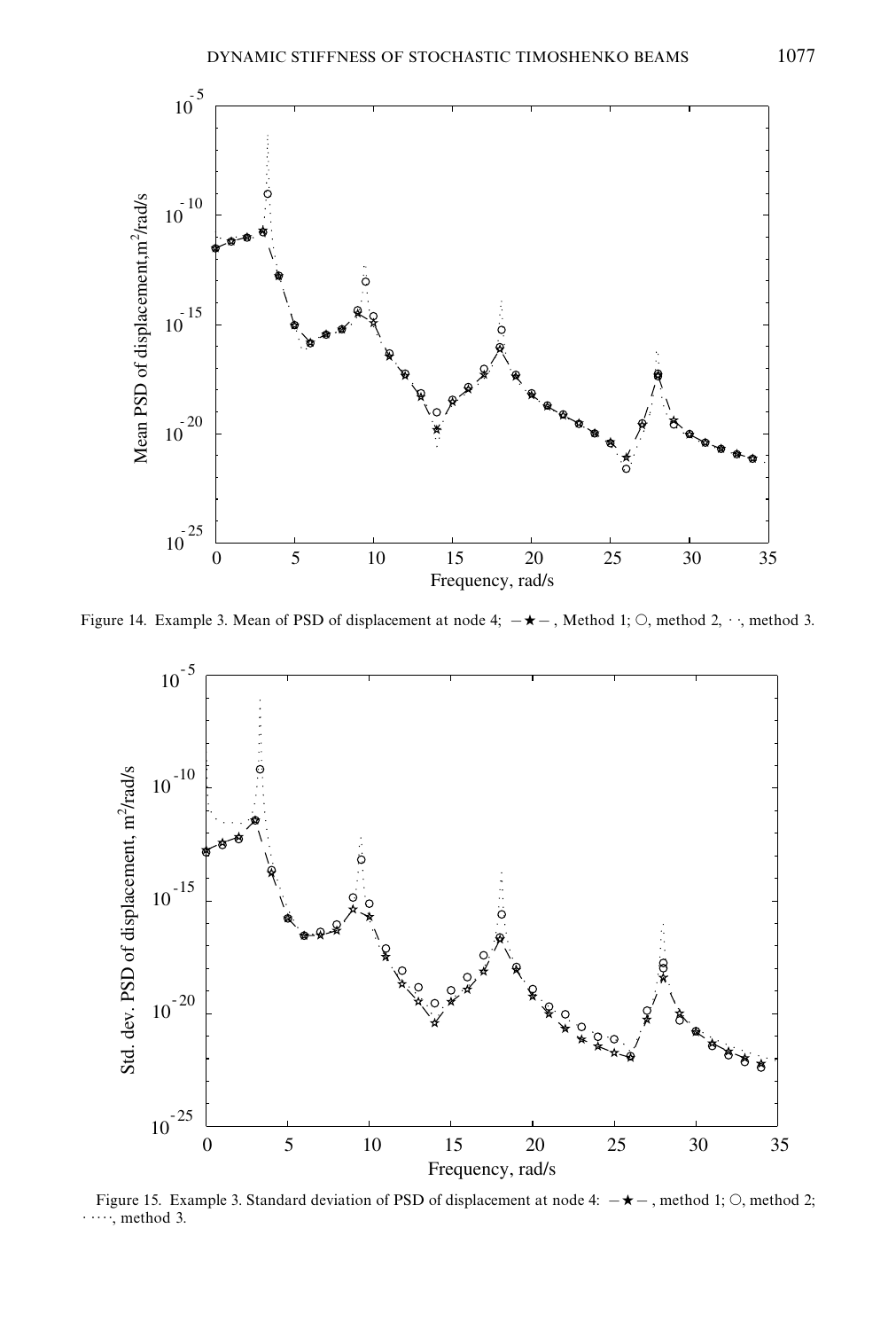

Figure 16. Example 4. First passage failure probability, excitation is broad banded;  $-\text{---}$ , randomly inhomogeneous beam,  $\dots \dots \dots$ , deterministic beam.

properties are neglected, is also shown in this figure. It is seen that the effect of considering system uncertainties is to reduce the probability of failure.

#### 7.5. EXAMPLE 5: FAILURE PROBABILITY UNDER RANDOM HARMONIC EXCITATION

A harmonic bending moment  $F \exp[i\omega t]$ , with amplitude F modelled as a Gaussian random variable, is assumed to act at the hinged end in the structure considered in the previous example. As in the previous example, only mass is taken to be stochastic in nature. The excitation moment F is modelled as a Gaussian random variable with mean  $10 \text{ kN m}$ and standard deviation  $10\times0.05$  kNm. The performance function is as defined in equation (91) with  $\alpha$  taken to range from 0.0017 to 0.011 rad. The initial Monte Carlo simulation run was performed for threshold value  $\alpha = 0.0017$  rad with 1000 samples. The estimation of failure probabilities for higher values of  $\alpha$  subsequently employed importance sampling, using non-Gaussian sampling functions. The number of samples for each simulation run was taken to be 500. Figure 17 shows the resulting estimates of probability of failure as a function of threshold value  $\alpha$ . The graph also shows variation of  $P_f$  with  $\alpha$  when beam is taken to be deterministic. The procedure has enabled calculation of  $P_f$  as low as  $10^{-10}$  with the total number of simulation cycles for this level of  $P_f$  being of the order of only about 10<sup>4</sup>. The trend of variation of  $P_f$  with  $\alpha$  for the cases of deterministic beam and beam with random properties is seen to be different from what was observed in the previous example.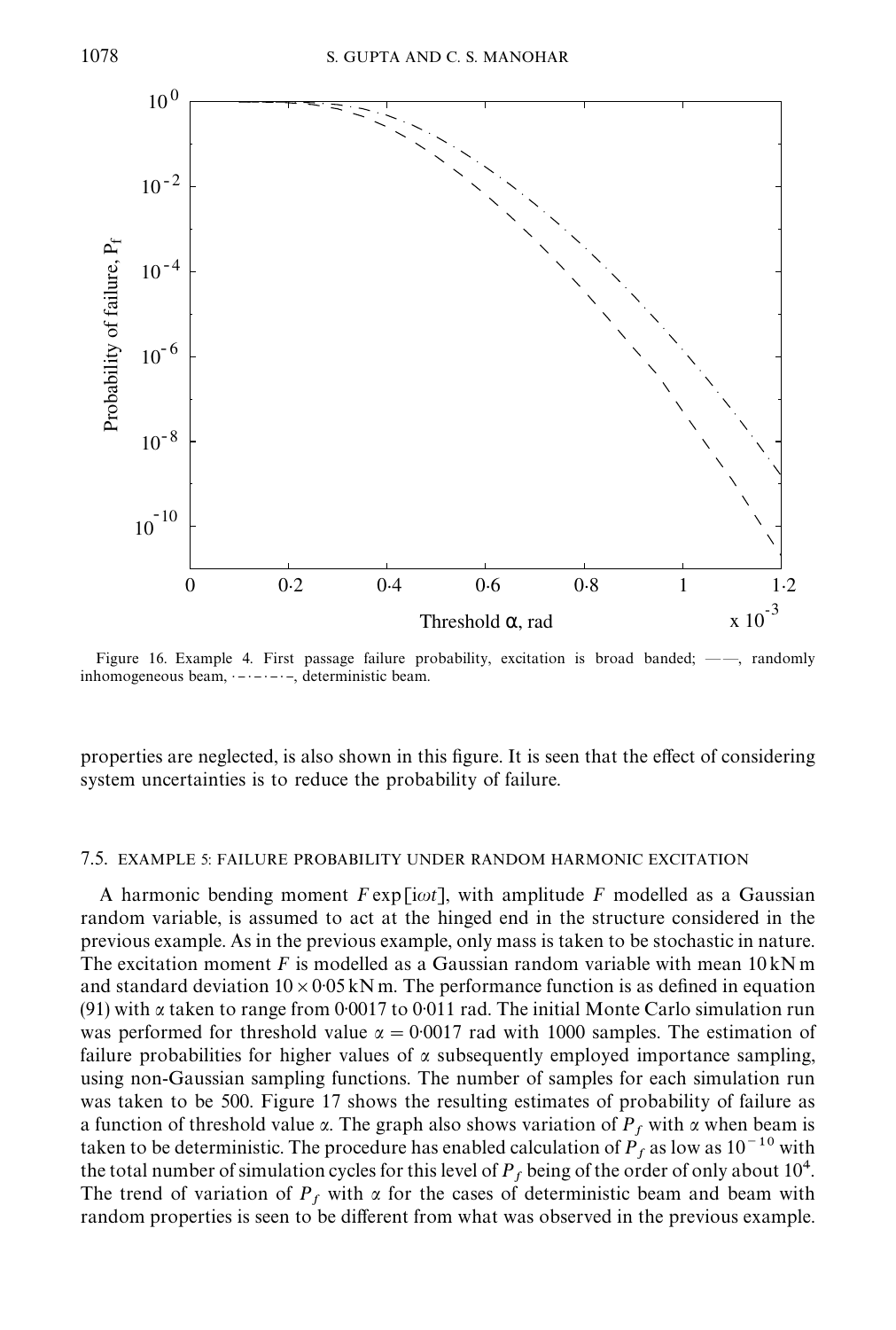

Figure 17. Example 5. Failure probability using adaptive importance sampling, random harmonic excitations;  $\star$ , randomly inhomogeneous beam;  $\circ$ , deterministic beam.

For most values of  $\alpha$ , but not for all  $\alpha$ , it is observed that the effect of beam randomness is to increase the  $P_f$ .

## 8. CONCLUSIONS

A frequency-domain stochastic finite element approach is outlined for the vibration analysis of skeletal structures made up of randomly inhomogeneous, curved/straight Timoshenko beams. The study extends deterministic dynamic stiffness matrix methods to problems of structural system stochasticity. Issues related to response variability analysis and reliability assessments are addressed. The following are the major conclusions based on this study. (1) The use of frequency-dependent shape functions relieves the dependence of finite element mesh size on frequency range of excitation. Also, the dependence of shape functions on damping permits a satisfactory treatment of damping in dynamic response analysis. (2) The optimal linear expansion scheme offers a powerful means to discretize non-Gaussian random fields, especially in studies involving reliability assessment. This scheme retains at the nodal points the first order probability distribution characteristics and covariance structure of non-Gaussian random fields being discretized. (3) The weighted integral approach for discretizing random fields, in principle, is capable of taking into account the non-Gaussian features of the random fields provided descriptions of higher order moments of these random fields are available. The difficulties associated with obtaining probability density function of the weighted integrals make this method of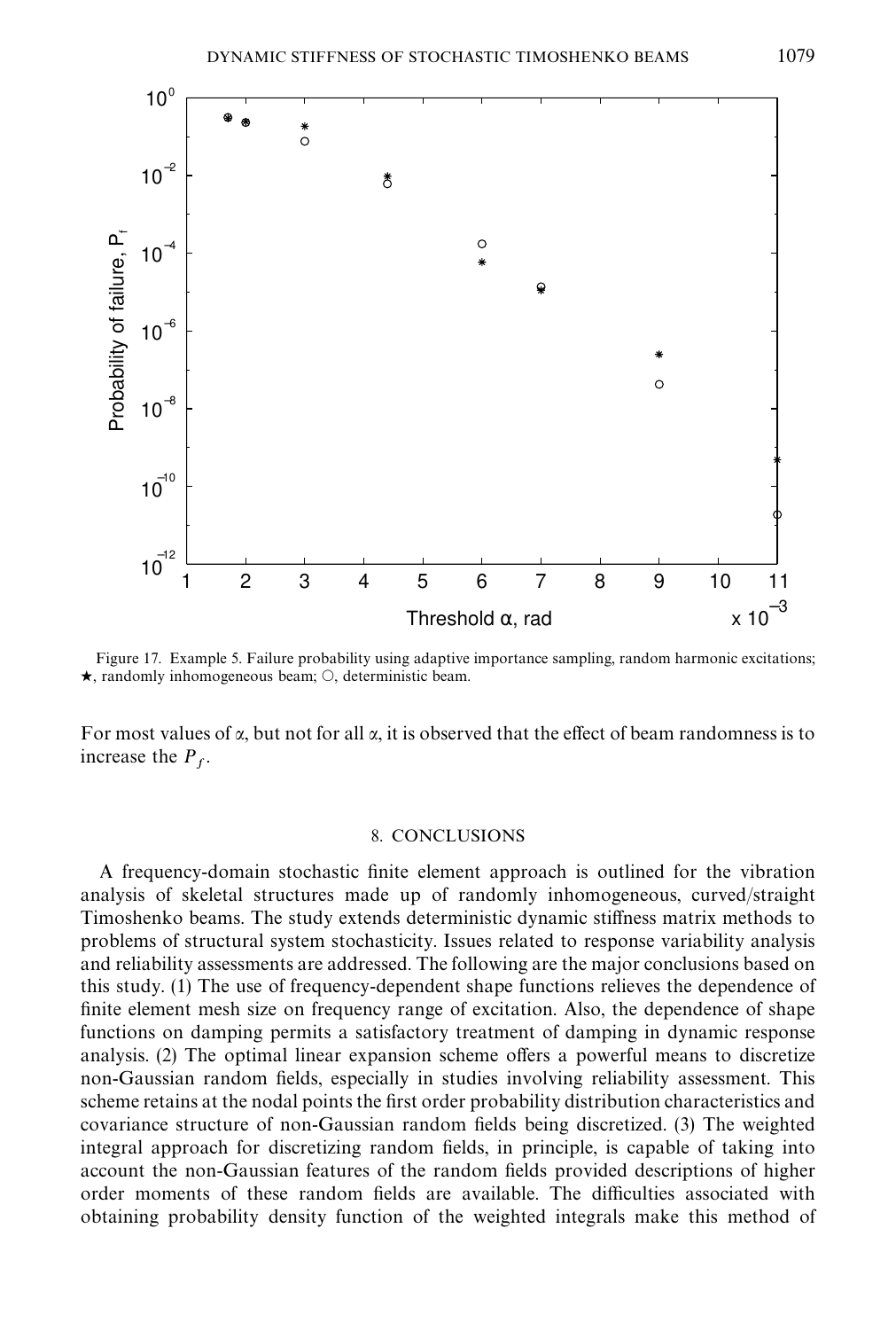discretization to be of limited relevance in problems of reliability assessment. (4) Both weighted integrals and optimal linear expansion schemes perform equally well, insofar as problems of variability assessment are concerned. (5) For randomly driven systems, the influence of system stochasticity on probability of failure is observed to depend on the nature of excitation. For broadband excitations, the systemrandomness is observed to lower the probability of failure, while for random harmonic inputs, the probability of failure is seen in most but not all cases, to increase the probability of failure. It is felt that further research is required to clarify this issue.

## **REFERENCES**

- 1. G. I. SCHUELLER (editor) 1997 Probabilistic Engineering Mechanics 12, 198-321. A state of the art report on computational stochastic mechanics.
- 2. C. S. MANOHAR and R. A. IBRAHIM 1999 American Society of Mechanical Engineers Applied Mechanics Reviews 52, 177-197. Progress in structural dynamics with stochastic parameter variations.
- 3. E. VANMARCKE, M. SHINOZUKA, S. NAKAGIRI, G. I. SCHUELLER and M. GRIGORIU 1986 Structural Safety 3, 143-166. Random fields and stochastic finite elements.
- 4. C. G. BUCHER and C. E. BRENNER 1992 Archive of Applied Mechanics 62, 507-516. Stochastic response of uncertain systems.
- 5. A. DER KIUREGHIAN and J. B. KE 1988 Probabilistic Engineering Mechanics 3, 83-91. The stochastic finite element method in structural reliability.
- 6. C. E. BRENNER 1991 Internal Working Report No. 35-91, Institute of Engineering Mechanics, University of Innsbruck, Austria. Stochastic finite element methods.
- 7. R. GHANEM and P. D. SPANOS 1991 Stochastic Finite Elements: A Spectral Approach. New York: Springer-Verlag.
- 8. M. KLEIBER and T. D. HEIN 1992 The Stochastic Finite Element Method. Chichester: John Wiley.
- 9. C. S. MANOHAR and S. ADHIKARI 1998 Probabilistic Engineering Mechanics 13, 39–52. Dynamic stiffness matrix of randomly parametered beams.
- 10. S. ADHIKARI and C. S. MANOHAR 1999 International Journal of Numerical Methods in Engineering 44, 1157-1178. Dynamic analysis of framed structures with statistical uncertainties.
- 11. S. ADHIKARI and C. S. MANOHAR 2000 American Society of Civil Engineers Journal of Engineering Mechanics 126, 1131-1140. Transient dynamics of stochastically parametered beams.
- 12. M. SHINOZUKA 1987 American Society of Civil Engineers Journal of Engineering Mechanics 113, 825-842. Structural response variability.
- 13. C. G. BUCHER and M. SHINOZUKA 1988 American Society of Civil Engineers Journal of Engineering Mechanics 114, 2035-2054. Structural response variability II.
- 14. T. TAKADA 1990 Probabilistic Engineering Mechanics 5, 146-165. Weighted integral method in stochastic finite element analysis.
- 15. G. DEODATIS 1991 American Society of Civil Engineers Journal of Engineering Mechanics 117, 1851-1864. Weighted integral method I: stochastic stiffness matrix.
- 16. C. S. MANOHAR, S. ADHIKARI and S. BHATTACHARYYA 1999 Statistical Energy Analysis of Structural Dynamical Systems, Department of Science and Technology Report, Project Number III 5(1)/95-ET. Monte Carlo simulations of steady and transient dynamics of beams with spatially inhomogeneous non-Gaussian parameter uncertainties.
- 17. M. GRIGORIU 1984 American Society of Civil Engineers Journal of Engineering Mechanics 110, 610}620. Crossings of non-Gaussian translation processes.
- 18. A. DER KIUREGHIAN and P. L. LIU 1986 American Society of Civil Engineers Journal of Engineering Mechanics  $112$ ,  $85-104$ . Structural reliability under incomplete probability information.
- 19. C. LI and A. DER KIUREGHIAN 1993 American Society of Civil Engineers Journal of Engineering Mechanics 119, 1136-1153. Optimal discretization of random fields.
- 20. S. GUPTA 2000 M.Sc. Engineering Thesis, Indian Institute of Science, Bangalore, India. http://civil.iisc.ernet.in/  $\sim$  sayan/pub.html. Vibration analysis of structures built-up of randomly inhomogeneous curved and straight beams using stochastic dynamic stiffness matrix method.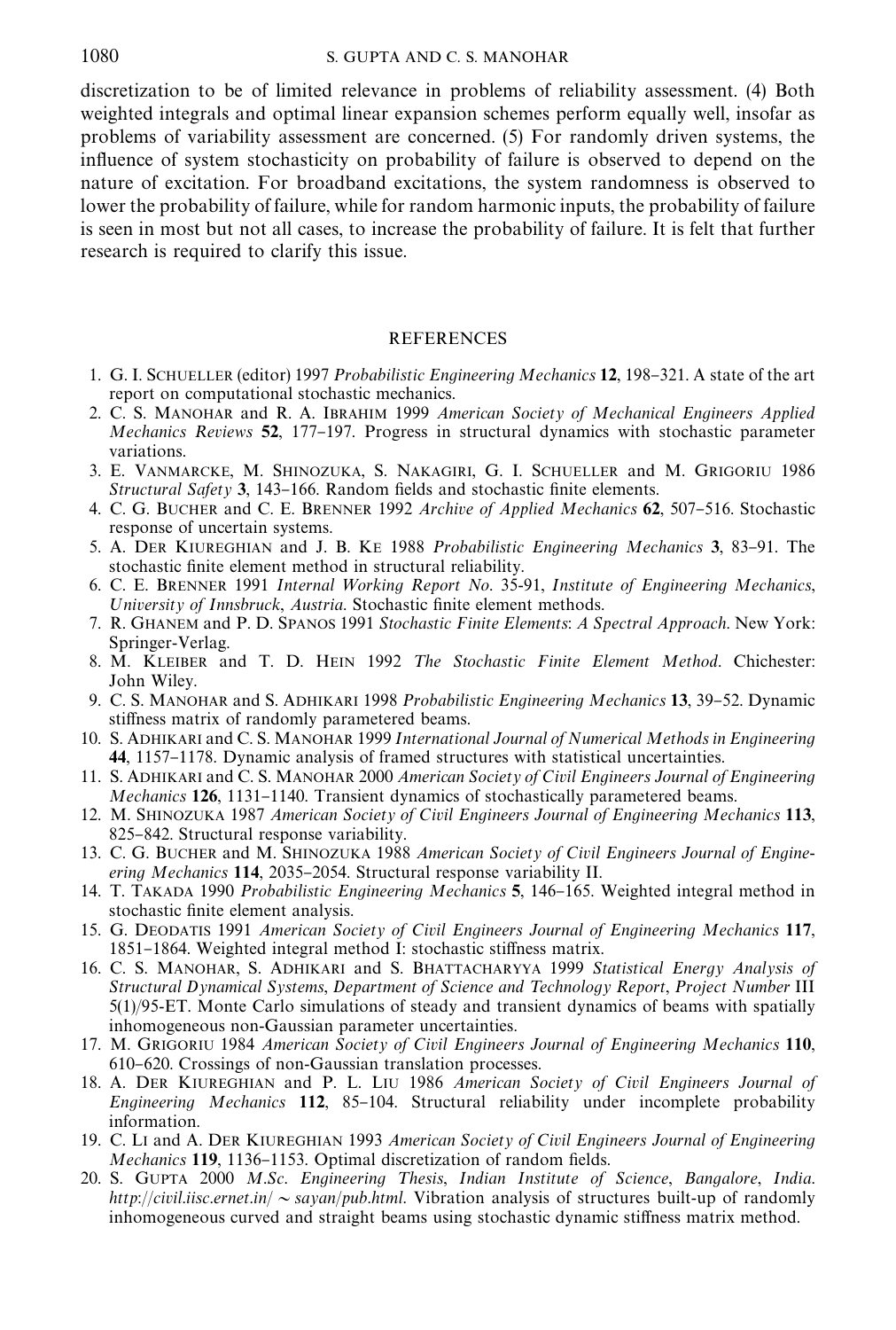- 21. A. PAPOULIS 1997 Probability, Random Variables and Stochastic Processes. New York: McGraw-Hill.
- 22. M. S. ISSA, T. M. WANG and B. T. HSIAO 1987 Journal of Sound and Vibration 114, 297-308. Extensional vibrations of continuous circular curved beams with rotary inertia and shear deformation. Part I: free vibration.
- 23. O. DITLEVSEN, G. MOHR and P. HOFFMEYER 1996 Probabilistic Engineering Mechanics 11, 15-23. Integration of non-Gaussian fields.
- 24. G. MOHR 1999 Probabilistic Engineering Mechanics 14, 137-140. Higher moments of weighted integrals of non-Gaussian fields.
- 25. F. YAMAZAKI, M. SHINOZUKA and G. DASGUPTA 1988 American Society of Civil Engineers Journal of Engineering Mechanics 114, 1335-1354. Neumann expansion for stochastic finite element analysis.
- 26. F. B. HILDERBRAND 1974 Introduction to Numerical Analysis, New Delhi: Tata-McGraw Hill.
- 27. N. C. NIGAM 1983 Introduction to Random Vibrations. Cambridge, Massachussets: MIT Press.
- 28. H. KAHN 1956 in Symposium on Monte Carlo Methods (H. A. Meyer, editor), 146-190. New York: John Wiley & Sons. Use of different Monte Carlo sampling techniques.
- 29. B. M. AYYUB and R. H. MCCUEN 1997 in Probabilistic Structural Mechanics Handbook: Theory and Industrial Applications (C. Sundarajan, editor),  $53-69$ . New York: Chapman & Hall. Simulation based reliability methods.
- 30. G. I. SCHUELLER and R. STIX 1987 Structural Safety 4, 293-309. A critical appraisal of methods to determine failure probabilities.
- 31. C. G. BUCHER 1988 Structural Safety 5, 119–126. Adaptive sampling—an iterative fast Monte Carlo procedure.
- 32. A. KARAMCHANDANI, P. BJERAGER and C. A. CORNELL 1989 in Proceedings of the 5th International Conference on Structural Safety and Reliability (ICOSSAR'89), (A. H-S. Ang, M. Shinozuka and G. I. Schueller, editors), 855-862. New York: ASCE. Adaptive importance sampling.

#### APPENDIX A: FORMULATION OF SHAPE FUNCTIONS FOR DISPLACEMENTS

For the beam element with homogenous properties, equations  $(20-22)$  can be recast as

$$
\alpha_1 \frac{d^2 w}{d\phi^2} + \alpha_2 w + \alpha_3 \frac{dw}{d\phi} + \alpha_4 \frac{d\psi}{d\phi} = 0,
$$
 (A.1)

$$
\beta_1 \frac{\mathrm{d}^2 v}{\mathrm{d}\phi^2} + \beta_2 v + \beta_3 \frac{\mathrm{d}w}{\mathrm{d}\phi} + \beta_4 \psi = 0, \tag{A.2}
$$

$$
\gamma_1 \frac{\mathrm{d}^2 \psi}{\mathrm{d}\phi^2} + \gamma_2 \psi + \gamma_3 \frac{\mathrm{d}\psi}{\mathrm{d}\phi} + \gamma_4 v = 0, \tag{A.3}
$$

,

where

$$
\alpha_1 = \frac{\overline{k}AG}{R}, \quad \beta_1 = \frac{EA}{R}, \quad \gamma_1 = \frac{EJ}{R},
$$
  

$$
\alpha_2 = \omega^2 \rho AR - \frac{EA}{R} - i\omega c_1, \quad \beta_2 = -\frac{\overline{k}AG}{R} + \omega^2 \rho AR - i\omega c_2
$$
  

$$
\gamma_2 = \omega^2 \rho JR - \overline{k}AGR - i\omega c_3,
$$
  

$$
\alpha_3 = \frac{EA + \overline{k}AG}{R}, \quad \beta_3 = -\frac{EA + \overline{k}GA}{R}, \quad \gamma_3 = \overline{k}AG,
$$
  

$$
\alpha_4 = -\overline{k}AG, \quad \beta_4 = \overline{k}AG, \quad \gamma_4 = \overline{k}AG.
$$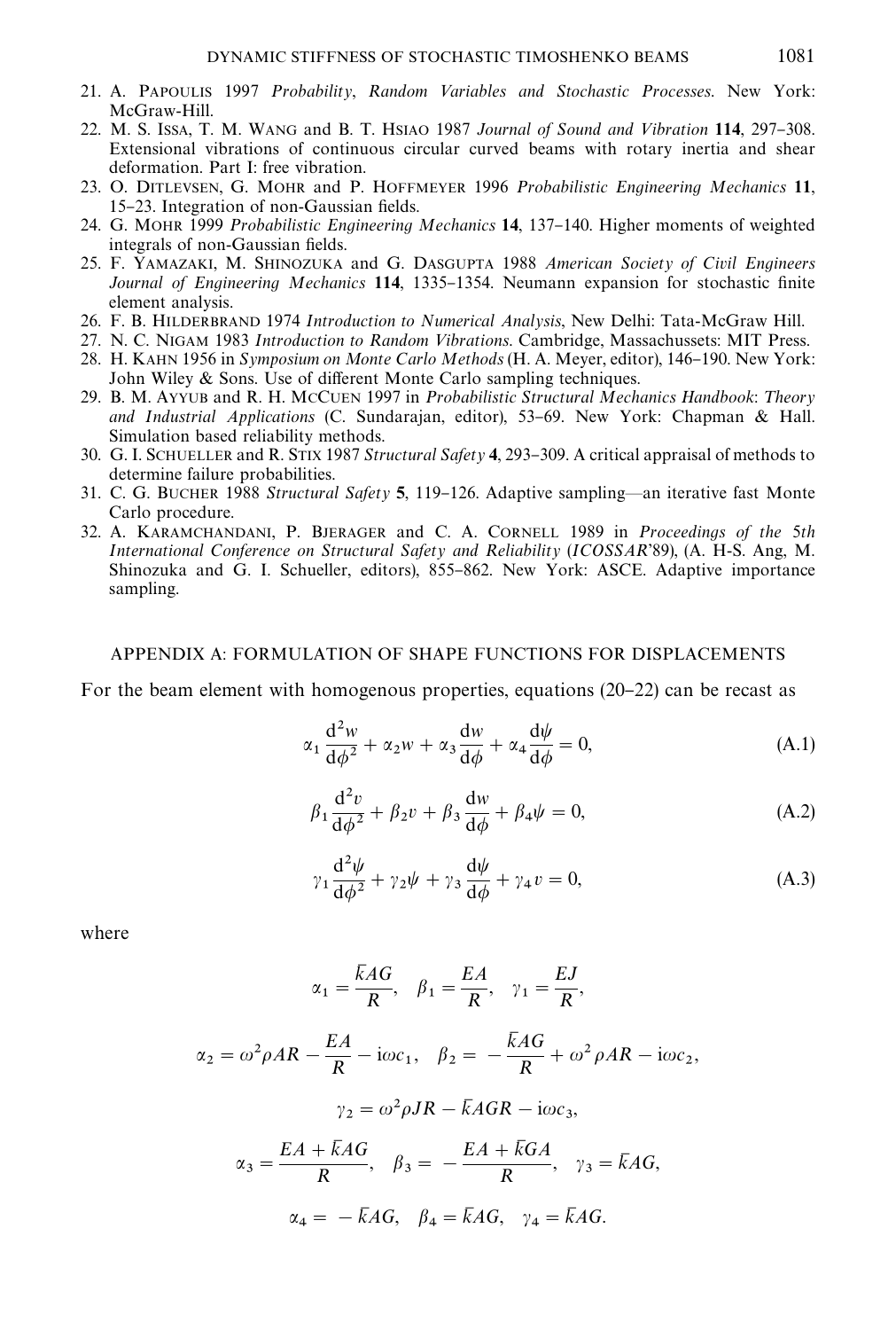From equation (A.2),  $\psi$  can be expressed as

$$
\psi = -\frac{1}{\beta_4} \left\{ \beta_1 \frac{d^2 v}{d\phi^2} + \beta_2 v + \beta_3 \frac{dw}{d\phi} \right\}.
$$
 (A.4)

Consequently, the first and second derivatives of  $\psi$  with respect to  $\phi$  are obtained by successive differentiations of equation (A.4). Substituting for  $\psi$  into equations (A.1) and (A.3),  $\psi$  is eliminated and two coupled differential equations in w and v are obtained:

$$
L_1 w + L_2 v = 0, \qquad L_3 w + L_4 v = 0 \tag{A.5, A.6}
$$

where  $L_i$  ( $i = 1, ..., 4$ ) are operators denoted by

$$
L_1 = A_1 \frac{d^2}{d\phi^2} + A_2, \qquad L_2 = A_3 \frac{d^3}{d\phi^3} + A_4 \frac{d}{d\phi}
$$
  

$$
L_3 = B_4 \frac{d^3}{d\phi^3} + B_5 \frac{d}{d\phi}, \qquad L_4 = B_1 \frac{d^4}{d\phi^4} + B_2 \frac{d^2}{d\phi^2} + B_3
$$
(A.7)

with

$$
A_1 = \alpha_1 - \alpha_4 \beta_3/\beta_4, \qquad B_1 = -\gamma_1 \beta_1/\beta_4,
$$
  
\n
$$
A_2 = \alpha_2, \qquad B_2 = -(\gamma_2 \beta_1 + \gamma_1 \beta_2)/\beta_4,
$$
  
\n
$$
A_3 = -\alpha_4 \beta_1/\beta_4, \qquad B_3 = \gamma_4 - \gamma_2 \beta_2/\beta_4,
$$
  
\n
$$
A_4 = \alpha_3 - \alpha_4 \beta_2/\beta_4, \qquad B_4 = -\gamma_1 \beta_3/\beta_4,
$$
  
\n
$$
B_5 = \gamma_3 - \gamma_2 \beta_3/\beta_4,
$$

Equations  $(A.5-A.6)$  are now combined to obtain

$$
(L_1L_4 - L_2L_3)v = 0,
$$
\n(A.8)

$$
(L_1L_4 - L_2L_3)w = 0.
$$
 (A.9)

Expanding equations  $(A.8-A.9)$ , sixth order homogeneous ordinary differential equations in  $w$  and  $v$  are obtained as follows:

$$
\left(K_1 \frac{d^6}{d\phi^6} + K_2 \frac{d^4}{d\phi^4} + K_3 \frac{d^2}{d\phi^2} + K_4\right) w = 0,
$$
\n(A.10)

$$
\left(K_1 \frac{d^6}{d\phi^6} + K_2 \frac{d^4}{d\phi^4} + K_3 \frac{d^2}{d\phi^2} + K_4\right)v = 0.
$$
 (A.11)

Here,

$$
K_1 = A_1 B_1 - A_3 B_4, \quad K_2 = A_1 B_2 + A_2 B_1 - A_3 B_5 - A_4 B_4,
$$
  

$$
K_3 = A_1 B_3 + A_2 B_2 - A_4 B_5, \quad K_4 = A_2 B_3.
$$
 (A.12)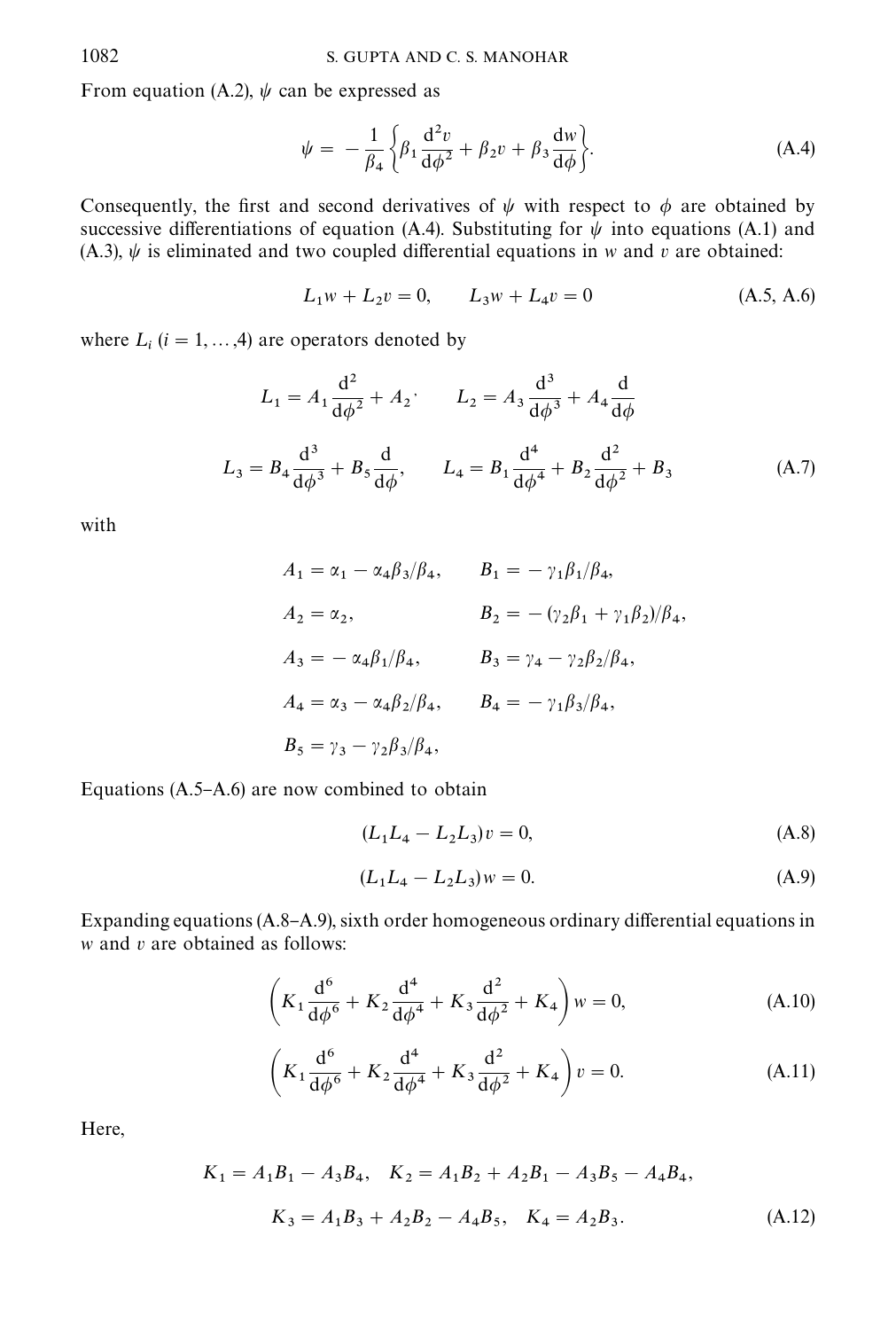Thus, it may be noted that equations for w and v are now mutually uncoupled. It is also of interest to note that the differential operators which act on w and v in equations  $(A.10)$  and (A.11) are identical.

Assuming the solution of equation (A.10) to be of the form  $w = \exp[\mu \phi]$ , characteristic equation for  $\mu$  is obtained as

$$
\mu^6 K_1 + \mu^4 K_2 + \mu^2 K_3 + K_4 = 0. \tag{A.13}
$$

An identical characteristic equation would also be obtained if a solution of the form  $v = \exp[\mu \phi]$  is substituted into equation (A.11). Furthermore, the six roots of equation (A.13), using symbolic math processing (MAPLE), are obtained as:

$$
\mu_{1} = \frac{1}{3} \left( 9v^{1/3} - \frac{3K_{3}K_{1} - K_{2}^{2}}{K_{1}^{2}v^{1/3}} - 3\frac{K_{2}}{K_{1}} \right)^{1/2}
$$
\n
$$
\mu_{2} = -\frac{1}{3} \left( 9v^{1/3} - \frac{3K_{3}K_{1} - K_{2}^{2}}{K_{1}^{2}v^{1/3}} - 3\frac{K_{2}}{K_{1}} \right)^{1/2}
$$
\n
$$
\mu_{3} = \frac{1}{6} \left( -18v^{1/3} + \left( \frac{3K_{3}K_{1} - K_{2}^{2}}{K_{1}^{2}v^{1/3}} \right) - 12\frac{K_{2}}{K_{1}} + 18\lambda \right)^{1/2},
$$
\n
$$
\mu_{4} = -\frac{1}{6} \left( -18v^{1/3} + \left( \frac{3K_{3}K_{1} - K_{2}^{2}}{K_{1}^{2}v^{1/3}} \right) - 12\frac{K_{2}}{K_{1}} + 18\lambda \right)^{1/2},
$$
\n
$$
\mu_{5} = \frac{1}{6} \left( -18v^{1/3} + \left( \frac{3K_{3}K_{1} - K_{2}^{2}}{K_{1}^{2}v^{1/3}} \right) - 12\frac{K_{2}}{K_{1}} - 18\lambda \right)^{1/2},
$$
\n
$$
\mu_{6} = -\frac{1}{6} \left( -18v^{1/3} + \left( \frac{3K_{3}K_{1} - K_{2}^{2}}{K_{1}^{2}v^{1/3}} \right) - 12\frac{K_{2}}{K_{1}} - 18\lambda \right)^{1/2}, \tag{A.14}
$$

where

$$
v = -\frac{1}{54} \left( \frac{-9K_3K_2K_1 + 27K_4K_1^2 + 2K_2^3}{K_1^3} \right)
$$
  
 
$$
\times \frac{\sqrt{3}}{18K_1^2} (4K_3^3K_1 - K_3^2K_2^2 - 18K_3K_2K_1K_4 + 27K_4^2K_1^2 + 4K_4K_2^3)^{1/2}
$$
 (A.15)

$$
\lambda = i\sqrt{3} \left\{ v^{1/3} + \frac{1}{9} \left( \frac{3K_3 K_1 - K_2^2}{K_1^2 v^{1/3}} \right) \right\}.
$$
 (A.16)

Thus, the displacements  $v$  and  $w$  can now be expressed as summations of series as follows:

$$
w(\phi) = \sum_{k=1}^{6} g_k \exp[\mu_k \phi], \qquad v(\phi) = \sum_{k=1}^{6} f_k \exp[\mu_k \phi].
$$
 (A.17, A.18)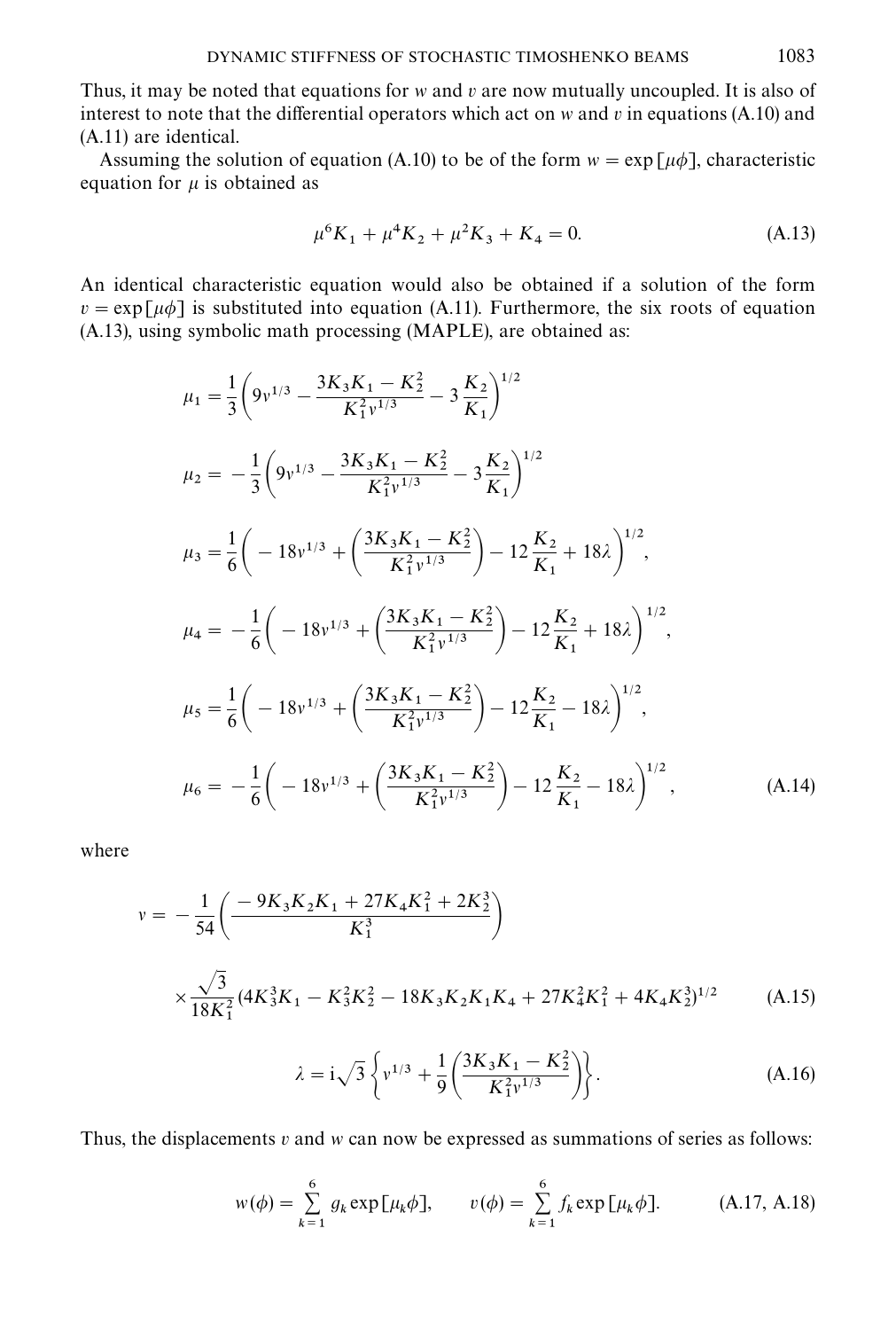Here  $g_k$  and  $f_k$  are constants of integration to be determined from the boundary conditions. At this stage, it is seen that there are twelve integration constants that need to be determined. These constants are however not mutually independent. Substituting equations (A.17) and (A.18) into equation (A.8), it is possible to obtain the following relationship between the constants of integration  $g_k$  and  $f_k$ :

$$
f_k = \zeta_k g_k \tag{A.19}
$$

where

$$
\zeta_k = \frac{A_1 \mu_k^2 + A_2}{A_3 \mu_k^3 + A_4 \mu_k} \,. \tag{A.20}
$$

Substituting the expressions for the displacements w and v into equation (A.4), the displacement  $\psi$  is expressed as

$$
\psi(\phi) = \sum_{k=1}^{6} \xi_k g_k \exp[\mu_k \phi]
$$
\n(A.21)

where

$$
\xi_k = \left(-\frac{\beta_1}{\beta_4}\mu_k^2 - \frac{\beta_2}{\beta_4}\right)\zeta_k - \frac{\beta_3}{\beta_4}\mu_k.
$$
\n(A.22)

Thus, all the three displacements w, v and  $\psi$  can be represented in a series form. It must be noted that this involves only six independent unknown constants of integration which can be determined from the six boundary conditions. Thus, the solution of the problem is exactly determinable.

The shape functions  $N_k(\phi, \omega)$ ,  $P_k(\phi, \omega)$  and  $Q_k(\phi, \omega)$  in equations (25–27) are derived by solving the field equations  $(20-22)$  in conjunction with the appropriate boundary conditions. Table A1 lists the boundary conditions satisfied by the three sets of shape functions. Writing the binary conditions in matrix form,

$$
[ \Gamma ] \{ \mathbf{g} \}^1, \{ \mathbf{g} \}^2, \{ \mathbf{g} \}^3, \{ \mathbf{g} \}^4, \{ \mathbf{g} \}^5, \{ \mathbf{g} \}^6 ] = \mathbf{I}, \tag{A.23}
$$

## TABLE A1

Relationship between "binary" boundary conditions and shape functions  $N_n(\phi, \Omega)$ ,  $P_n(\phi, \Omega)$ and  $Q_n(\phi, \Omega)$ 

|                                                        | $N_1(\phi,\omega),$ | $N_2(\phi,\omega),$ | $N_3(\phi,\omega)$ , | $N_4(\phi,\omega)$ , | $N_5(\phi, \omega)$ , | $N_6(\phi, \omega)$ , |
|--------------------------------------------------------|---------------------|---------------------|----------------------|----------------------|-----------------------|-----------------------|
|                                                        | $P_1(\phi,\omega),$ | $P_2(\phi,\omega),$ | $P_3(\phi,\omega),$  | $P_4(\phi,\omega)$ , | $P_5(\phi,\omega),$   | $P_6(\phi,\omega),$   |
|                                                        | $Q_1(\phi,\omega)$  | $Q_2(\phi,\omega)$  | $Q_3(\phi,\omega)$   | $Q_4(\phi,\omega)$   | $Q_5(\phi,\omega)$    | $Q_6(\phi,\omega)$    |
| w(0)<br>v(0)<br>$\psi(0)$<br>w(L)<br>v(L)<br>$\psi(L)$ | 0                   |                     |                      |                      |                       |                       |